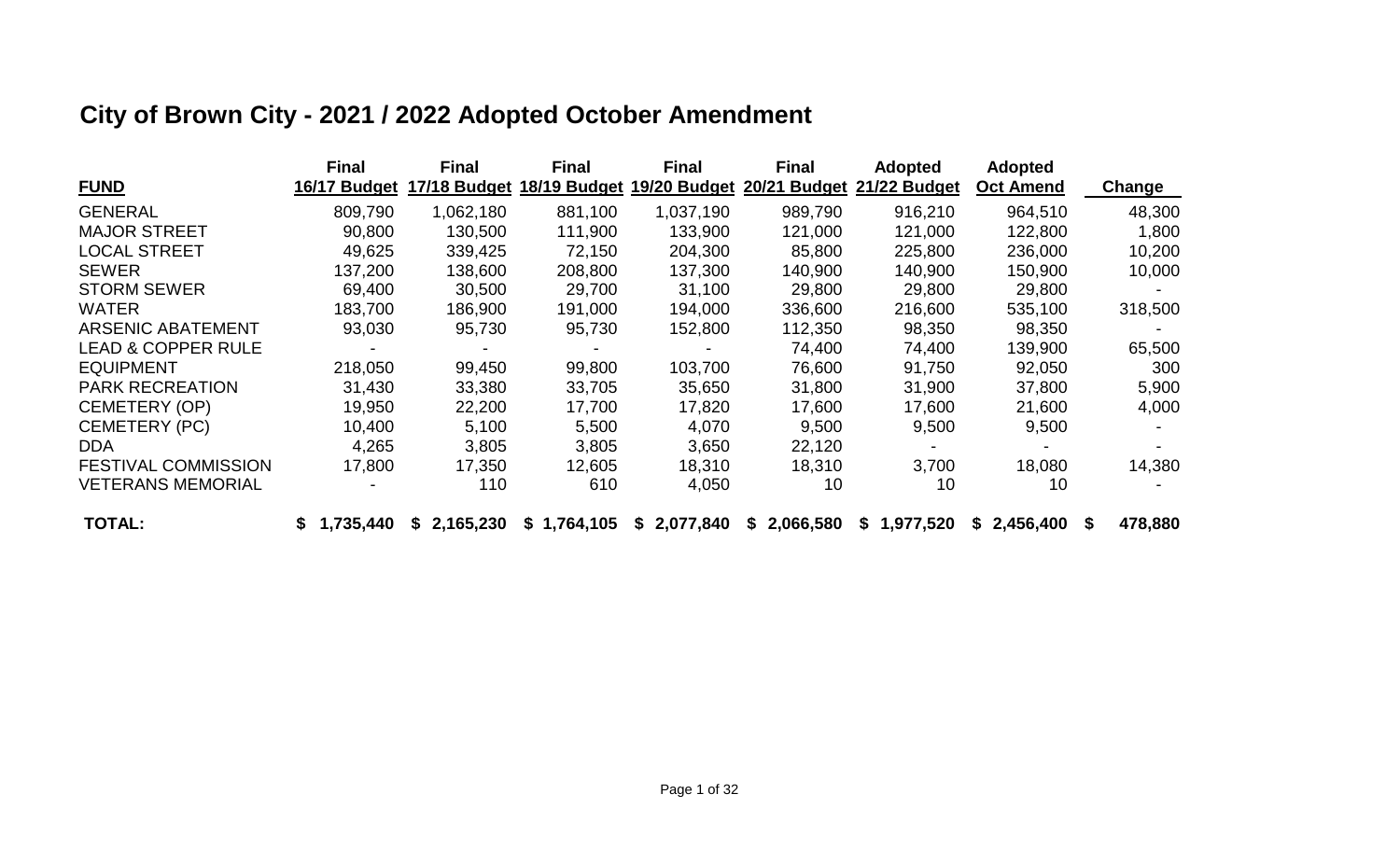#### **REVENUES**

|                                    | <b>Final</b> | <b>Final</b> | <b>Final</b> | <b>Final</b> | <b>Final</b> | <b>Adopted</b> |            | <b>Adopted</b>   |                          |                  |
|------------------------------------|--------------|--------------|--------------|--------------|--------------|----------------|------------|------------------|--------------------------|------------------|
| <b>Account Title</b>               | 16/17 Budget | 17/18 Budget | 18/19 Budget | 19/20 Budget | 20/21 Budget | 21/22 Budget   | <b>YTD</b> | <b>Oct Amend</b> | <b>Change</b>            | <b>Account #</b> |
| Property Taxes (16.8733)           | 257,490      | 254,600      | 264,100      | 292,000      | 335,000      | 325,600        | 11,359.19  | 325,600          | $\overline{\phantom{a}}$ | 101000401        |
| Specific Tax                       | 680          | 680          | 700          | 750          | 750          | 750            | 159.00     | 750              |                          | 101000401.1      |
| Street Reserve (1.7202 fm PT)      | 31,920       | 32,100       | 33,060       | 34,750       | 37,500       | 42,200         |            | 42,200           |                          | 101000401.2      |
| <b>Delinquent Taxes</b>            | 24,010       | 27,200       | 35,550       | 43,750       | 47,900       | 43,400         | 41,571.06  | 41,600           | (1,800)                  | 101000401.3      |
| Service Fee                        | 7,400        | 7,400        | 7,400        | 7,400        | 7,400        | 7,400          |            | 7,400            |                          | 101000402        |
| County Road Tax                    | 37,200       | 37,700       | 38,150       | 39,950       | 43,850       | 43,850         |            | 43,850           |                          | 101000403        |
| Licenses & Permits                 | 50           | 50           | 150          | 50           | 50           | 50             |            | 50               |                          | 101000475        |
| Cable Franchise Fee                | 3,700        | 3,300        | 1,600        | 1,600        | 1,350        | 1,350          | 1,274.74   | 1,330            | (20)                     | 101000477        |
| Michigan Library                   | 2,620        | 2,620        | 2,950        | 3,250        | 1,600        |                |            |                  |                          | 101000501.1      |
| <b>Police Grant</b>                | 270          | 1,150        | 3,350        | 1,200        |              |                |            |                  |                          | 101000505        |
| MSP / Training Grant               | 3,450        | 1,000        | 250          | 500          | 1,700        | 1,700          | 250.00     | 1,700            |                          | 101000543        |
| Liquor Tax                         | 1,410        | 1,360        | 1,450        | 1,450        | 1,450        | 1,450          | 1,467.40   | 1,470            | 20                       | 101000575        |
| Sales, Income, SBT Taxes           | 141,150      | 149,200      | 152,600      | 157,850      | 151,500      | 160,100        | 85,407.00  | 160,100          |                          | 101000576        |
| <b>Tax Admin Fees</b>              | 7,300        | 7,300        | 6,000        | 9,650        | 11,100       | 11,100         | 3,201.58   | 11,100           |                          | 101000607        |
| <b>State of MI Collection Fees</b> | 4,000        | 4,400        | 6,000        |              |              |                |            |                  |                          | 101000607.1      |
| Revenue from Cable Reserve         |              |              |              |              |              |                |            |                  |                          | 101000610        |
| <b>Refuse Collection Fees</b>      | 55,200       | 55,200       | 55,200       | 55,200       | 55,200       | 56,500         | 29,203.92  | 56,500           |                          | 101000640        |
| <b>Refuse Collection Reserve</b>   | 1,300        | 1,300        | 1,300        | 1,300        |              |                |            |                  |                          | 101000640.1      |
| Fines & Forfeits                   | 310          | 150          | 200          | 50           | 100          | 100            | 50.00      | 100              |                          | 101000656        |
| <b>District/MAG Court Fees</b>     | 140          | 100          | 400          | 50           | 50           | 50             |            | 50               |                          | 101000657        |
| <b>Utility Penalty Fees</b>        | 8,800        | 8,800        | 9,600        | 9,500        | 9,100        | 8,800          | 5,884.33   | 8,800            |                          | 101000658        |
| Interest                           | 2,300        | 5,200        | 6,950        | 12,000       | 3,100        | 3,100          | 979.86     | 3,100            |                          | 101000665        |
| <b>Departmental Rent</b>           | 12,350       | 12,350       | 12,350       | 12,350       | 12,350       | 12,350         |            | 12,350           |                          | 101000670        |
| <b>Library Rent</b>                | 4,150        | 4,210        | 4,150        | 6,180        | 550          | $\sim$         |            | $\sim$           |                          | 101000671        |
| Library Wages (reimbursement)      | 30,700       | 30,700       | 30,700       | 30,700       | 30,700       | 30,700         | 12,152.08  | 30,700           |                          | 101000671.1      |
| <b>Library Utilities</b>           | 1,200        | 1,200        | 1,200        |              | 1,080        |                |            |                  |                          | 101000671.2      |
| Cell Tower Franchise Fee (SBA)     | 16,050       | 18,400       | 18,400       | 18,400       | 17,000       | 17,000         | 9,228.31   | 17,000           |                          | 101000672.1      |
| <b>Thumb Cellular Lease</b>        | 19,500       | 19,500       | 19,500       | 19,700       | 22,000       | 22,000         | 13,086.85  | 22,000           |                          | 101000672.3      |
| Air Advantage Internet             | 7,200        | 7,200        | 7,200        | 7,200        | 7,200        | 7,200          | 1,822.12   | 7,200            |                          | 101000672.4      |
| <b>Comcast Lease</b>               | 18,000       | 18,000       | 18,000       | 18,000       | 18,000       | 18,000         | 10,500.00  | 18,000           |                          | 101000672.5      |
| <b>AT&amp;T Lease</b>              |              |              |              |              |              |                |            |                  |                          | 101000672.6      |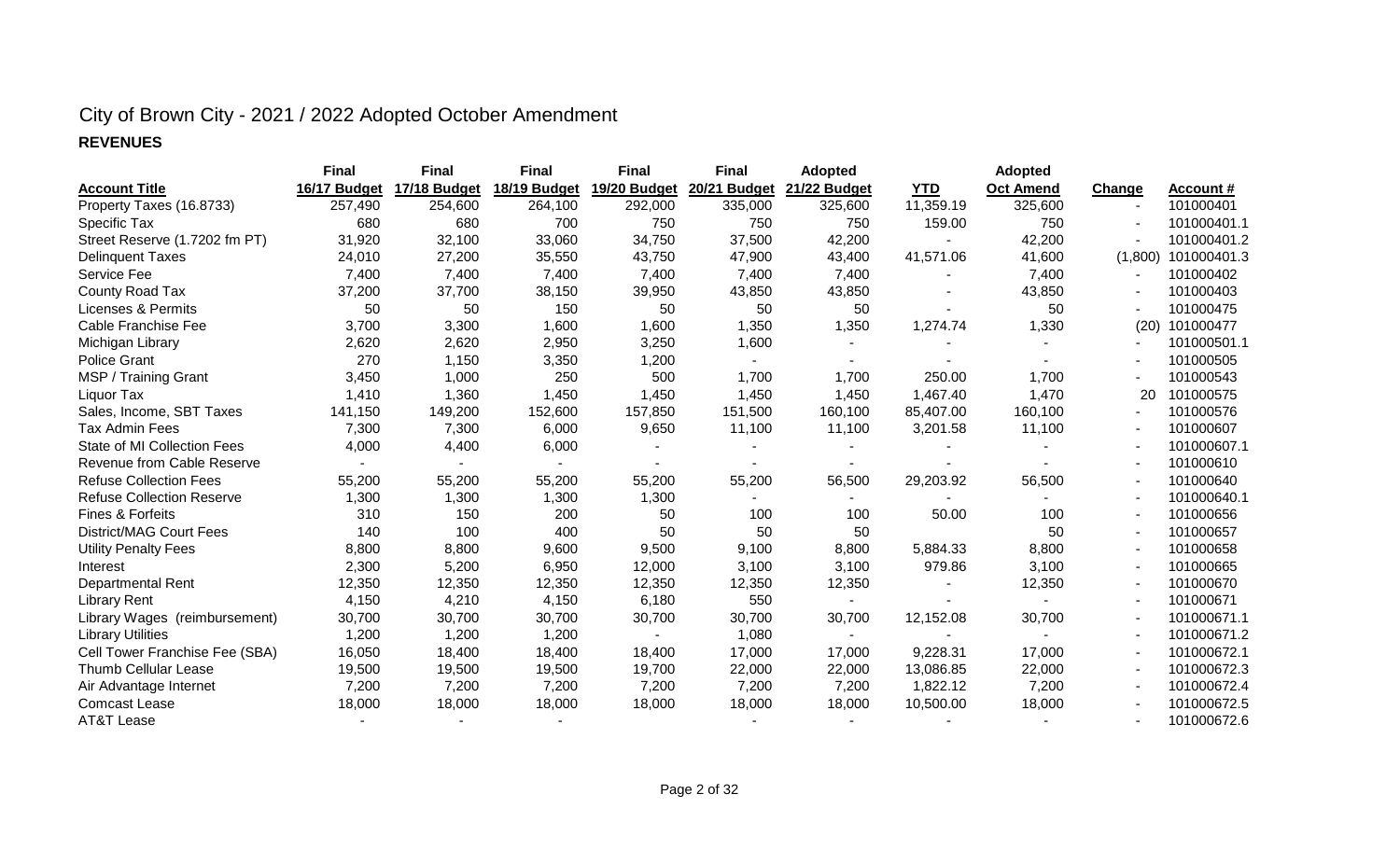| 16/17 Budget                             | 17/18 Budget                     | 18/19 Budget |         |           | 21/22 Budget            | <b>YTD</b>               | <b>Oct Amend</b> |                          | Account#                |
|------------------------------------------|----------------------------------|--------------|---------|-----------|-------------------------|--------------------------|------------------|--------------------------|-------------------------|
| 150                                      | 150                              | 150          | 150     |           |                         |                          |                  |                          | 101000677               |
| 5,200                                    | 3,000                            | 3,100        | 1,000   | 6,600     | 1,000                   |                          | 1,000            | $\blacksquare$           | 101000687               |
|                                          |                                  | 12,800       | 4,250   | 3,650     | 1,850                   | 1,216.63                 | 1,850            | $\blacksquare$           | 101000688               |
| 2,500                                    | 2,500                            | 2,500        | 2,500   | 2,500     | 2,500                   | 2,500.00                 | 2,500            | $\overline{\phantom{a}}$ | 101000689               |
| 2,920                                    | 2,500                            | 4,800        | 6,200   | 22,000    | 2,500                   | 825.63                   | 2,500            | $\overline{\phantom{a}}$ | 101000695               |
|                                          | 7,200                            | 7,200        | 100     |           |                         |                          |                  | $\overline{\phantom{a}}$ | 101000695.2             |
| 260                                      | 250                              | 100          | 100     |           |                         |                          |                  | $\overline{\phantom{a}}$ | 101000695.3             |
|                                          | 12,300                           |              | 8,200   |           |                         |                          |                  | $\overline{\phantom{a}}$ | 101000695.4             |
| 13,000                                   | 13,000                           | 13,000       | 13,000  | 13,000    | 13,000                  | $\overline{\phantom{a}}$ | 13,000           | $\overline{\phantom{a}}$ | 101000695.5             |
| Revenue Other Funds / Cable Res<br>5,200 | 8,000                            |              |         |           |                         |                          |                  | $\overline{\phantom{a}}$ | 101000696.6             |
| 41,100                                   | 54,300                           | 33,300       | 47,300  | 40,000    | 40,000                  | 750.00                   | 40,000           | $\blacksquare$           | 101000697               |
| 30,500                                   | 30,500                           | 30,500       | 30,500  | 31,500    | 31,500                  |                          | 31,500           | $\overline{\phantom{a}}$ | 101000698               |
| 4,280<br>Revenue Other Funds / Retiremen | 4,280                            | 4,280        | 4,280   | 4,280     | 4,280                   | $\blacksquare$           | 4,280            | $\overline{\phantom{a}}$ | 101000698.1             |
| 4,830                                    | 4,830                            | 4,830        | 4,830   | 4,830     | 4,830                   |                          | 4,830            | $\overline{\phantom{a}}$ | 101000699.2             |
|                                          | 7,000                            |              |         |           |                         |                          |                  | $\overline{\phantom{a}}$ | 101000699.5             |
| $\sim$                                   | 100,000                          |              | 60,000  |           |                         |                          |                  | $\overline{\phantom{a}}$ | 101000699.3             |
|                                          | 100,000                          |              | 70,000  | 43,850    | $\blacksquare$          | 48,648.42                | 48,650           | 48,650                   | 101000676               |
|                                          |                                  |              |         |           | $\blacksquare$          |                          |                  |                          | 101000674               |
|                                          |                                  | 26,080       |         |           |                         |                          | 1,450            | 1,450                    | 101000699.1             |
|                                          |                                  |              |         |           |                         |                          |                  |                          |                         |
|                                          | <b>TOTAL REVENUES</b><br>809,790 | 1,062,180    | 881,100 | 1,037,190 | 19/20 Budget<br>989,790 | 20/21 Budget<br>916,210  | 281,538.12       | 964,510                  | <b>Change</b><br>48,300 |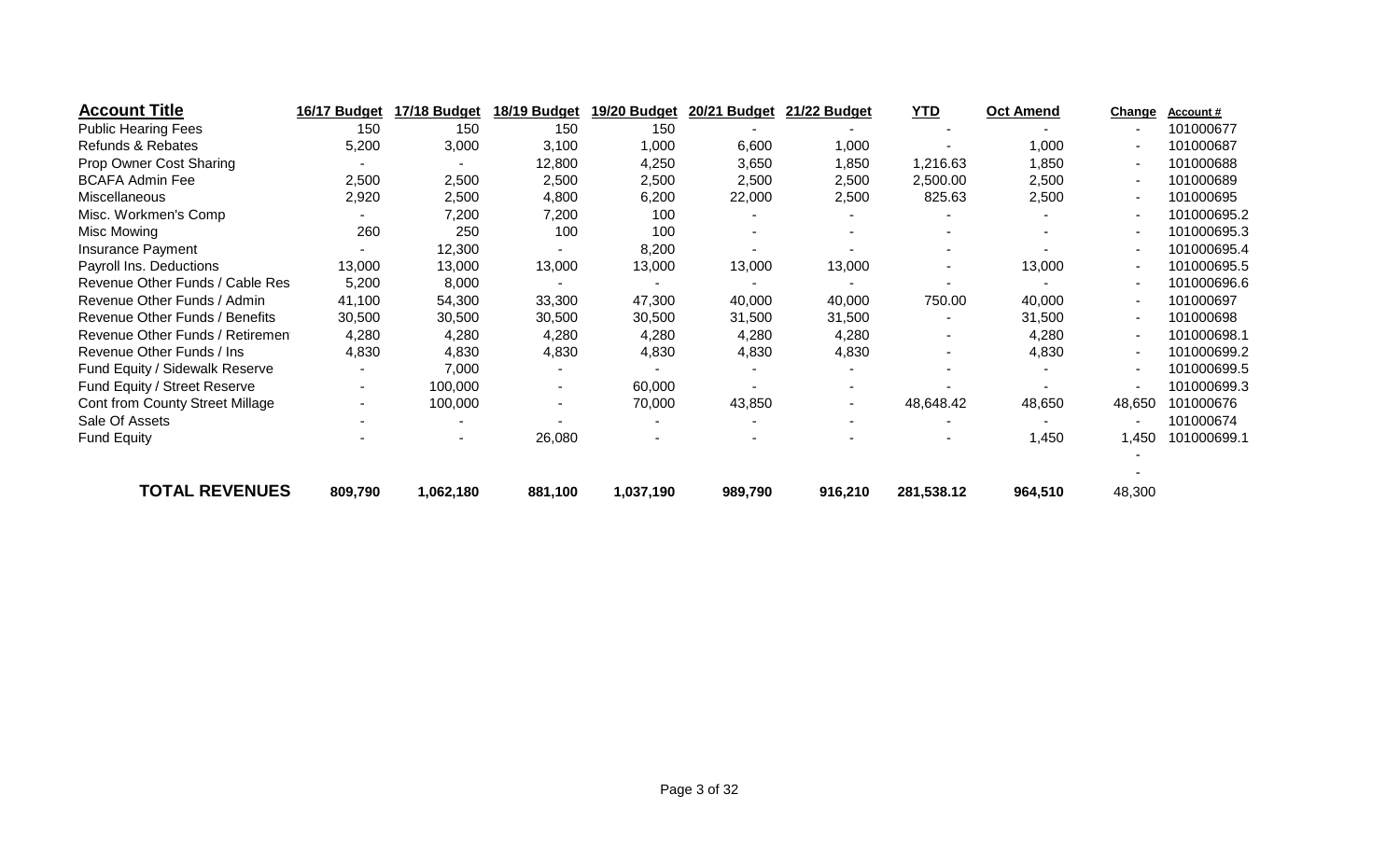#### **EXPENSES**

| <b>Account Title</b>             |              |                          |              |                |                          |                |                          |                  |        |             |
|----------------------------------|--------------|--------------------------|--------------|----------------|--------------------------|----------------|--------------------------|------------------|--------|-------------|
| Governing Body                   | 16/17 Budget | 17/18 Budget             | 18/19 Budget | 19/20 Budget   | 20/21 Budget             | 21/22 Budget   | <b>YTD</b>               | <b>Oct Amend</b> | Change | Account#    |
| <b>Council Wages</b>             | 5,600        | 5,600                    | 5,600        | 5,600          | 5,600                    | 11,700         | 3,610.00                 | 11,700           |        | 101101702   |
| <b>Council FICA</b>              | 430          | 430                      | 430          | 430            | 430                      | 900            | 276.16                   | 900              |        | 101101709   |
| Conferences & etc.               |              | 2,450                    | 1,800        | 1,100          |                          |                |                          |                  |        | 101101911   |
| Travel                           |              | $\blacksquare$           | 200          | 150            |                          | $\blacksquare$ |                          |                  |        | 101101913   |
| Dues & Membership                | 1,350        | 1,350                    | 1,400        | 1,450          | 1,600                    | 1,600          | 100.00                   | 1,600            |        | 101101915   |
| <b>Professional Fees</b>         | 9,660        | 24,000                   | 12,000       | 12,000         | 12,750                   | 14,000         | 3,387.50                 | 14,000           |        | 101101948   |
| Miscellaneous                    |              |                          |              |                |                          |                |                          |                  |        | 101101956   |
| <b>Special Projects</b>          |              | $\overline{\phantom{a}}$ | $\sim$       | $\blacksquare$ | $\overline{\phantom{a}}$ | $\blacksquare$ | $\overline{\phantom{a}}$ |                  |        | 101101961   |
| <b>TOTAL GOVERNING BODY</b>      | 17,040       | 33,830                   | 21,430       | 20,730         | 20,380                   | 28,200         | 7,373.66                 | 28,200           |        |             |
| <b>Chief Executive</b>           |              |                          |              |                |                          |                |                          |                  |        |             |
| Mayor Wages                      | 1,500        | 1,500                    | 1,500        | 1,500          | 1,500                    | 3,000          | 655.00                   | 3,000            |        | 101171702   |
| FICA Expense                     | 100          | 100                      | 100          | 100            | 100                      | 230            | 50.11                    | 230              |        | 101171709   |
| Conferences                      |              |                          | 500          | 1,100          |                          |                | $\blacksquare$           |                  |        | 101171911   |
| Travel                           | 100          | 100                      | 250          | 100            | 100                      | 100            | $\overline{\phantom{a}}$ | 100              |        | 101171913   |
| Miscellaneous                    | 100          | 100                      | 100          | 100            | 150                      | 100            |                          | 100              |        | 101171956   |
| <b>TOTAL CHIEF EXECUTIVE</b>     | 1,800        | 1,800                    | 2,450        | 2,900          | 1,850                    | 3,430          | 705.11                   | 3,430            |        |             |
|                                  |              |                          |              |                |                          |                |                          |                  |        |             |
| <b>City Manager</b>              |              |                          |              |                |                          |                |                          |                  |        |             |
| Salary                           | 52,000       | 57,200                   | 57,200       | 60,060         | 60,060                   | 60,900         | 32,624.40                | 60,900           |        | 101172702   |
| <b>Special Remuneration</b>      |              | 950                      | $\sim$       | $\blacksquare$ | $\sim$                   | $\sim$         | $\blacksquare$           |                  |        | 101172702.1 |
| <b>FICA</b>                      | 4,000        | 4,400                    | 4,400        | 4,600          | 4,600                    | 4,650          | 2,656.42                 | 4,650            |        | 101172709   |
| Retirement                       | 3,200        | 3,600                    | 3,200        | 4,800          | 4,800                    | 4,800          | 2,638.95                 | 4,800            |        | 101172717   |
| <b>Health Insurance Premiums</b> | 16,500       | 16,500                   | 17,600       | 18,000         | 18,000                   | 19,500         | 12,265.82                | 19,500           |        | 101172718   |
| Education                        | 1,000        | 850                      | 1,750        | 1,350          |                          |                |                          |                  |        | 101172911   |
| <b>Travel Allowance</b>          | 3,600        | 3,600                    | 3,600        | 3,600          | 3,600                    | 3,600          | 2,100.00                 | 3,600            |        | 101172702.5 |
| Dues and Memberships             | 600          | 660                      | 600          | 700            | 700                      | 700            |                          | 700              |        | 101172915   |
| <b>Miscellaneous</b>             | 100          | 100                      | 100          | 100            | 100                      | 100            |                          | 100              |        | 101172956   |
| <b>TOTAL CITY MANAGER</b>        | 81,000       | 87,860                   | 88,450       | 93,210         | 91,860                   | 94,250         | 52,285.59                | 94,250           |        |             |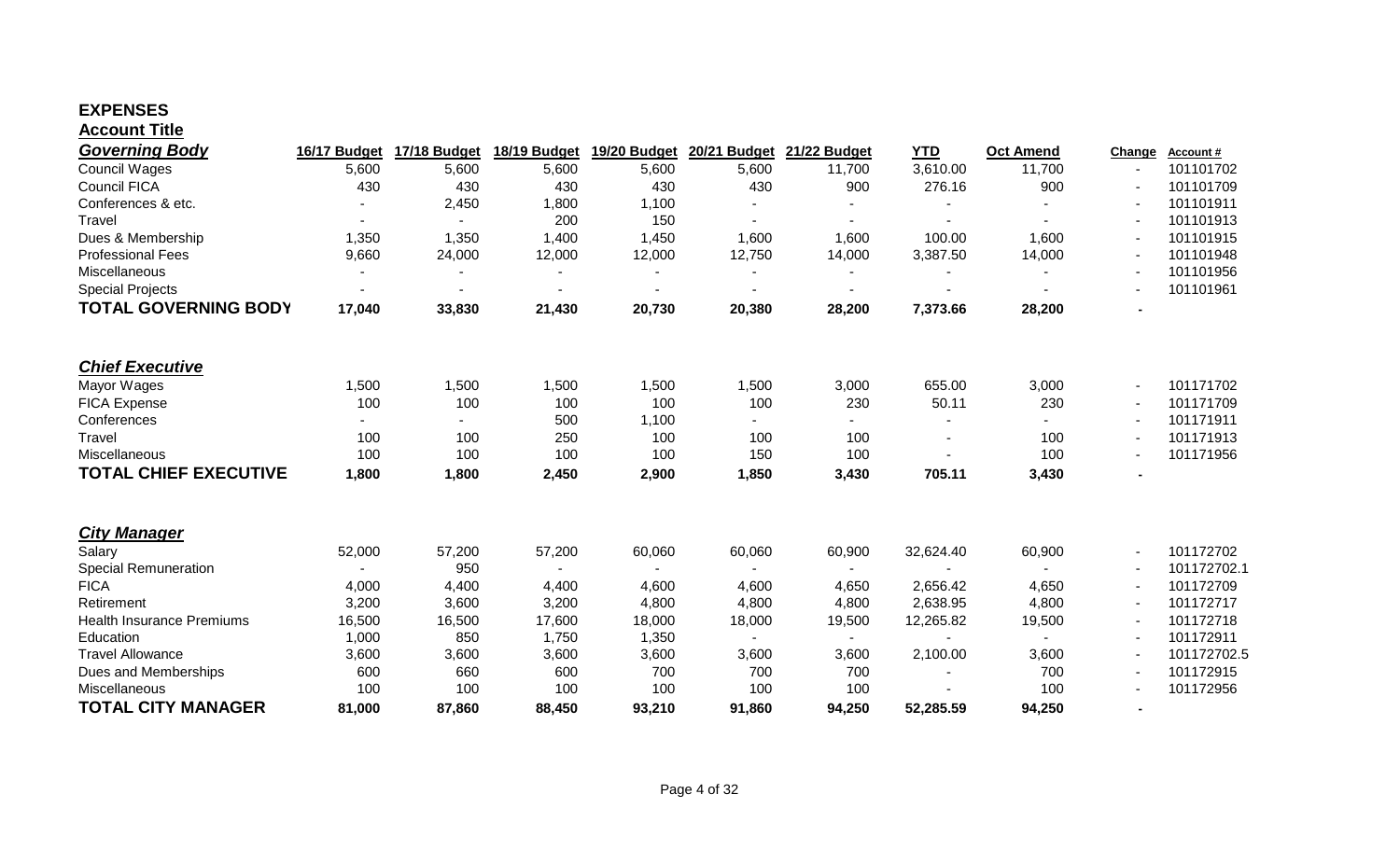#### **Account Title**

| <b>Elections</b>                | 16/17 Budget | 17/18 Budget | 18/19 Budget | 19/20 Budget | 20/21 Budget | 21/22 Budget | <b>YTD</b> | Oct Amend | Change | Account#    |
|---------------------------------|--------------|--------------|--------------|--------------|--------------|--------------|------------|-----------|--------|-------------|
| Wages                           | 1,400        | 400          | 1,750        | 1,400        | 2,800        | 1,750        |            | 1,750     |        | 101191702   |
| <b>Board Compensation</b>       | 3,000        |              | 2,200        | 3,000        | 2,200        | 2,200        |            | 2,200     |        | 101191703   |
| <b>FICA</b>                     | 110          | 40           | 140          | 110          | 250          | 110          |            | 110       |        | 101191709   |
| Supplies                        | 500          | 500          | 2,950        | 400          | 2,100        | 500          | 24.57      | 500       |        | 101191727   |
| Maint Contract - Vote Machine   | 300          | 300          | 300          | 300          | 300          | 650          |            | 650       |        | 101191775   |
| Publishing                      | 1,650        | 400          | 1,700        | 400          | 100          | 100          |            | 100       |        | 101191900   |
| Transportation                  | 320          | 320          | 700          | 500          | 200          | 200          |            | 200       |        | 101191913   |
| Miscellaneous                   | 250          | 100          | 500          | 100          | 400          | 200          |            | 200       |        | 101191956   |
| <b>Capital Outlay</b>           |              |              |              |              |              |              |            |           |        | 101191970   |
| <b>TOTAL ELECTIONS</b>          | 7,530        | 2,060        | 10,240       | 6,210        | 8,350        | 5,710        | 24.57      | 5,710     |        |             |
| <u>Assessor</u>                 |              |              |              |              |              |              |            |           |        |             |
| Wages                           |              |              |              |              |              |              |            |           |        | 101209702   |
| <b>Contract Services</b>        | 9,000        | 9,000        | 9,000        | 9,000        | 9,000        | 9,000        | 4,500.00   | 9,000     |        | 101209703   |
| <b>FICA</b>                     |              |              |              |              |              |              |            |           |        | 101209709   |
| Supplies                        | 40           | 40           | 150          | 150          | 150          | 150          |            | 150       |        | 101209727   |
| <b>Professional Fees</b>        | 600          | 600          | 650          | 650          | 650          | 650          |            | 650       |        | 101209801   |
| Postage                         | 200          | 200          | 200          | 200          | 200          | 200          | 200.00     | 200       |        | 101209728   |
| Printing                        | 40           | 140          | 150          | 150          | 150          | 150          |            | 150       |        | 101209900   |
| Transportation                  |              |              |              |              |              |              |            |           |        | 101209913   |
| Miscellaneous                   | 180          |              | 40           | 40           | 40           | 40           |            | 40        |        | 101209956   |
| Education                       | 40           |              |              |              |              |              |            |           |        | 101209960   |
| <b>TOTAL ASSESSOR</b>           | 10,100       | 9,980        | 10,190       | 10,190       | 10,190       | 10,190       | 4,700.00   | 10,190    |        |             |
| <b>Clerk</b>                    |              |              |              |              |              |              |            |           |        |             |
| Wages                           | 2,500        | 2,500        | 2,100        | 2,100        | 2,100        | 2,350        | 870.00     | 2,350     |        | 101215702.1 |
| <b>FICA</b>                     | 200          | 200          | 200          | 200          | 200          | 200          |            | 200       |        | 101215709.1 |
| <b>Professional Fees</b>        | 5,600        | 5,600        | 6,000        | 6,000        | 6,000        | 6,000        | 6,940.00   | 8,000     | 2,000  | 101215801   |
| Publishing                      | 900          | 900          | 1,500        | 1,500        | 1,500        | 1,500        | 683.85     | 1,500     |        | 101215900   |
| Travel                          |              |              |              |              |              |              | 6.16       | 50        | 50     | 101215913   |
| Dues & Membership               | 360          | 200          | 250          | 250          | 250          | 250          | 55.00      | 250       |        | 101215915   |
| <b>Education &amp; Training</b> |              |              |              |              |              |              |            |           |        | 101215960   |
| <b>TOTAL CLERK</b>              | 9,560        | 9,400        | 10,050       | 10,050       | 10,050       | 10,300       | 8,555.01   | 12,350    | 2,050  |             |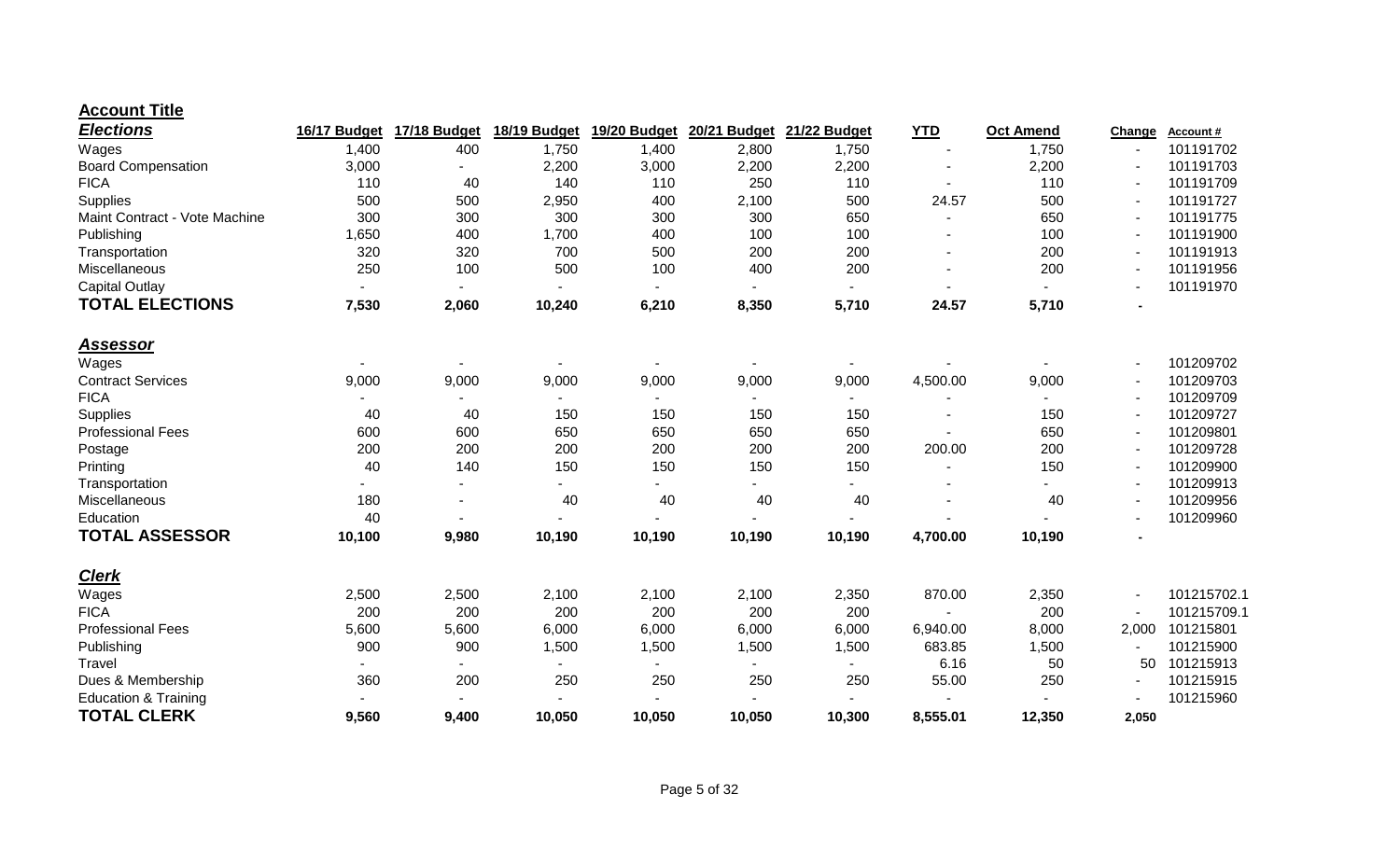| <b>Account Title</b>             | 16/17 Budget   | 17/18 Budget | 18/19 Budget | 19/20 Budget             | 20/21 Budget   | 21/22 Budget | <b>YTD</b>     | <b>Oct Amend</b> | Change         | <b>Account#</b> |
|----------------------------------|----------------|--------------|--------------|--------------------------|----------------|--------------|----------------|------------------|----------------|-----------------|
| Wages                            | 54,500         | 63,300       | 63,300       | 65,900                   | 72,000         | 73,000       | 37,587.63      | 76,000           | 3,000          | 101215702       |
| <b>Special Remuneration</b>      | 2,600          | 1,800        |              |                          | 730            |              |                |                  |                | 101215702.1     |
| <b>FICA</b>                      | 4,800          | 5,200        | 5,200        | 5,200                    | 5,600          | 6,300        | 2,942.03       | 6,300            |                | 101215709       |
| Retirement                       | 2,200          | 2,500        | 2,500        | 3,350                    | 3,900          | 5,600        | 3,001.70       | 5,600            |                | 101215717       |
| <b>Health Insurance Premiums</b> | 10,500         | 14,800       | 14,800       | 14,800                   | 14,800         | 14,800       | 8,579.55       | 14,800           |                | 101215718       |
| <b>Office Supplies</b>           | 6,000          | 5,500        | 6,800        | 7,500                    | 8,000          | 6,800        | 4,000.40       | 6,800            |                | 101215727       |
| Repairs & Maintenance            | 500            | 500          | 500          | 250                      | 500            | 500          |                | 500              |                | 101215934       |
| <b>Computer Services</b>         |                |              |              |                          | 3,100          | 3,100        |                | 3,100            |                | 101215948       |
| Communications                   | 4,200          | 4,200        | 4,200        | 4,200                    | 4,700          | 4,700        | 3,066.30       | 4,700            |                | 101215850       |
| <b>Internet Connectivity</b>     |                |              |              | $\overline{\phantom{0}}$ |                | $\sim$       |                |                  |                | 101215850.1     |
| Postage                          | 2,500          | 2,500        | 2,650        | 2,650                    | 3,000          | 3,000        | 1,295.25       | 3,000            |                | 101215851       |
| <b>Miscellaneous</b>             | 350            | 450          | 50           | 100                      | 800            | 800          | 98.00          | 800              |                | 101215956       |
| Office Equipment & Furniture     | $\blacksquare$ |              |              | $\overline{\phantom{a}}$ | $\blacksquare$ |              |                |                  |                | 101215980       |
| Capital Outlay                   | 5,400          | 100          | 3,000        | 750                      | 16,000         | 5,000        | 801.96         | 5,000            |                | 101215984       |
| Software                         | $\blacksquare$ | 12,300       |              | $\overline{\phantom{0}}$ | $\blacksquare$ |              | $\blacksquare$ |                  |                | 101215984       |
| <b>TOTAL ADMIN DEPARTME</b>      | 93,550         | 113,150      | 103,000      | 104,700                  | 133,130        | 123,600      | 61,372.82      | 126,600          | 3,000          |                 |
| <b>Sidewalk</b>                  |                |              |              |                          |                |              |                |                  |                |                 |
| Wages                            | 800            | 1,200        | 1,200        | 800                      | 800            | 800          | 40.13          | 800              | $\blacksquare$ | 101232702       |
| <b>Contractual Services</b>      | 2,000          | 5,000        | 2,000        | 2,700                    | 1,000          | 1,000        |                | 1,000            |                | 101232703       |
| <b>FICA</b>                      | 80             | 100          | 100          | 100                      | 100            | 100          | 3.07           | 100              |                | 101232709       |
| <b>Maint Supplies</b>            | 100            | 100          | 100          | 100                      | 100            | 100          | 73.75          | 100              |                | 101232775       |
| <b>Professional Fees</b>         |                |              |              |                          |                |              |                |                  |                | 101232801       |
| Repairs & Maint                  | 200            | 1,150        | 1,150        | 1,150                    | 1,150          | 1,150        |                | 1,150            |                | 101232934       |
| <b>Equipment Rental</b>          | 1,000          | 4,000        | 4,000        | 3,000                    | 3,000          | 3,000        | 12.44          | 3,000            |                | 101232943       |
| Miscellaneous                    |                |              |              | $\sim$                   | $\blacksquare$ | $\sim$       |                |                  |                | 101232956       |
| <b>TOTAL SIDEWALK</b>            | 4,180          | 11,550       | 8,550        | 7,850                    | 6,150          | 6,150        | 129.39         | 6,150            |                |                 |
| <b>Board of Review</b>           |                |              |              |                          |                |              |                |                  |                |                 |
| Wages                            | 450            | 450          | 450          | 450                      | 450            | 450          |                | 450              |                | 101247702       |
| <b>FICA</b>                      | 50             | 50           | 50           | 50                       | 50             | 50           |                | 50               |                | 101247709       |
| Publishing                       | 150            | 150          | 150          | 150                      | 150            | 150          |                | 150              |                | 101247900       |
| Miscellaneous                    | 50             | 50           | 50           | 50                       | 50             | 50           |                | 50               |                | 101247956       |
| <b>TOTAL BOARD OF REVIEV</b>     | 700            | 700          | 700          | 700                      | 700            | 700          |                | 700              |                |                 |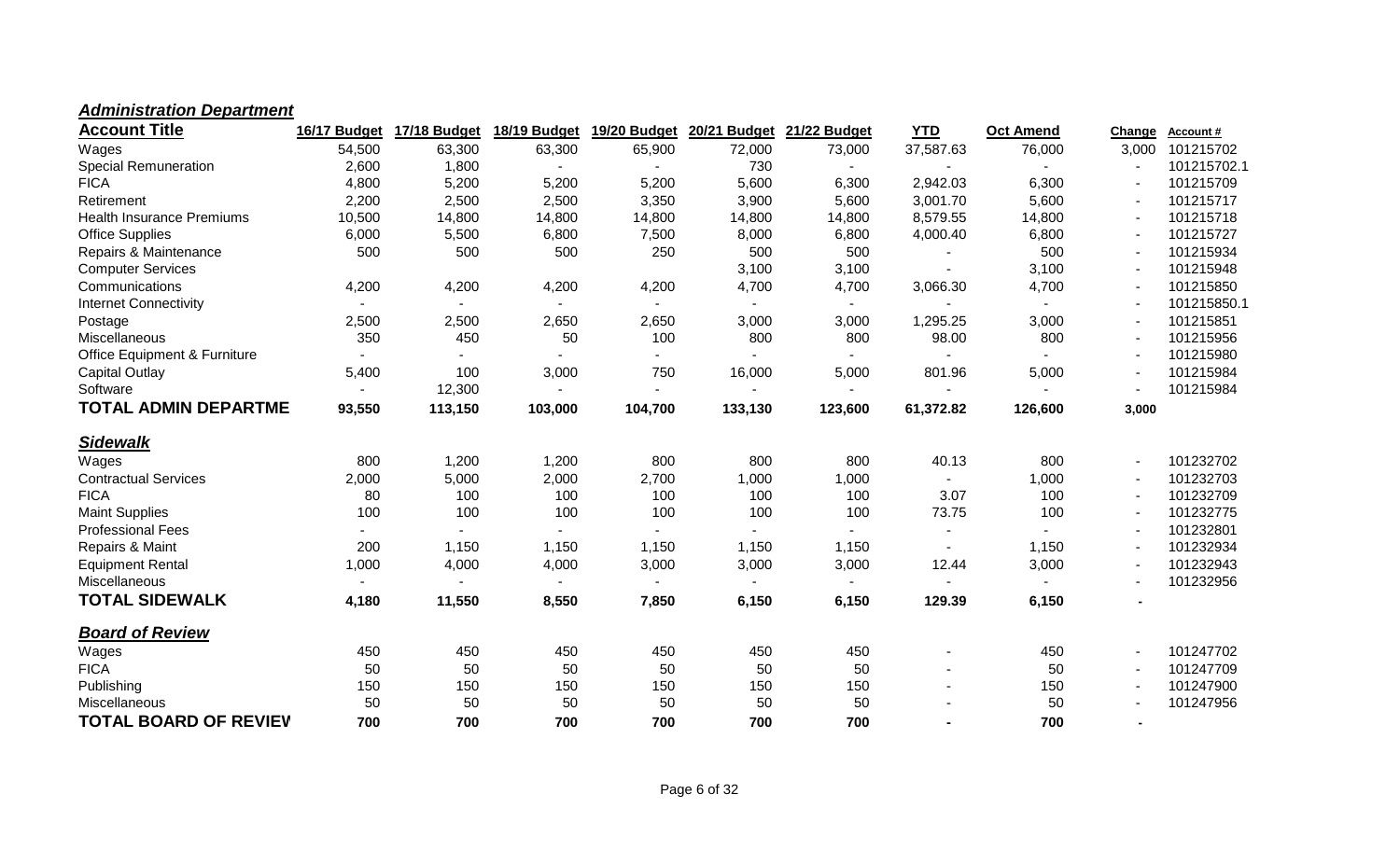#### **Account Title**

| <b>Treasurer</b>                 | 16/17 Budget | 17/18 Budget | 18/19 Budget | 19/20 Budget | 20/21 Budget | 21/22 Budget   | <b>YTD</b> | <b>Oct Amend</b> | Change | Account#    |
|----------------------------------|--------------|--------------|--------------|--------------|--------------|----------------|------------|------------------|--------|-------------|
| Wages                            | 9,000        | 9,000        | 9,000        | 9,000        | 9,750        | 9,000          | 5,667.50   | 9,000            |        | 101253702   |
| <b>FICA</b>                      | 700          | 700          | 700          | 700          | 750          | 700            | 433.57     | 700              |        | 101253709   |
| Supplies                         | 400          | 200          | 250          | 200          | 200          | 200            | 194.64     | 200              |        | 101253727   |
| <b>Professional Fees</b>         | 600          | 600          | 600          | 650          | 650          | 650            | 634.00     | 650              |        | 101253801   |
| Mail / Postage                   | 600          | 600          | 750          | 750          | 1,100        | 1,100          | 758.80     | 1,100            |        | 101253851   |
| Publishing                       | 2,000        | 1,500        | 1,500        | 1,500        | 1,500        | 1,500          | 625.37     | 1,500            |        | 101253900   |
| Transportation                   | 120          | 120          | 120          | 100          | 100          | 100            | 25.76      | 100              |        | 101253913   |
| Deling Tax Reimburse             |              |              |              |              |              | $\blacksquare$ | 2,325.50   | 2,400            | 2,400  | 101253925   |
| Miscellaneous                    | 100          | 100          | 100          | 100          | 1,100        | 1,100          |            | 200              | (900)  | 101253956   |
| <b>Annexation Millage</b>        | 1,380        | 1,450        | 1,650        | 1,700        | 1,700        | 1,700          |            | 1,700            |        | 101253956.2 |
| <b>Refund &amp; Rebates</b>      | 500          | 100          | 100          | 50           | 50           | 50             |            | 50               |        | 101253687   |
| <b>Capital Outlay</b>            |              |              | 1,100        |              |              |                |            |                  |        | 101253970   |
| <b>TOTAL TREASURER</b>           | 15,400       | 14,370       | 15,870       | 14,750       | 16,900       | 16,100         | 10,665.14  | 17,600           | 1,500  |             |
| <b>Building and Grounds</b>      |              |              |              |              |              |                |            |                  |        |             |
| Wages                            | 10,000       | 14,000       | 14,500       | 18,500       | 22,000       | 18,000         | 13,543.81  | 18,000           |        | 101265702   |
| <b>Contractural Services</b>     | 1,850        | 2,200        | 2,250        | 2,250        | 3,700        | 3,700          | 2,235.00   | 3,700            |        | 101265703   |
| <b>FICA</b>                      | 800          | 1,100        | 1,150        | 1,500        | 1,700        | 1,400          | 1,036.11   | 1,400            |        | 101265709   |
| Retirement                       | 800          | 880          | 880          | 880          | 880          | 880            |            | 880              |        | 101265717   |
| <b>Health Insurance Premiums</b> | 1,400        | 1,800        | 1,900        | 1,900        | 1,900        | 1,900          | 1,160.74   | 1,900            |        | 101265718   |
| Supplies                         | 1,800        | 1,600        | 1,600        | 1,600        | 900          | 900            | 2,182.18   | 3,400            | 2,500  | 101265740   |
| <b>Maint Supplies</b>            | 2,300        | 2,000        | 2,000        | 2,000        | 2,200        | 2,000          | 768.01     | 2,000            |        | 101265775   |
| Mowing                           | 100          | 100          | 100          | 50           | 50           | 50             |            | 50               |        | 101265775.1 |
| <b>Professional Fees</b>         | 600          | 700          | 700          | 1,250        | 1,800        | 600            |            | 600              |        | 101265801   |
| Communication                    | 2,400        | 2,400        | 2,400        | 2,400        | 2,400        | 2,400          | 983.77     | 2,400            |        | 101265850   |
| <b>Utilities</b>                 | 9,000        | 9,000        | 9,000        | 9,000        | 9,000        | 9,000          | 2,571.29   | 9,000            |        | 101265920   |
| Repairs & Maintenance            | 2,800        | 2,800        | 5,600        | 2,500        | 2,500        | 2,500          | 941.43     | 2,500            |        | 101265934   |
| Repairs & Maint - City Hall      | 850          |              | 12,100       | 250          | 10,700       | 1,000          | 500.00     | 1,000            |        | 101265934.1 |
| <b>Land Rental</b>               | 1,880        | 2,000        | 2,100        | 2,200        | 2,300        | 2,300          | 1,602.81   | 2,300            |        | 101265941   |
| <b>Equipment Rental</b>          | 4,800        | 7,000        | 7,000        | 8,000        | 6,000        | 6,000          | 3,188.15   | 6,000            |        | 101265943   |
| Miscellaneous                    | 50           | 100          | 350          | 100          | 200          | 200            | 393.88     | 200              |        | 101265956   |
| <b>Capital Outlay</b>            | 2,500        | 200          | 200          | 100          | 200          | 200            |            | 200              |        | 101265970   |
| <b>TOTAL BUILDING &amp; GROU</b> | 43,930       | 47,880       | 63,830       | 54,480       | 68,430       | 53,030         | 31,107.18  | 55,530           | 2,500  |             |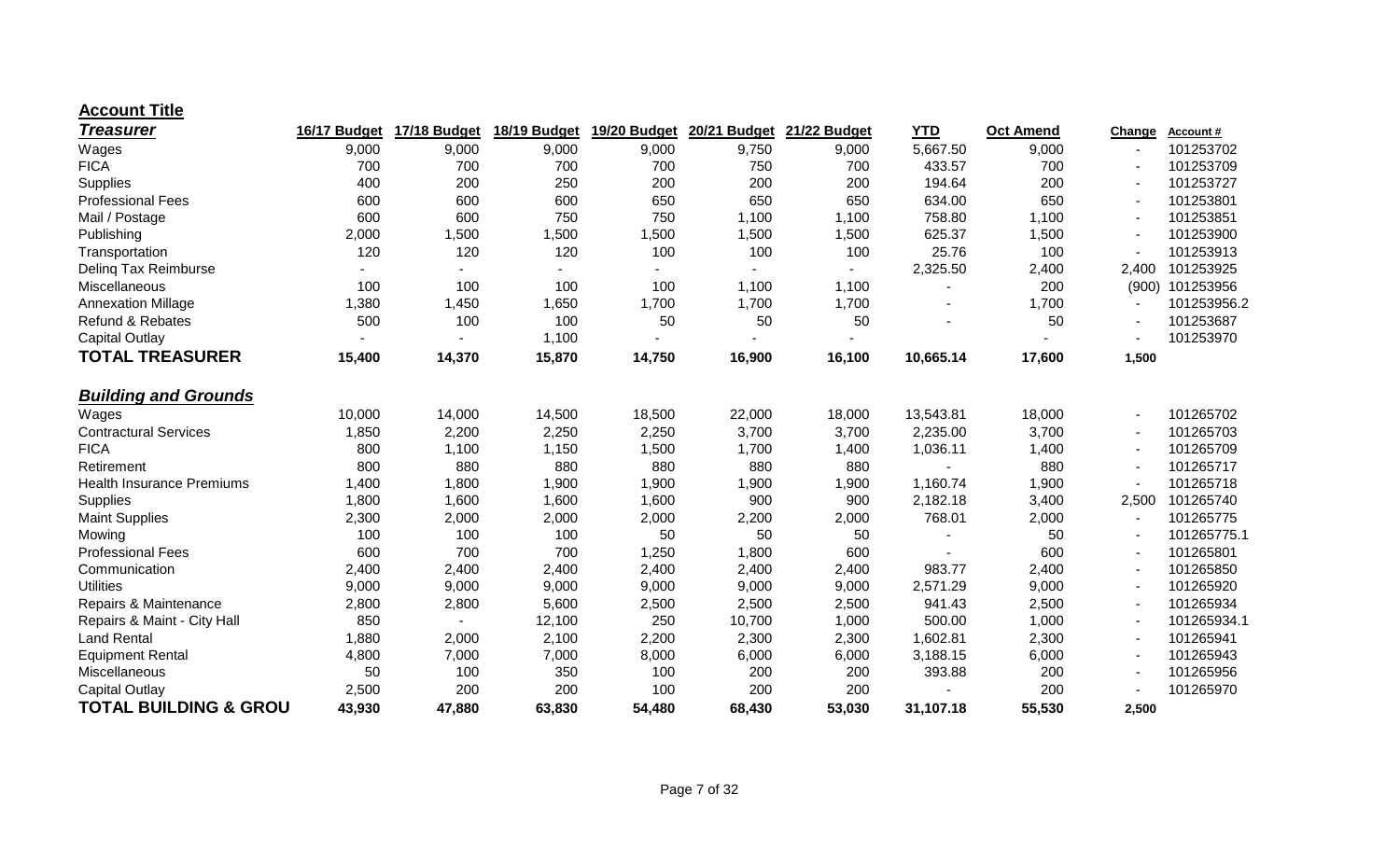| <b>Account Title</b> |  |
|----------------------|--|
|----------------------|--|

| <b>Parking Lots</b>          | 16/17 Budget | 17/18 Budget | 18/19 Budget | 19/20 Budget | 20/21 Budget | 21/22 Budget | <b>YTD</b> | <b>Oct Amend</b> | Change         | Account#    |
|------------------------------|--------------|--------------|--------------|--------------|--------------|--------------|------------|------------------|----------------|-------------|
| Wages                        | 500          | 600          | 500          | 500          | 100          | 100          | 21.39      | 100              |                | 101270702   |
| <b>FICA</b>                  | 50           | 50           | 50           | 50           | 10           | 10           | 1.64       | 10               |                | 101270709   |
| Supplies                     |              |              |              |              |              |              |            |                  |                | 101270740   |
| Repairs & Maintenance        | 200          | 200          | 200          | 200          | 200          | 200          |            | 200              |                | 101270934   |
| <b>Equipment Rental</b>      | 700          | 700          | 700          | 700          | 700          | 700          | 12.44      | 700              |                | 101270943   |
| <b>TOTAL PARKING LOTS</b>    | 1,450        | 1,550        | 1,450        | 1,450        | 1,010        | 1,010        | 35.47      | 1,010            |                |             |
| <b>Public Safety Control</b> |              |              |              |              |              |              |            |                  |                |             |
| Wages                        | 88,000       | 96,800       | 98,800       | 110,000      | 95,000       | 95,000       | 28,027.07  | 95,000           |                | 101300702   |
| <b>Special Remuneration</b>  | 500          | 500          |              |              | 12,300       |              |            |                  |                | 101300702.1 |
| <b>Crossing Guard Wages</b>  | 1,400        | 1,550        | 1,550        | 1,600        | 900          | 1,600        | 700.00     | 1,600            |                | 101300702.3 |
| Uniform Cleaning             |              |              |              |              |              |              |            | 1,600            | 1,600          | 101300702.7 |
| <b>Liquor Enforcement</b>    | 1,410        | 1,410        | 1,450        | 1,450        | 1,450        | 1,450        |            | 1,470            | 20             | 101300704   |
| <b>FICA</b>                  | 6,800        | 7,400        | 7,600        | 8,400        | 7,400        | 7,400        | 2,197.60   | 7,400            |                | 101300709   |
| Retirement                   | 5,300        | 5,850        | 5,850        | 7,400        | 7,400        | 7,400        | 2,098.17   | 7,400            |                | 101300717   |
| <b>Benefits</b>              | 28,000       | 28,000       | 28,000       | 32,000       | 22,000       | 23,000       | 3,026.59   | 23,000           |                | 101300718   |
| Workman's Comp               |              |              |              |              | $\sim$       |              |            |                  |                | 101300720   |
| Supplies                     | 1,200        | 1,000        | 1,300        | 1,200        | 2,800        | 2,800        | 158.04     | 2,800            |                | 101300727   |
| Gas & Oil                    | 4,500        | 4,500        | 5,000        | 5,000        | 3,500        | 3,500        | 1,825.49   | 3,500            |                | 101300759   |
| Uniforms                     | 1,100        | 300          | 500          | 500          | 500          | 500          |            | 500              |                | 101300767   |
| Maintenance Fee (LEIN)       | 3,600        | 3,600        | 3,600        | 3,800        | 4,200        | 4,200        | 4,237.00   | 4,250            | 50             | 101300776   |
| <b>Professional Fees</b>     | 250          | 250          | 250          | 250          | 250          | 250          | 150.00     | 250              |                | 101300801   |
| Insurance                    | 11,050       | 12,050       | 12,150       | 11,550       | 12,000       | 12,000       | 7,710.00   | 7,800            | (4,200)        | 101300840   |
| Communications               | 2,800        | 3,300        | 3,100        | 3,100        | 3,100        | 3,100        | 1,124.60   | 3,100            |                | 101300850   |
| Police Internet              | 500          | 500          | 500          | 500          | 500          | 500          | 200.00     | 500              |                | 101300850.1 |
| <b>Community Promotion</b>   |              |              |              |              |              |              | 377.10     | 500              | 500            | 101300880   |
| Repairs & Maintenance        | 2,000        | 2,200        | 6,000        | 15,600       | 4,000        | 4,000        | 2,306.05   | 4,000            | $\blacksquare$ | 101300934   |
| Miscellaneous                |              | 30           | 50           | 50           |              |              |            |                  |                | 101300956   |
| <b>Employee Physicals</b>    | 80           |              | 80           |              |              |              |            |                  |                | 101300957   |
| Immunizations                |              |              |              |              |              |              |            |                  |                | 101300957.1 |
| Education                    | 800          | 400          | 500          | 600          | 500          | 500          | 385.00     | 500              |                | 101300960   |
| <b>Capital Outlay</b>        | 2,770        | 2,400        | 1,200        | 3,500        | 1,700        | 1,000        |            | 1,000            |                | 101300970   |
| <b>Police Car Reserve</b>    |              |              |              |              |              | 40,000       |            | 40,000           |                | 101300970.1 |
| <b>TOTAL PUBLIC SAFETY</b>   | 162,060      | 172,040      | 177,480      | 206,500      | 179,500      | 208,200      | 54,522.71  | 206,170          | (2,030)        |             |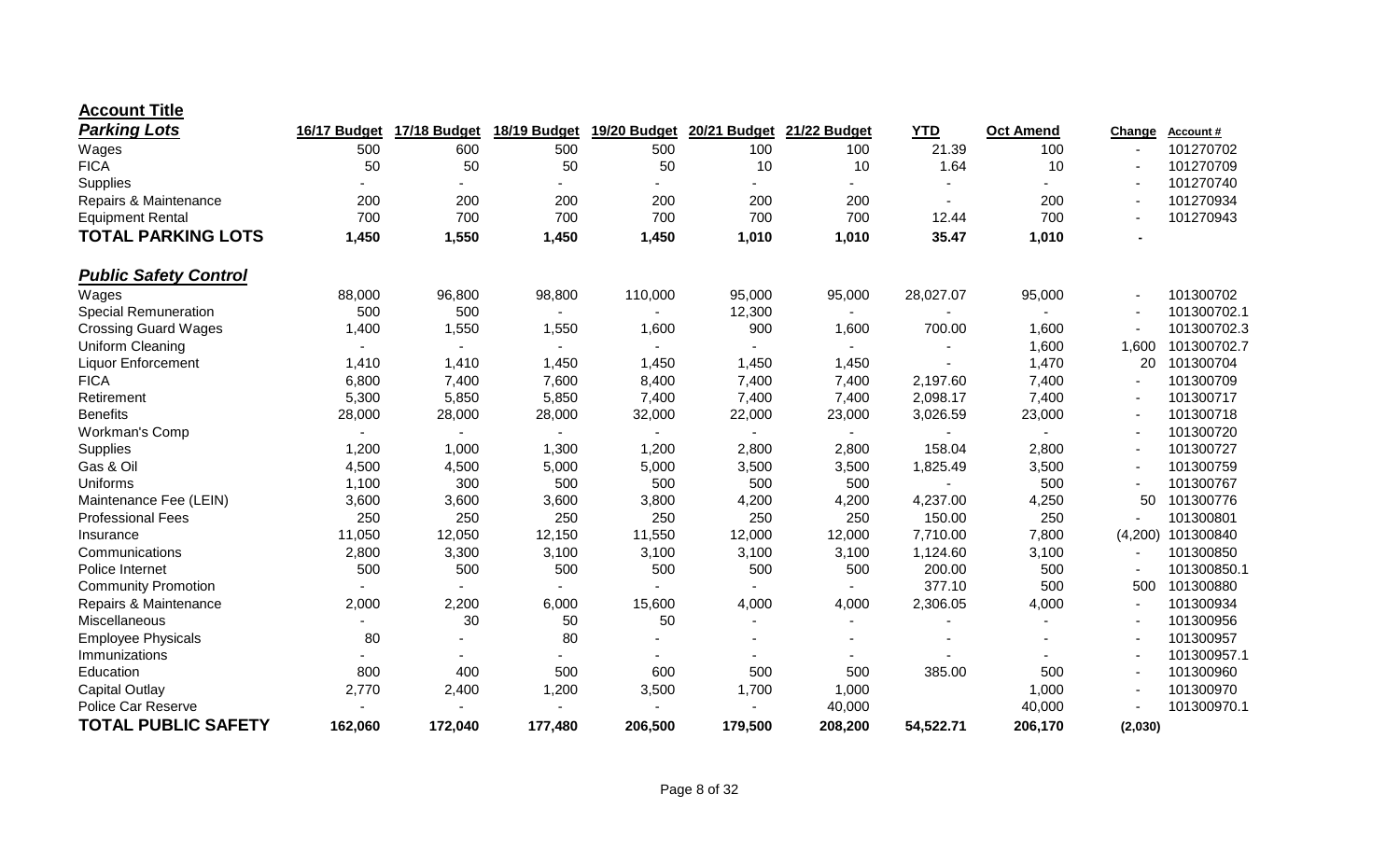| <b>Account Title</b> |
|----------------------|
|----------------------|

| 20,350<br>18,500<br>15,254.20<br>15,300<br>101335701.1<br><b>Operating Fee</b><br>17,150<br>16,140<br>17,150<br>15,300<br><b>TOTAL FIRE DEPT /OPERA</b><br>20,350<br>18,500<br>17,150<br>16,140<br>17,150<br>15,300<br>15,254.20<br>15,300<br><b>Public Works</b><br>11,000<br>10,320.29<br>18,000<br>16,000<br>16,000<br>24,000<br>20,000<br>20,000<br>101441702<br>Wages<br>$\overline{a}$<br>407.28<br>101441702.1<br>1,200<br>900<br>6,800<br>450<br>450<br>820.75<br><b>FICA</b><br>950<br>1,400<br>1,250<br>1,850<br>1,600<br>1,600<br>101441709<br>1,250<br>$\overline{\phantom{a}}$<br>6,500<br>9,000<br>9,000<br>9,800<br>9,800<br>9,800<br>5,209.38<br>9,800<br>101441717<br>Retirement<br>$\blacksquare$<br><b>Health Insurance Premiums</b><br>29,500<br>39,000<br>36,000<br>39,900<br>39,900<br>39,000<br>22,474.20<br>39,900<br>101441718<br>500<br>500<br>500<br>500<br>500<br>500<br>500<br>101441740<br>850<br>1,300<br>900<br>3,000<br>3,000<br>3,000<br>2,482.06<br>5,000<br>101441767<br>Uniforms<br>2,000<br>300<br>300<br>300<br>300<br>300<br>300<br>101441956<br>300<br>500<br>700<br>750<br>650<br>700<br>500<br>554.28<br>750<br>101441957<br>250<br>Physicals<br><b>TOTAL PUBLIC WORKS</b><br>51,500<br>71,150<br>64,600<br>70,550<br>42,268.24<br>78,300<br>86,650<br>75,600<br>2,700<br><b>Drains - Public Benefit</b><br>Drain At Large<br>2,950<br>2,000<br>724.31<br>101445967<br>2,300<br>6,450<br>1,250<br>2,500<br>2,500<br>$\blacksquare$<br>400<br>650<br>101445967.1<br>Drain At Large - Maintenance<br>650<br><b>TOTAL DRAINS - PUBLIC E</b><br>2,700<br>1,250<br>724.31<br>2,950<br>6,450<br>2,000<br>2,500<br>3,150<br>650<br><b>Street Lighting</b><br>33,000<br>36,000<br>36,000<br>38,000<br>20,370.37<br>38,000<br>101450920<br>38,000<br>38,000<br><b>Street Lighting</b><br><b>TOTAL STREET LIGHTING</b><br>33,000<br>36,000<br>36,000<br>38,000<br>38,000<br>38,000<br>38,000<br>20,370.37 | <b>Fire Dept / Operating</b>            | 16/17 Budget | 17/18 Budget | 18/19 Budget | 19/20 Budget | 20/21 Budget | 21/22 Budget | <b>YTD</b> | <b>Oct Amend</b> | Change | Account# |
|--------------------------------------------------------------------------------------------------------------------------------------------------------------------------------------------------------------------------------------------------------------------------------------------------------------------------------------------------------------------------------------------------------------------------------------------------------------------------------------------------------------------------------------------------------------------------------------------------------------------------------------------------------------------------------------------------------------------------------------------------------------------------------------------------------------------------------------------------------------------------------------------------------------------------------------------------------------------------------------------------------------------------------------------------------------------------------------------------------------------------------------------------------------------------------------------------------------------------------------------------------------------------------------------------------------------------------------------------------------------------------------------------------------------------------------------------------------------------------------------------------------------------------------------------------------------------------------------------------------------------------------------------------------------------------------------------------------------------------------------------------------------------------------------------------------------------------------------------------------------------------------------------------------------------------------------|-----------------------------------------|--------------|--------------|--------------|--------------|--------------|--------------|------------|------------------|--------|----------|
|                                                                                                                                                                                                                                                                                                                                                                                                                                                                                                                                                                                                                                                                                                                                                                                                                                                                                                                                                                                                                                                                                                                                                                                                                                                                                                                                                                                                                                                                                                                                                                                                                                                                                                                                                                                                                                                                                                                                            |                                         |              |              |              |              |              |              |            |                  |        |          |
|                                                                                                                                                                                                                                                                                                                                                                                                                                                                                                                                                                                                                                                                                                                                                                                                                                                                                                                                                                                                                                                                                                                                                                                                                                                                                                                                                                                                                                                                                                                                                                                                                                                                                                                                                                                                                                                                                                                                            |                                         |              |              |              |              |              |              |            |                  |        |          |
|                                                                                                                                                                                                                                                                                                                                                                                                                                                                                                                                                                                                                                                                                                                                                                                                                                                                                                                                                                                                                                                                                                                                                                                                                                                                                                                                                                                                                                                                                                                                                                                                                                                                                                                                                                                                                                                                                                                                            |                                         |              |              |              |              |              |              |            |                  |        |          |
|                                                                                                                                                                                                                                                                                                                                                                                                                                                                                                                                                                                                                                                                                                                                                                                                                                                                                                                                                                                                                                                                                                                                                                                                                                                                                                                                                                                                                                                                                                                                                                                                                                                                                                                                                                                                                                                                                                                                            |                                         |              |              |              |              |              |              |            |                  |        |          |
|                                                                                                                                                                                                                                                                                                                                                                                                                                                                                                                                                                                                                                                                                                                                                                                                                                                                                                                                                                                                                                                                                                                                                                                                                                                                                                                                                                                                                                                                                                                                                                                                                                                                                                                                                                                                                                                                                                                                            | <b>Special Remuneration</b>             |              |              |              |              |              |              |            |                  |        |          |
|                                                                                                                                                                                                                                                                                                                                                                                                                                                                                                                                                                                                                                                                                                                                                                                                                                                                                                                                                                                                                                                                                                                                                                                                                                                                                                                                                                                                                                                                                                                                                                                                                                                                                                                                                                                                                                                                                                                                            |                                         |              |              |              |              |              |              |            |                  |        |          |
|                                                                                                                                                                                                                                                                                                                                                                                                                                                                                                                                                                                                                                                                                                                                                                                                                                                                                                                                                                                                                                                                                                                                                                                                                                                                                                                                                                                                                                                                                                                                                                                                                                                                                                                                                                                                                                                                                                                                            |                                         |              |              |              |              |              |              |            |                  |        |          |
|                                                                                                                                                                                                                                                                                                                                                                                                                                                                                                                                                                                                                                                                                                                                                                                                                                                                                                                                                                                                                                                                                                                                                                                                                                                                                                                                                                                                                                                                                                                                                                                                                                                                                                                                                                                                                                                                                                                                            |                                         |              |              |              |              |              |              |            |                  |        |          |
|                                                                                                                                                                                                                                                                                                                                                                                                                                                                                                                                                                                                                                                                                                                                                                                                                                                                                                                                                                                                                                                                                                                                                                                                                                                                                                                                                                                                                                                                                                                                                                                                                                                                                                                                                                                                                                                                                                                                            | Supplies                                |              |              |              |              |              |              |            |                  |        |          |
|                                                                                                                                                                                                                                                                                                                                                                                                                                                                                                                                                                                                                                                                                                                                                                                                                                                                                                                                                                                                                                                                                                                                                                                                                                                                                                                                                                                                                                                                                                                                                                                                                                                                                                                                                                                                                                                                                                                                            |                                         |              |              |              |              |              |              |            |                  |        |          |
|                                                                                                                                                                                                                                                                                                                                                                                                                                                                                                                                                                                                                                                                                                                                                                                                                                                                                                                                                                                                                                                                                                                                                                                                                                                                                                                                                                                                                                                                                                                                                                                                                                                                                                                                                                                                                                                                                                                                            | Miscellaneous                           |              |              |              |              |              |              |            |                  |        |          |
|                                                                                                                                                                                                                                                                                                                                                                                                                                                                                                                                                                                                                                                                                                                                                                                                                                                                                                                                                                                                                                                                                                                                                                                                                                                                                                                                                                                                                                                                                                                                                                                                                                                                                                                                                                                                                                                                                                                                            |                                         |              |              |              |              |              |              |            |                  |        |          |
|                                                                                                                                                                                                                                                                                                                                                                                                                                                                                                                                                                                                                                                                                                                                                                                                                                                                                                                                                                                                                                                                                                                                                                                                                                                                                                                                                                                                                                                                                                                                                                                                                                                                                                                                                                                                                                                                                                                                            |                                         |              |              |              |              |              |              |            |                  |        |          |
|                                                                                                                                                                                                                                                                                                                                                                                                                                                                                                                                                                                                                                                                                                                                                                                                                                                                                                                                                                                                                                                                                                                                                                                                                                                                                                                                                                                                                                                                                                                                                                                                                                                                                                                                                                                                                                                                                                                                            |                                         |              |              |              |              |              |              |            |                  |        |          |
|                                                                                                                                                                                                                                                                                                                                                                                                                                                                                                                                                                                                                                                                                                                                                                                                                                                                                                                                                                                                                                                                                                                                                                                                                                                                                                                                                                                                                                                                                                                                                                                                                                                                                                                                                                                                                                                                                                                                            |                                         |              |              |              |              |              |              |            |                  |        |          |
|                                                                                                                                                                                                                                                                                                                                                                                                                                                                                                                                                                                                                                                                                                                                                                                                                                                                                                                                                                                                                                                                                                                                                                                                                                                                                                                                                                                                                                                                                                                                                                                                                                                                                                                                                                                                                                                                                                                                            |                                         |              |              |              |              |              |              |            |                  |        |          |
|                                                                                                                                                                                                                                                                                                                                                                                                                                                                                                                                                                                                                                                                                                                                                                                                                                                                                                                                                                                                                                                                                                                                                                                                                                                                                                                                                                                                                                                                                                                                                                                                                                                                                                                                                                                                                                                                                                                                            |                                         |              |              |              |              |              |              |            |                  |        |          |
|                                                                                                                                                                                                                                                                                                                                                                                                                                                                                                                                                                                                                                                                                                                                                                                                                                                                                                                                                                                                                                                                                                                                                                                                                                                                                                                                                                                                                                                                                                                                                                                                                                                                                                                                                                                                                                                                                                                                            |                                         |              |              |              |              |              |              |            |                  |        |          |
|                                                                                                                                                                                                                                                                                                                                                                                                                                                                                                                                                                                                                                                                                                                                                                                                                                                                                                                                                                                                                                                                                                                                                                                                                                                                                                                                                                                                                                                                                                                                                                                                                                                                                                                                                                                                                                                                                                                                            |                                         |              |              |              |              |              |              |            |                  |        |          |
|                                                                                                                                                                                                                                                                                                                                                                                                                                                                                                                                                                                                                                                                                                                                                                                                                                                                                                                                                                                                                                                                                                                                                                                                                                                                                                                                                                                                                                                                                                                                                                                                                                                                                                                                                                                                                                                                                                                                            |                                         |              |              |              |              |              |              |            |                  |        |          |
|                                                                                                                                                                                                                                                                                                                                                                                                                                                                                                                                                                                                                                                                                                                                                                                                                                                                                                                                                                                                                                                                                                                                                                                                                                                                                                                                                                                                                                                                                                                                                                                                                                                                                                                                                                                                                                                                                                                                            | <b>Refuse Collection &amp; Disposal</b> |              |              |              |              |              |              |            |                  |        |          |
| 200<br>250<br>500<br>500<br>500<br>250.00<br>500<br>101528740<br>300<br>$\blacksquare$                                                                                                                                                                                                                                                                                                                                                                                                                                                                                                                                                                                                                                                                                                                                                                                                                                                                                                                                                                                                                                                                                                                                                                                                                                                                                                                                                                                                                                                                                                                                                                                                                                                                                                                                                                                                                                                     |                                         |              |              |              |              |              |              |            |                  |        |          |
| 55,200<br>101528818<br><b>Refuse Collection</b><br>55,200<br>55,200<br>56,000<br>56,500<br>27,711.50<br>56,500<br>55,200                                                                                                                                                                                                                                                                                                                                                                                                                                                                                                                                                                                                                                                                                                                                                                                                                                                                                                                                                                                                                                                                                                                                                                                                                                                                                                                                                                                                                                                                                                                                                                                                                                                                                                                                                                                                                   | Supplies                                |              |              |              |              |              |              |            |                  |        |          |
| 600<br>600<br>600<br>600<br>800<br>800<br>600.00<br>800<br>101528851<br>Postage<br>$\overline{a}$                                                                                                                                                                                                                                                                                                                                                                                                                                                                                                                                                                                                                                                                                                                                                                                                                                                                                                                                                                                                                                                                                                                                                                                                                                                                                                                                                                                                                                                                                                                                                                                                                                                                                                                                                                                                                                          |                                         |              |              |              |              |              |              |            |                  |        |          |
| <b>TOTAL REFUSE COLL &amp; D</b><br>56,000<br>57,800<br>57,800<br>56,100<br>56,050<br>56,300<br>57,300<br>28,561.50                                                                                                                                                                                                                                                                                                                                                                                                                                                                                                                                                                                                                                                                                                                                                                                                                                                                                                                                                                                                                                                                                                                                                                                                                                                                                                                                                                                                                                                                                                                                                                                                                                                                                                                                                                                                                        |                                         |              |              |              |              |              |              |            |                  |        |          |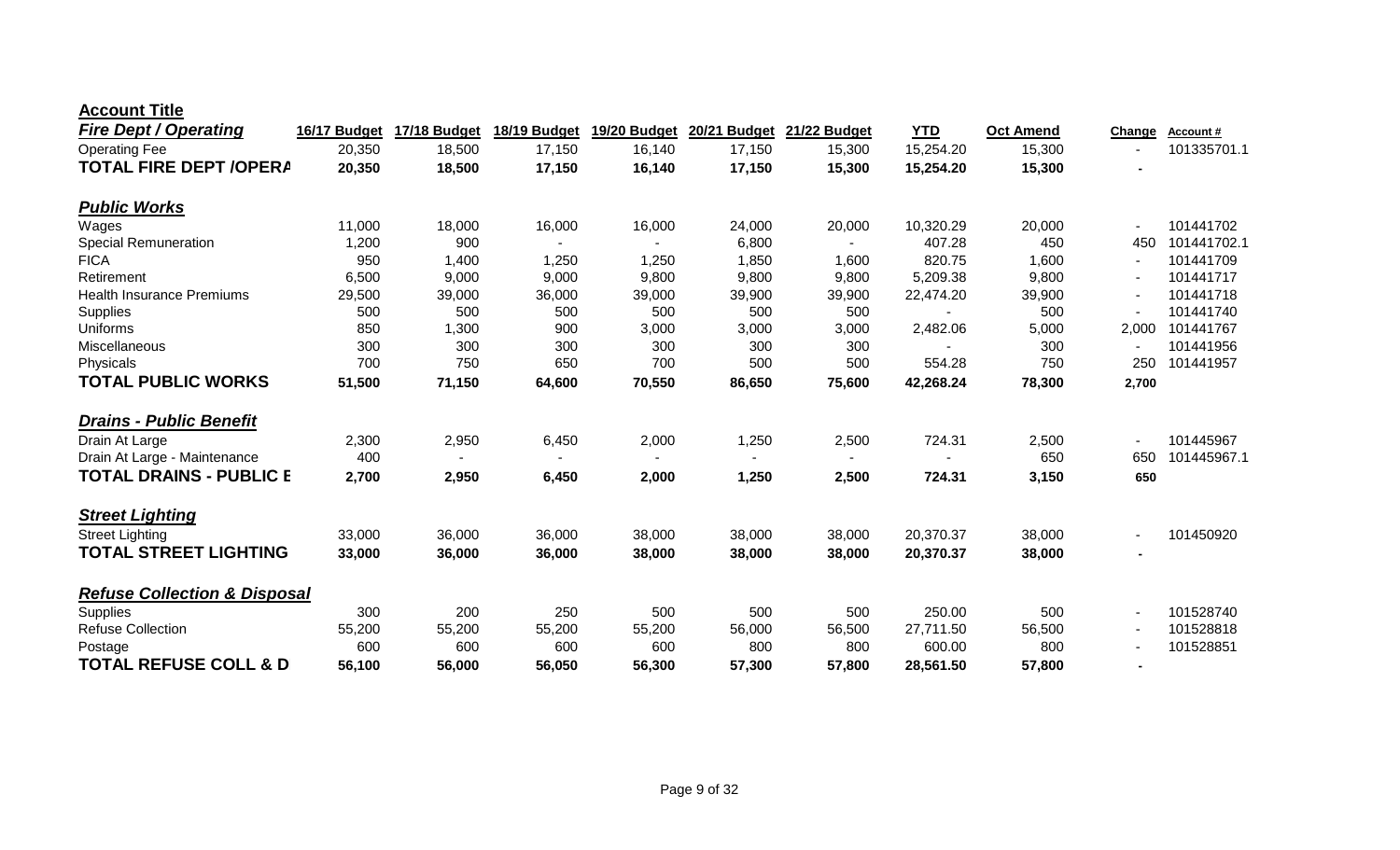| <b>Account Title</b> |              |  |
|----------------------|--------------|--|
|                      | $\mathbf{r}$ |  |

| <b>Sanitation / City Clean-up</b>      | 16/17 Budget | 17/18 Budget | 18/19 Budget | 19/20 Budget | 20/21 Budget   | 21/22 Budget   | <b>YTD</b> | <b>Oct Amend</b> | Change | Account#    |
|----------------------------------------|--------------|--------------|--------------|--------------|----------------|----------------|------------|------------------|--------|-------------|
| Wages                                  | 7,000        | 7,000        | 6,800        | 7,400        | 9,000          | 9,000          | 4,643.30   | 9,000            |        | 101529702   |
| City Clean-up                          |              |              |              |              |                |                |            |                  |        | 101529702   |
| FICA Expense                           | 600          | 600          | 550          | 550          | 700            | 700            | 355.28     | 700              |        | 101529709   |
| <b>Equipment Rental</b>                | 13,000       | 13,200       | 13,000       | 13,000       | 18,000         | 18,000         | 9,410.99   | 18,000           |        | 101529943   |
| <b>TOTAL CITY CLEAN-UP</b>             | 20,600       | 20,800       | 20,350       | 20,950       | 27,700         | 27,700         | 14,409.57  | 27,700           |        |             |
| <b>Economic Development</b>            |              |              |              |              |                |                |            |                  |        |             |
| <b>CDBG Admin Fees</b>                 |              |              |              |              |                |                |            |                  |        | 101728722   |
| <b>CDBG Professional Fees</b>          |              |              |              |              |                |                |            |                  |        | 101728801   |
| <b>BC Festival Insurance</b>           | 850          |              | 850          | 850          |                | $\blacksquare$ |            |                  |        | 101747910   |
| <b>TOTAL ECON DEVELOPME</b>            | 850          |              | 850          | 850          |                |                |            |                  |        |             |
| <b>Library</b>                         |              |              |              |              |                |                |            |                  |        |             |
| Library Wages                          | 30,700       | 30,700       | 30,700       | 30,700       | 28,350         | 28,350         | 14,493.00  | 28,350           |        | 101790702   |
| <b>Library FICA</b>                    | 2,300        | 2,300        | 2,300        | 2,300        | 2,350          | 2,350          | 1,108.71   | 2,350            |        | 101790709   |
| <b>TOTAL LIBRARY</b>                   | 33,000       | 33,000       | 33,000       | 33,000       | 30,700         | 30,700         | 15,601.71  | 30,700           |        |             |
| <b>Contribution</b>                    |              |              |              |              |                |                |            |                  |        |             |
| <b>Brown City Library</b>              | 2,620        | 2,620        | 2,950        | 3,250        | 3,250          |                |            |                  |        | 101945969.3 |
| <b>Street Reserve</b>                  | 31,920       | 32,100       | 33,060       | 34,750       | 37,500         | 42,200         |            | 42,200           |        | 101945969.4 |
| <b>Street Reserve/Fund Equity Xfer</b> |              | 200,000      |              |              |                |                |            |                  |        | 101945969.5 |
| Other Funds - Equipment                | 8,000        | 8,000        | 8,000        | 8,000        | 8,000          | 8,000          |            | 8,000            |        | 101945995   |
| Othr Funds - Street Reserve            |              |              |              |              |                |                |            |                  |        | 101945969.5 |
| Other Funds - Major Streets            |              |              |              |              |                |                |            |                  |        | 101945969.1 |
| <b>Other Funds - Local Streets</b>     |              |              |              | 130,000      | $\blacksquare$ | ۰              |            |                  |        | 101945969.1 |
| <b>Police Reward</b>                   | 500          | 500          | 500          | 500          | 500            | 500            |            | 500              |        | 101945969.8 |
| Capital Outlay                         |              |              |              |              |                |                |            |                  |        | 101945970   |
| <b>TOTAL CONTRIBUTION</b>              | 43,040       | 243,220      | 44,510       | 176,500      | 49,250         | 50,700         |            | 50,700           |        |             |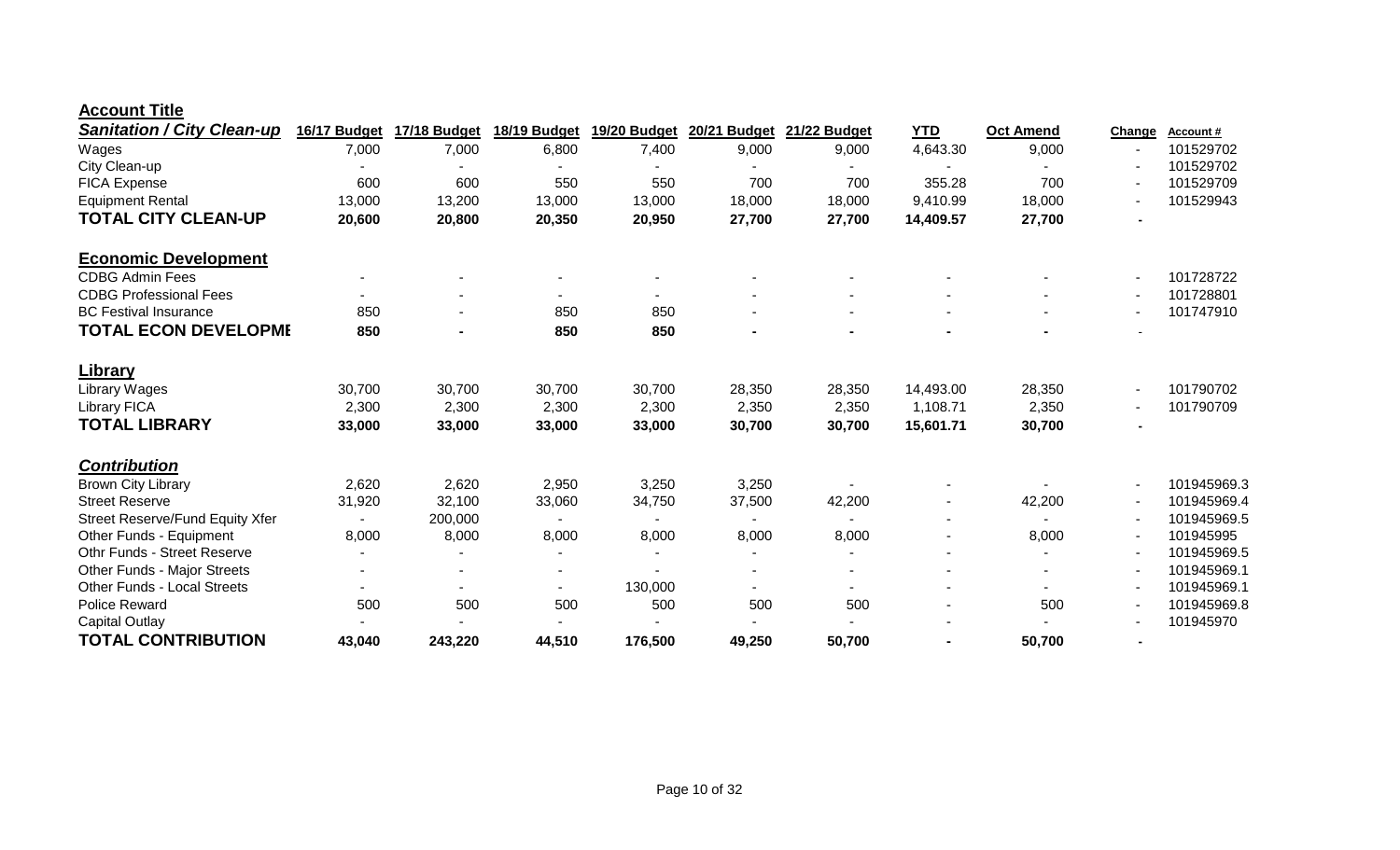#### **Account Title**

| <b>Insur, Bonds, FICA &amp; Fring 16/17 Budget</b> |         | 17/18 Budget | 18/19 Budget   | 19/20 Budget   | 20/21 Budget | 21/22 Budget             | <u>YTD</u>    | <b>Oct Amend</b> | Change | <b>Account #</b> |
|----------------------------------------------------|---------|--------------|----------------|----------------|--------------|--------------------------|---------------|------------------|--------|------------------|
| Misc FICA                                          | 150     | 150          | 150            | 150            | 150          | 150                      |               | 150              |        | 101954709        |
| Retiree Health Insurance                           | 6,900   | 6,900        | 6,900          | 6,900          | 6,900        | 5,500                    | 3,601.00      | 5,500            |        | 101954718        |
| Employee Ins Deduct (AFLAC)                        | 250     | 400          | 800            | 800            | 800          | 800                      | 381.36        | 800              |        | 101954724        |
| <b>Unemployment Benefits</b>                       | 100     | 100          | 100            | 100            | 100          | 100                      |               | 100              |        | 101954725        |
| Ins/Health-Life & Disability                       | 300     | 300          | 300            | 300            | 3,000        | 3,000                    |               | 3,000            |        | 101954840        |
| <b>Insurance &amp; Bonds</b>                       | 32,000  | 28,000       | 32,000         | 32,000         | 32,000       | 32,000                   | 14,979.00     | 32,000           |        | 101954840.1      |
| Health Insurance - MI Tax                          | 2,000   |              |                |                |              | $\blacksquare$           |               |                  |        | 101954910.3      |
| <b>TOTAL INS/BONDS/FICA/F</b>                      | 41,700  | 35,850       | 40,250         | 40,250         | 42,950       | 41,550                   | 18,961.36     | 41,550           |        |                  |
| <b>Community Promotion</b>                         |         |              |                |                |              |                          |               |                  |        |                  |
| Wages                                              | 2,200   | 1,800        | 3,000          | 3,000          | 1,800        | 1,800                    | 1,211.60      | 1,800            |        | 101958702        |
| <b>FICA Expense</b>                                | 180     | 150          | 250            | 250            | 150          | 150                      | 92.68         | 150              |        | 101958709        |
| <b>XMAS Decoration</b>                             | 250     | 100          | 22,600         | 900            | 1,000        | 1,000                    |               | 1,000            |        | 101958739        |
| Supplies                                           | 500     | 100          | 13,100         | 1,200          | 500          | 500                      | 114.75        | 500              |        | 101958740        |
| <b>Community Promotion</b>                         | 4,300   | 4,300        | 7,100          | 5,000          | 22,800       | 5,000                    | 3,495.00      | 5,000            |        | 101958880        |
| <b>Festival Commission</b>                         |         |              | $\blacksquare$ | $\blacksquare$ |              | $\overline{\phantom{0}}$ |               |                  |        | 101958880.2      |
| <b>Equipment Rental</b>                            | 1,400   | 1,400        | 1,400          | 1,400          | 1,400        | 1,400                    | 422.96        | 1,400            |        | 101958943        |
| Computer Services I.T. Right                       | 310     | 8,000        | 100            | 200            | 4,600        | 4,600                    | 2,691.74      | 4,600            |        | 101958948        |
| <b>TOTAL COMMUNITY PRON</b>                        | 9,140   | 15,850       | 47,550         | 11,950         | 32,250       | 14,450                   | 8,028.73      | 14,450           |        |                  |
| <b>General Fund Contingency</b>                    |         |              |                |                |              |                          |               |                  |        |                  |
| <b>General Fund Contingency</b>                    | 49,510  | 22,690       | 650            | 36,980         | 58,090       | 1,040                    |               | 38,970           | 37,930 | 101959956        |
| <b>TOTAL GEN FUND CONTIN</b>                       | 49,510  | 22,690       | 650            | 36,980         | 58,090       | 1,040                    |               | 38,970           | 37,930 |                  |
| <b>TOTAL EXPENSES</b>                              | 809,790 | 1,062,180    | 881,100        | 1,037,190      | 989,790      | 916,210                  | 395,656.64    | 964,510          | 48,300 |                  |
| Revenues - Expenses                                |         |              |                |                |              | $\blacksquare$           | (114, 118.52) |                  |        |                  |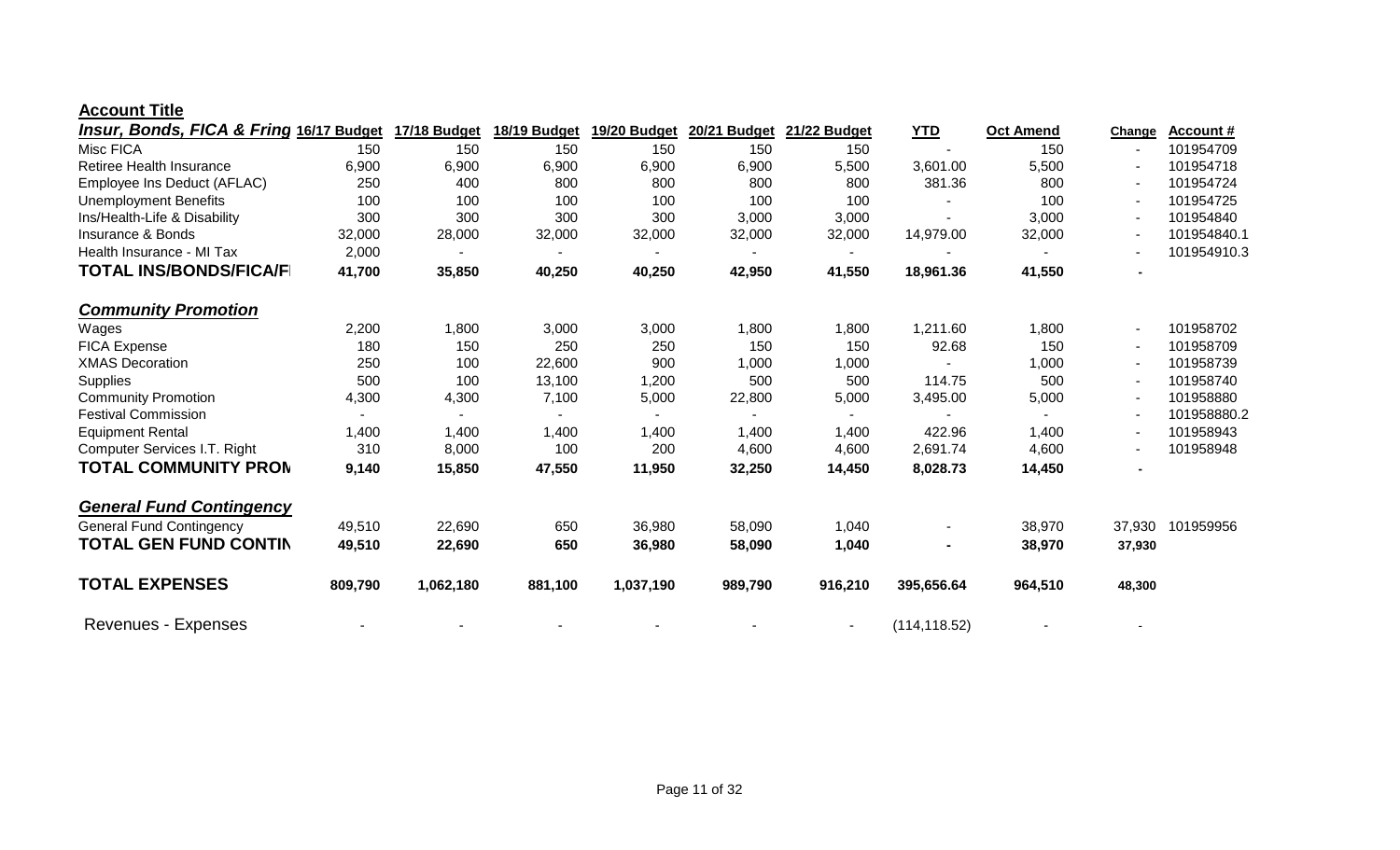| <b>REVENUES</b>             | Final        | Final        | <b>Final</b> | <b>Final</b> | Final        | <b>Adopted</b> |            | Adopted          |                          |                 |
|-----------------------------|--------------|--------------|--------------|--------------|--------------|----------------|------------|------------------|--------------------------|-----------------|
| <b>Account Title</b>        | 16/17 Budget | 17/18 Budget | 18/19 Budget | 19/20 Budget | 20/21 Budget | 21/22 Budget   | <u>YTD</u> | <b>Oct Amend</b> |                          | Change Account# |
| Act 51 Revenue              | 75,500       | 83,200       | 99,500       | 121,100      | 103,000      | 103,000        | 79,330.60  | 103,000          |                          | 202000547       |
| Act 51 Revenue/Local Prog   | 5.100        | 9,900        | -            |              | 10,500       | 10,500         |            | 10,500           | $\overline{\phantom{a}}$ | 202000547.1     |
| M-90 Maint Contract         | 9,400        | 6,500        | 11.400       | 8,500        | 6,000        | 6,000          | 7,705.64   | 7,800            | .800                     | 202000548       |
| State Revenue PA110         |              |              |              |              | $\sim$       |                |            |                  |                          | 202000549       |
| Interest                    | 650          | 900          | 850          | 4,200        | 400, ا       | .400           | 562.46     | 400. ا           |                          | 202000665       |
| <b>Miscellaneous</b>        | 150          |              | 150          | 100          | 100          | 100            |            | 100              |                          | 202000695       |
| Cont fm County Road Millage |              |              |              |              |              |                |            |                  |                          | 202000695.1     |
| Cont fm Gen Street Reserve  |              |              | -            |              |              |                |            |                  |                          | 202000676.1     |
| <b>Fund Equity</b>          |              | 30,000       |              |              |              |                |            |                  |                          | 202000699       |
| <b>TOTAL REVENUES</b>       | 90,800       | 130,500      | 111,900      | 133,900      | 121,000      | 121.000        | 87,598.70  | 122,800          | 1,800                    |                 |

#### **EXPENSES**

| <b>Route Maintenance</b>        |                          |              |              |              |                          |              |            |                  |                |                  |
|---------------------------------|--------------------------|--------------|--------------|--------------|--------------------------|--------------|------------|------------------|----------------|------------------|
| <b>Account Title</b>            | 16/17 Budget             | 17/18 Budget | 18/19 Budget | 19/20 Budget | 20/21<br><b>Budget</b>   | 21/22 Budget | <u>YTD</u> | <b>Oct Amend</b> | Change         | <b>Account #</b> |
| Wages                           | 3,000                    | 2,500        | 4,000        | 4,000        | 4,000                    | 4,000        | 394.55     | 4,000            | ۰              | 202463702        |
| Wages / Construction            |                          |              |              |              |                          |              |            |                  | ٠              | 202463702.1      |
| <b>Contractual Services</b>     | 2,000                    | 2,000        | 2,000        | 2,000        | 2,000                    | 2,000        | 1,603.75   | 2,000            | $\sim$         | 202463703        |
| <b>FICA Expense</b>             | 250                      | 200          | 300          | 300          | 300                      | 300          | 30.17      | 300              | ۰              | 202463709        |
| <b>Maint Supplies</b>           | 1,500                    | 3,200        | 3,200        | 3,200        | 3,200                    | 3,200        | 1,376.66   | 3,200            | $\sim$         | 202463775        |
| Maint Supplies / Const          |                          |              |              | 25,000       |                          |              |            |                  | ۰              | 202463775.1      |
| <b>Professional Fees</b>        | 1,800                    |              | 21,000       | 32,500       | 1,800                    | 1,800        |            | 1,800            | $\sim$         | 202463801        |
| Repairs & Maint                 | 2,200                    | ,500         |              |              |                          |              |            |                  | ٠              | 202463934        |
| <b>Major Street Resurfacing</b> | $\overline{\phantom{0}}$ |              |              |              |                          |              |            |                  | ٠              | 202463931        |
| Manhole Maint / Const           |                          |              | $\sim$       |              | $\overline{\phantom{0}}$ |              |            |                  | ۰              | 202463932        |
| Rentals                         |                          |              | 400          | 400          | 400                      | 400          |            | 400              | $\blacksquare$ | 202463941        |
| <b>Equipment Rental</b>         | 600                      | 500          | 1,800        | 2,100        | 1,800                    | 1,800        | 744.00     | 1,800            | $\sim$         | 202463943        |
| <b>Equipment Rental / Const</b> |                          |              |              |              |                          |              |            |                  | ٠              | 202463943.1      |
| <b>Miscellaneous</b>            | 50                       | 50           | 50           | 50           | 50                       | 50           |            | 50               | ۰              | 202463956        |
| <b>TOTAL ROUTE MAINT</b>        | 11,400                   | 9,950        | 32,750       | 69,550       | 13,550                   | 13,550       | 4,149.13   | 13,550           | $\blacksquare$ |                  |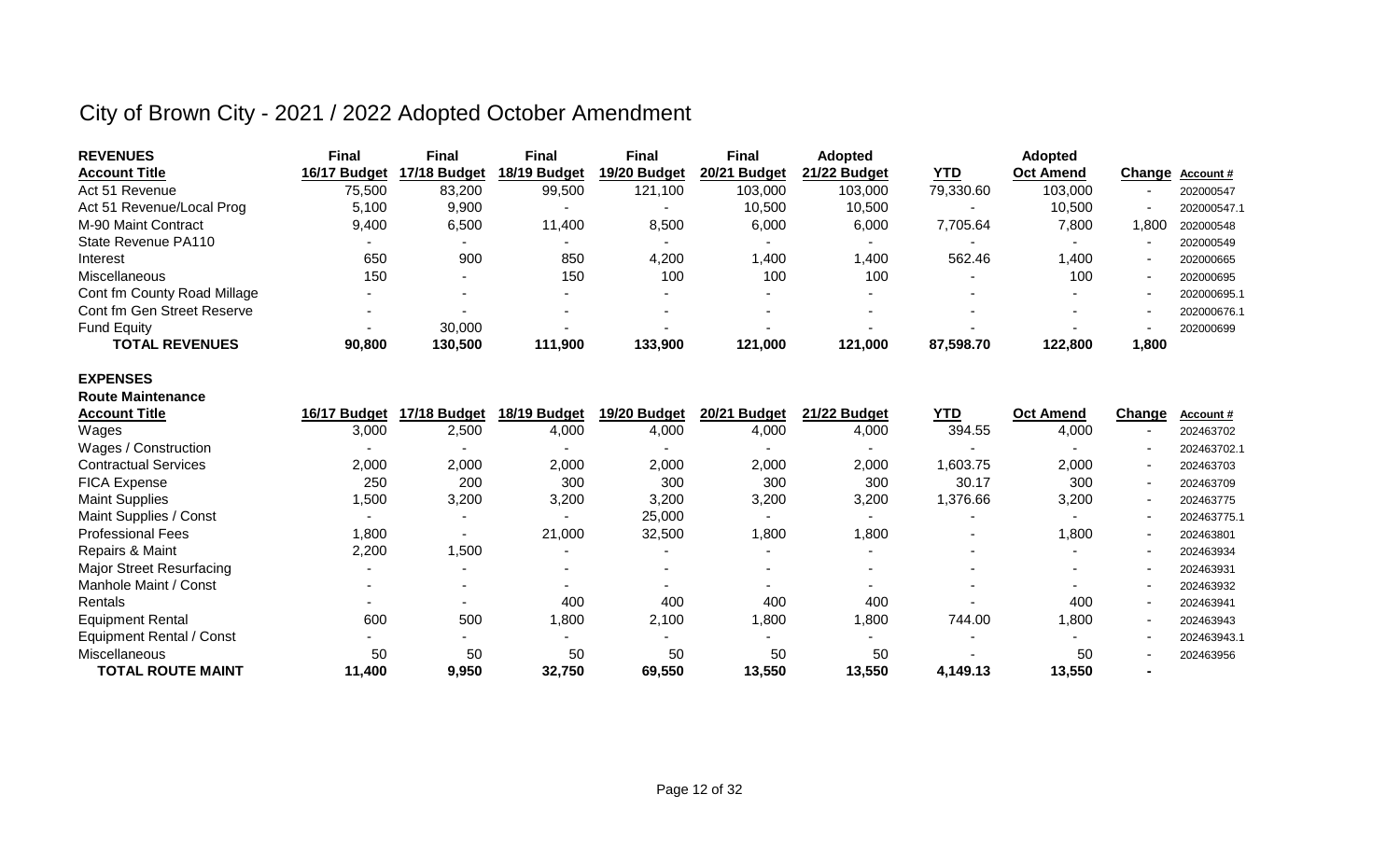| <b>Account Title</b>                    | 16/17 Budget | 17/18 Budget | 18/19 Budget | 19/20 Budget | 20/21 Budget | 21/22 Budget | <b>YTD</b>     | Oct Amend | Change                   | Account#    |
|-----------------------------------------|--------------|--------------|--------------|--------------|--------------|--------------|----------------|-----------|--------------------------|-------------|
| <b>Tree Trimming</b>                    |              |              |              |              |              |              |                |           |                          |             |
| <b>Tree Trimming</b>                    | 400          | 900          | 900          | 900          | 3,000        | 3,000        | 300.00         | 3,000     | $\overline{\phantom{a}}$ | 202464930   |
| <b>TOTAL TREE TRIMMING</b>              | 400          | 900          | 900          | 900          | 3,000        | 3,000        | 300.00         | 3,000     |                          |             |
| <b>Traffic Services</b>                 |              |              |              |              |              |              |                |           |                          |             |
| <b>Maint Supplies</b>                   | 500          | 800          | 800          | 800          | 800          | 800          | 544.83         | 800       | $\overline{\phantom{a}}$ | 202474934   |
| <b>TOTAL TRAFFIC SERVICES</b>           | 500          | 800          | 800          | 800          | 800          | 800          | 544.83         | 800       |                          |             |
| <b>Winter Maint</b>                     |              |              |              |              |              |              |                |           |                          |             |
| Wages                                   | 4,000        | 4,000        | 4,000        | 4,000        | 4,000        | 4,000        |                | 4,000     | $\blacksquare$           | 202478702   |
| <b>FICA</b>                             | 320          | 320          | 320          | 320          | 320          | 320          |                | 320       | $\sim$                   | 202478709   |
| <b>Contractual Services</b>             |              |              |              |              |              |              |                |           | $\overline{\phantom{a}}$ | 202478703   |
| <b>Maint Supplies</b>                   | 2,000        | 2,000        | 3,800        | 3,800        | 3,800        | 3,800        | $\blacksquare$ | 3,800     | $\sim$                   | 202478775   |
| <b>Equipment Rental</b>                 | 5,600        | 5,600        | 5,600        | 5,600        | 6,200        | 6,200        |                | 6,200     | $\overline{\phantom{a}}$ | 202478943   |
| <b>TOTAL WINTER MAINT</b>               | 11,920       | 11,920       | 13,720       | 13,720       | 14,320       | 14,320       |                | 14,320    | $\blacksquare$           |             |
| <b>Admin Expenses</b>                   |              |              |              |              |              |              |                |           |                          |             |
| <b>Administration Fees</b>              | 9,500        | 7,500        | 2,400        | 7,500        | 7,500        | 7,500        |                | 7,500     | $\overline{\phantom{a}}$ | 202482722   |
| <b>Miscellaneous</b>                    | 200          | 200          | 200          | 200          | 200          | 200          |                | 200       | $\overline{\phantom{a}}$ | 202482956   |
| <b>TOTAL ADMIN EXPENSES</b>             | 9,700        | 7,700        | 2,600        | 7,700        | 7,700        | 7,700        |                | 7,700     | $\blacksquare$           |             |
| <b>Insur, Bonds, FICA &amp; Fringes</b> |              |              |              |              |              |              |                |           |                          |             |
| FICA Expense                            | 500          | 500          | 500          | 500          | 500          | 500          |                | 500       | $\overline{\phantom{a}}$ | 202482709   |
| <b>Workman's Comp</b>                   | 940          | 940          | 940          | 940          | 940          | 940          |                | 940       | $\overline{\phantom{a}}$ | 202482720   |
| <b>Employee's Benefits</b>              | 5,950        | 5,950        | 5,950        | 5,950        | 6,950        | 6,950        |                | 6,950     | $\overline{\phantom{a}}$ | 202482721   |
| Retirement                              | 980          | 980          | 980          | 980          | 980          | 980          |                | 980       | $\overline{\phantom{a}}$ | 202482721.1 |
| <b>Professional Fees</b>                | 500          | 650          | 650          | 650          | 650          | 650          | 500.00         | 650       | $\sim$                   | 202482801   |
| Insurance                               | 1,450        | 1,600        | 1,600        | 1,600        | 1,600        | 1,600        | 997.00         | 1,600     | $\overline{\phantom{a}}$ | 202482840   |
| <b>TOTAL IBF&amp;F EXPENSES</b>         | 10,320       | 10,620       | 10,620       | 10,620       | 11,620       | 11,620       | 1,497.00       | 11,620    |                          |             |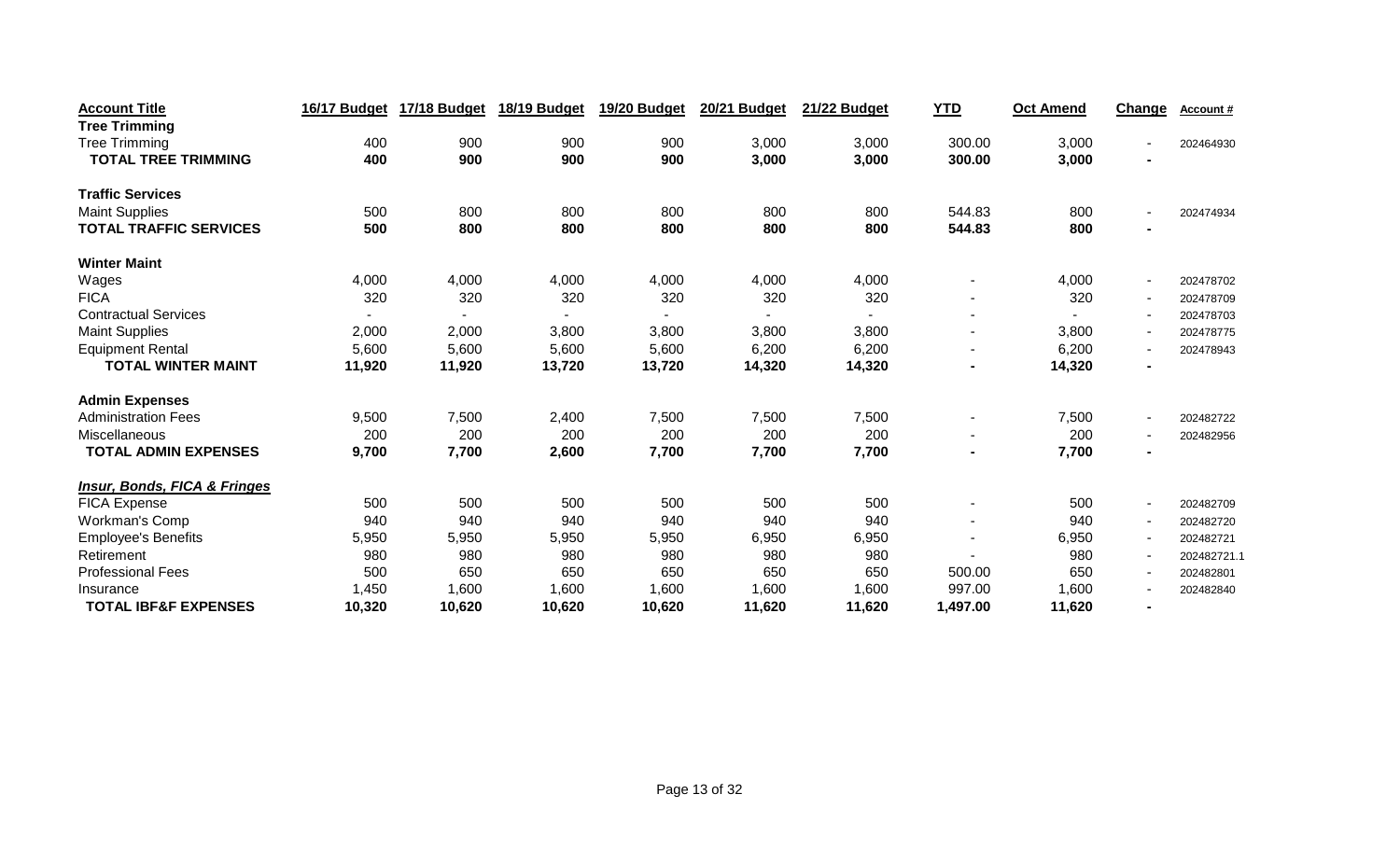| <b>Account Title</b>                 | 16/17 Budget | 17/18 Budget | 18/19 Budget   | 19/20 Budget             | 20/21 Budget | 21/22 Budget   | <b>YTD</b> | <b>Oct Amend</b> | <b>Change</b>  | Account # |
|--------------------------------------|--------------|--------------|----------------|--------------------------|--------------|----------------|------------|------------------|----------------|-----------|
| <b>M-90 Maintenance</b>              |              |              |                |                          |              |                |            |                  |                |           |
| Wages / M-90                         | 6,000        | 6,000        | 6,000          | 6,000                    | 6,000        | 6,000          | 1,797.73   | 6,000            | ٠              | 202486702 |
| <b>FICA Expense</b>                  | 500          | 500          | 500            | 500                      | 500          | 500            | 137.49     | 500              | ۰.             | 202486709 |
| <b>Contractual Services</b>          | 500          | 500          | 500            | 500                      | 500          | 500            | 628.75     | 500              | ۰.             | 202486703 |
| <b>Maint Supplies</b>                | 2,500        | 3,800        | 3,800          | 6,500                    | 3,800        | 3,800          | 17.72      | 3,800            | ۰.             | 202486775 |
| Repairs & Maintenance                | 500          | 500          | 500            | 500                      | 500          | 500            |            | 500              | ۰.             | 202486934 |
| <b>Equipment Rental</b>              | 8,200        | 8,200        | 8,200          | 8,200                    | 8,200        | 8,200          | 236.06     | 8,200            |                | 202486943 |
| <b>TOTAL M-90 MAINT</b>              | 18,200       | 19,500       | 19,500         | 22,200                   | 19,500       | 19,500         | 2,817.75   | 19,500           | $\blacksquare$ |           |
| <b>CONTRIBUTION</b>                  |              |              |                |                          |              |                |            |                  |                |           |
| To Local St / Act 51                 | 5,100        | 5,100        | 5,100          | 5,100                    | 5,100        | 5,100          |            | 6,900            | ,800           | 202945966 |
| <b>Contribution to Local Streets</b> |              | 60,000       | $\blacksquare$ | $\overline{\phantom{0}}$ | ۰            | $\blacksquare$ |            |                  | ٠              | 202945969 |
| Contingency                          | 23,260       | 4,010        | 25,910         | 3,310                    | 45,410       | 45,410         |            | 45,410           | ٠              | 202945999 |
| <b>TOTAL CONTRIBUTION</b>            | 28,360       | 69,110       | 31,010         | 8,410                    | 50,510       | 50,510         |            | 52,310           | 1,800          |           |
| <b>TOTAL EXPENSES:</b>               | 90,800       | 130,500      | 111,900        | 133,900                  | 121,000      | 121,000        | 9,308.71   | 122,800          | 1,800          |           |
| Revenues - Expenses:                 |              |              |                |                          |              |                | 78,289.99  |                  |                |           |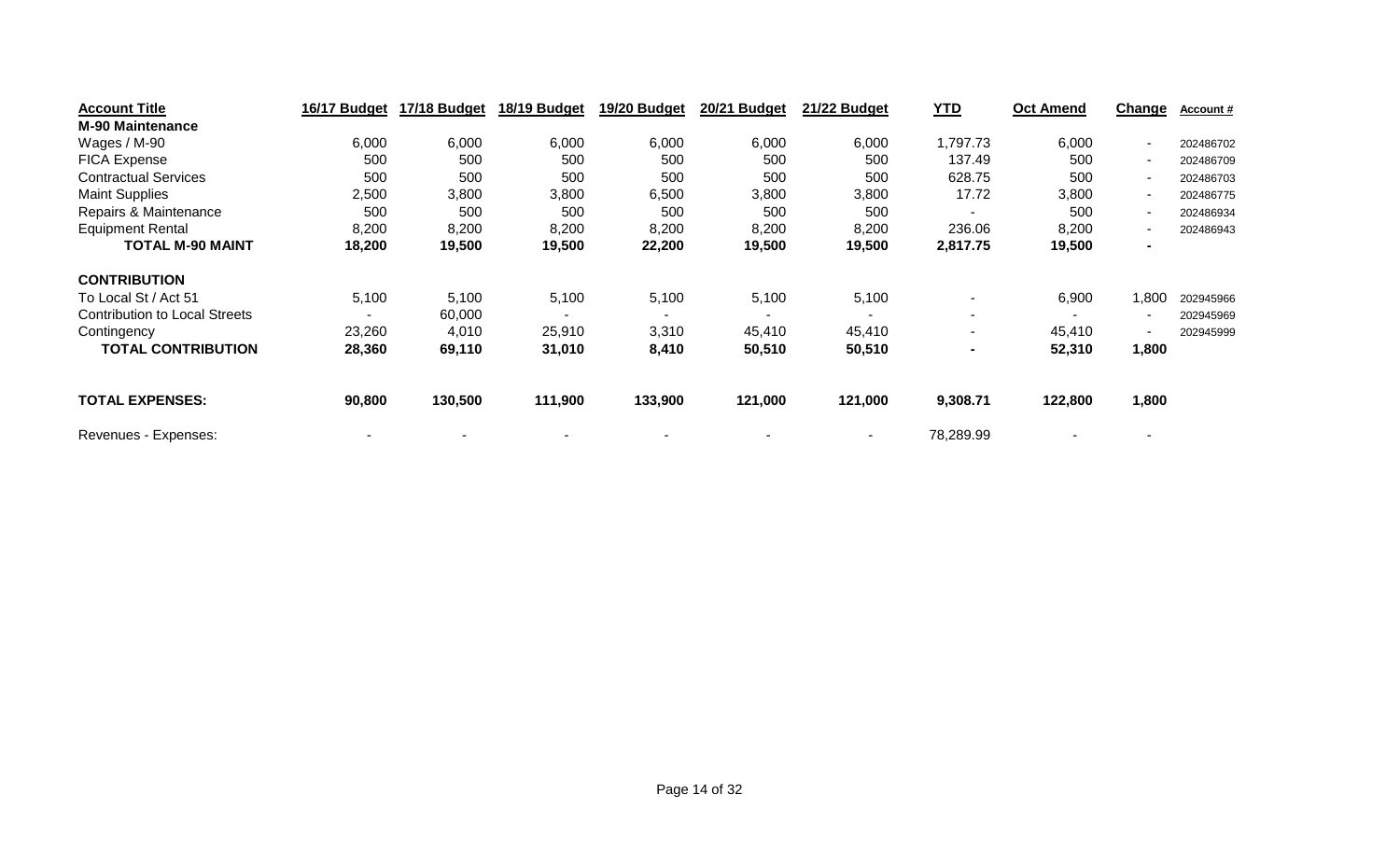| <b>REVENUES</b>             | Final        | <b>Final</b> | <b>Final</b> | <b>Final</b> | Final        | <b>Adopted</b> |            | <b>Adopted</b>   |        |                  |
|-----------------------------|--------------|--------------|--------------|--------------|--------------|----------------|------------|------------------|--------|------------------|
| <b>Account Title</b>        | 16/17 Budget | 17/18 Budget | 18/19 Budget | 19/20 Budget | 20/21 Budget | 21/22 Budget   | <u>YTD</u> | <b>Oct Amend</b> |        | Change Account # |
| Act 51 Revenue              | 38,900       | 38,800       | 43,400       | 44,200       | 34,400       | 34,400         | 28,082.30  | 34,400           |        | 203000547        |
| State Grants - Other        |              |              | 18,000       |              |              |                |            |                  |        | 203000569        |
| Metro Act Right-Of-Way      | 5,200        | 5,100        | 5,150        | 5,150        | 5,700        | 5,700          | 5,880.52   | 5,900            | 200    | 203000608        |
| Interest & Dividends        | 350          | 450          | 450          | 1,800        | 500          | 500            | 124.18     | 500              |        | 203000664        |
| Cont fm Other Funds         | 5,100        | 35,000       | 5,100        | 5,100        | 5,100        | 5,100          |            | 5.100            |        | 203000676        |
| Cont fm Street Reserve      |              | 100,000      |              | 60,000       |              | 50,000         |            | 50,000           |        | 203000676.1      |
| Cont fm County Road Millage |              | 100,000      |              | 70,000       |              | 100,000        |            | 100,000          |        | 203000676.2      |
| Miscellaneous               | 75           | 75           | 50           | 50           | 100          | 100            |            | 100              |        | 203000695        |
| <b>Fund Equity</b>          |              | 60,000       |              | 18,000       | 40,000       | 30,000         |            | 40,000           | 10.000 | 203000699        |
| <b>TOTAL REVENUES</b>       | 49,625       | 339,425      | 72,150       | 204,300      | 85,800       | 225,800        | 34.087.00  | 236,000          | 10,200 |                  |

#### **EXPENSES Route Maintenance**

| <b>Account Title</b>            | 16/17 Budget | 17/18 Budget | 18/19 Budget | 19/20 Budget | 20/21 Budget             | 21/22 Budget   | <u>YTD</u> | <b>Oct Amend</b> | Change                   | <b>Account #</b> |
|---------------------------------|--------------|--------------|--------------|--------------|--------------------------|----------------|------------|------------------|--------------------------|------------------|
| Wages                           | 4,000        | 4,000        | 4,000        | 4,000        | 4,000                    | 4,000          | 497.73     | 4,000            |                          | 203463702        |
| Wages / Construction            | 100          | 100          | 100          | 100          | 100                      | 100            |            | 100              |                          | 203463702.1      |
| <b>Contractual Services</b>     | 600          | 600          | 600          | 600          | 800                      | 800            | 1,182.50   | 800              |                          | 203463703        |
| <b>FICA Expense</b>             | 400          | 400          | 400          | 400          | 400                      | 400            | 38.05      | 400              |                          | 203463709        |
| <b>Maint Supplies</b>           | 3,800        | 4,400        | 4,400        | 4,400        | 4,400                    | 4,400          | 1,376.66   | 4,400            |                          | 203463775        |
| Maint Supplies / Const          |              |              | 5,500        | 1,000        | 1,000                    | 1,000          |            | 1,000            |                          | 203463775.1      |
| <b>Professional Fees</b>        | 800          | 16,300       | 800          | 5,600        | 25,000                   | 5,000          | 20,222.75  | 21,000           | 16,000                   | 203463801        |
| Repairs & Maint / Contract      | 200          | 270,000      | 14,000       | 143,000      | 8,000                    | 8,000          |            | 8,000            |                          | 203463934        |
| <b>RTE Maint / Pro Services</b> |              | ۰            |              |              | $\overline{\phantom{0}}$ | 162,000        | 160,786.29 | 162,000          |                          | 203463931        |
| <b>Equipment Rental</b>         | 4,500        | 4,500        | 4,500        | 4,500        | 4,500                    | 4,500          | 427.08     | 4,500            |                          | 203463943        |
| Equipment Rental / Const        |              |              | . .          |              | $\blacksquare$           | $\blacksquare$ |            |                  |                          | 203463943.1      |
| <b>Miscellaneous</b>            |              | 50           | 50           | 50           | 50                       | 50             |            | 50               |                          | 203463956        |
| <b>TOTAL ROUTE MAINT</b>        | 14,400       | 300,350      | 34,350       | 163,650      | 48,250                   | 190,250        | 184,531.06 | 206,250          | 16,000                   |                  |
| <b>Tree Trimming</b>            |              |              |              |              |                          |                |            |                  |                          |                  |
| <b>Tree Trimming</b>            | 650          | 1,800        | 1,800        | 4,200        | 13,500                   | 1,800          | 200.00     | 1,800            | $\overline{\phantom{0}}$ | 203464934        |
| <b>TOTAL TREE TRIMMING</b>      | 650          | 1,800        | 800, ا       | 4,200        | 13,500                   | 1,800          | 200.00     | 1,800            |                          |                  |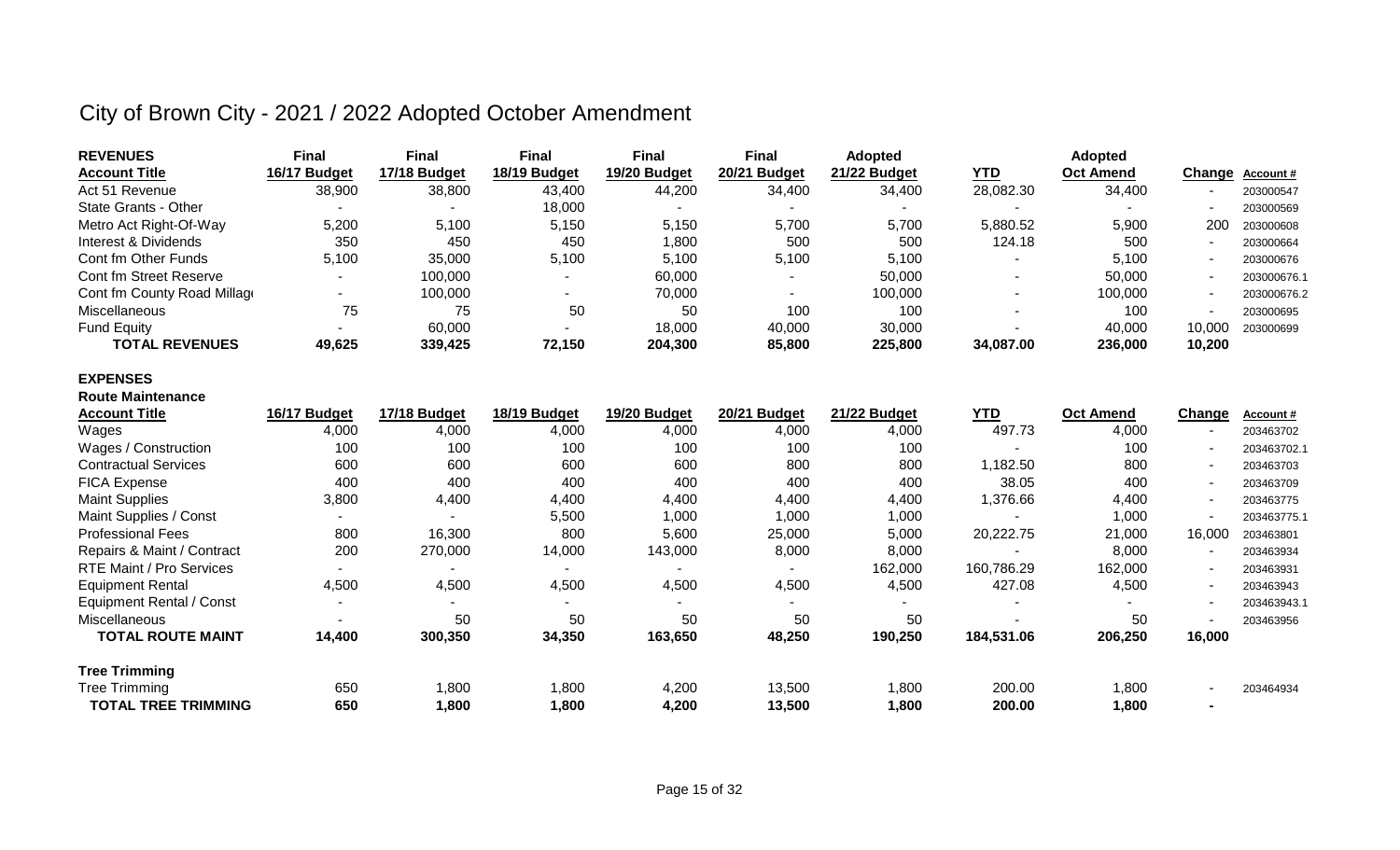| <b>Account Title</b>                    | 16/17 Budget | <b>17/18 Budget</b> | 18/19 Budget | 19/20 Budget | <b>20/21 Budget</b> | 21/22 Budget   | <b>YTD</b>    | <b>Oct Amend</b> | Change                   | Account#            |
|-----------------------------------------|--------------|---------------------|--------------|--------------|---------------------|----------------|---------------|------------------|--------------------------|---------------------|
| <b>Traffic Services</b>                 |              |                     |              |              |                     |                |               |                  |                          |                     |
| <b>Maint Supplies</b>                   | 800          | 850                 | 850          | 800          | 1,200               | 850            | 158.30        | 850              |                          | 203474775           |
| <b>TOTAL TRAFFIC SERVICE</b>            | 800          | 850                 | 850          | 800          | 1,200               | 850            | 158.30        | 850              |                          |                     |
| <b>Winter Maint</b>                     |              |                     |              |              |                     |                |               |                  |                          |                     |
| Wages                                   | 2,800        | 2,800               | 2,800        | 2,800        | 2,800               | 2,800          |               | 2,800            | $\sim$                   | 203478702           |
| <b>Contractual Services</b>             | 180          | 180                 | 180          | 180          | 180                 | 180            |               | 180              |                          | 203478703           |
| <b>FICA</b>                             | 300          | 300                 | 300          | 300          | 300                 | 300            |               | 300              |                          | 203478709           |
| <b>Maint Supplies</b>                   | 3,300        | 3,300               | 5,200        | 5,200        | 5,200               | 5,200          |               | 5,200            | $\overline{a}$           | 203478775           |
| <b>Equipment Rental</b>                 | 2,500        | 3,200               | 3,800        | 3,800        | 3,800               | 3,800          |               | 3,800            |                          | 203478943           |
| <b>TOTAL WINTER MAIN1</b>               | 9,080        | 9,780               | 12,280       | 12,280       | 12,280              | 12,280         |               | 12,280           |                          |                     |
| <b>Admin Expenses</b>                   |              |                     |              |              |                     |                |               |                  |                          |                     |
| <b>Administration Fees</b>              | 2,800        | 18,000              | 2,100        | 11,000       | 3,400               | 5,500          |               | 5,500            |                          | 203482722           |
| Miscellaneous                           |              |                     | $\sim$       |              |                     |                |               |                  |                          | 203482956           |
| <b>TOTAL ADMIN EXPENSE:</b>             | 2,800        | 18,000              | 2,100        | 11,000       | 3,400               | 5,500          |               | 5,500            |                          |                     |
| <b>Insur, Bonds, FICA &amp; Fringes</b> |              |                     |              |              |                     |                |               |                  |                          |                     |
| <b>FICA Expense</b>                     | 50           | 50                  | 50           | 50           | 50                  | 50             |               | 50               |                          | 203482709           |
| Retirement                              | 500          | 500                 | 500          | 500          | 500                 | 500            |               | 500              | $\overline{\phantom{a}}$ | 203482717           |
| <b>Worker's Comp</b>                    | 650          | 650                 | 650          | 650          | 650                 | 650            |               | 650              |                          | 203482720           |
| <b>Health Insurance Premiums</b>        | 1,650        | 1,650               | 1,650        | 1,650        | 1,650               | 1,650          |               | 1,650            | $\overline{\phantom{a}}$ | 203482721           |
| <b>Professional Fees</b>                | 500          | 700                 | 700          | 700          | 700                 | 700            | 500.00        | 700              |                          | 203482801           |
| Insurance                               | 2,700        | 2,900               | 2,950        | 2,950        | 2,950               | 2,950          | 1,859.00      | 2,950            |                          | 203482840           |
| <b>TOTAL IBF&amp;F EXPENSES</b>         | 6,050        | 6,450               | 6,500        | 6,500        | 6,500               | 6,500          | 2,359.00      | 6,500            |                          |                     |
| <b>Contribution</b>                     |              |                     |              |              |                     |                |               |                  |                          |                     |
| <b>HWY Loan Fund</b>                    |              |                     |              |              |                     |                |               |                  |                          | 203945969           |
| Contingency                             | 15,845       | 2,195               | 14,270       | 5,870        | 670                 | 8,620          |               | 2,820            |                          | $(5,800)$ 203945999 |
| <b>TOTAL CONTRIBUTION</b>               | 15,845       | 2,195               | 14,270       | 5,870        | 670                 | 8,620          |               | 2,820            | (5,800)                  |                     |
| <b>TOTAL EXPENSES:</b>                  | 49,625       | 339,425             | 72,150       | 204,300      | 85,800              | 225,800        | 187,248.36    | 236,000          | 10,200                   |                     |
| Revenues - Expenses:                    |              |                     |              |              |                     | $\blacksquare$ | (153, 161.36) |                  |                          |                     |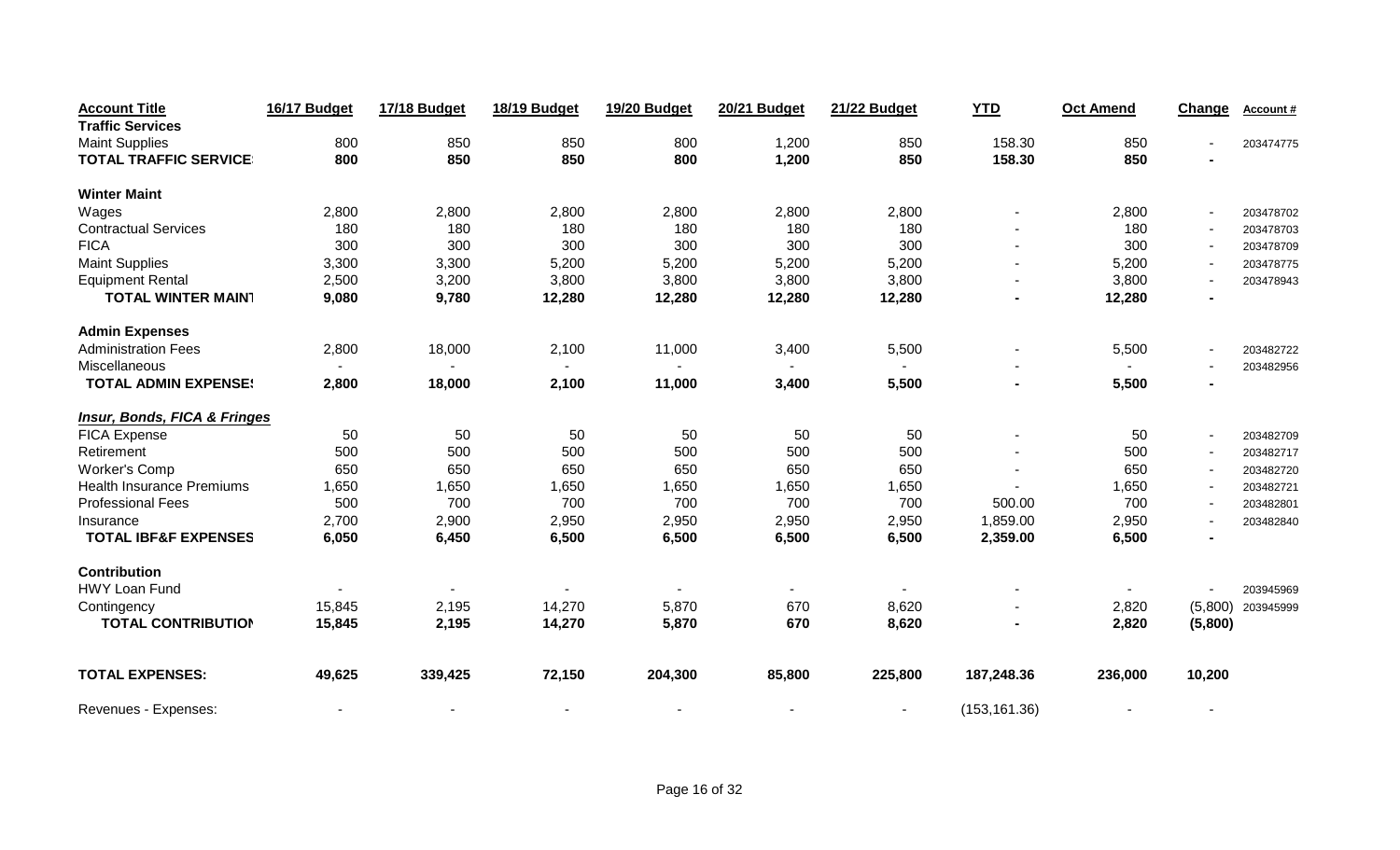| <b>REVENUES:</b>                     | <b>Final</b>   | <b>Final</b> | <b>Final</b> | <b>Final</b> | <b>Final</b>        | <b>Adopted</b> |            | <b>Adopted</b>   |          |                  |
|--------------------------------------|----------------|--------------|--------------|--------------|---------------------|----------------|------------|------------------|----------|------------------|
| <b>Account Title</b>                 | 16/17 Budget   | 17/18 Budget | 18/19 Budget | 19/20 Budget | <b>20/21 Budget</b> | 21/22 Budget   | <u>YTD</u> | Oct Amend        | Change   | <b>Account #</b> |
| <b>Connection Fees</b>               |                | 600          | 800          |              |                     |                |            |                  |          | 590000608        |
| Service Fee                          | 132,000        | 135,000      | 135,000      | 135,000      | 140,000             | 140,000        | 78,120.58  | 140,000          |          | 590000626        |
| Interest                             | 800            | 1,200        | 1,200        | 2,200        | 800                 | 800            | 273.95     | 800              |          | 590000665        |
| <b>Contribution/Other Funds</b>      |                |              |              |              |                     | $\sim$         |            |                  |          | 590000676        |
| Miscellaneous                        | 4,400          | 1,800        | 1,800        | 100          | 100                 | 100            |            | 100              |          | 590000695        |
| <b>Fund Equity</b>                   |                |              | 70,000       |              |                     |                |            | 10,000           | 10,000   | 590000699        |
| <b>TOTAL REVENUES</b>                | 137,200        | 138,600      | 208,800      | 137,300      | 140,900             | 140,900        | 78,394.53  | 150,900          | 10,000   |                  |
| <b>EXPENSES:</b>                     |                |              |              |              |                     |                |            |                  |          |                  |
| <b>SANITARY SEWER</b>                |                |              |              |              |                     |                |            |                  |          |                  |
| <b>Account Title</b>                 | 16/17 Budget   | 17/18 Budget | 18/19 Budget | 19/20 Budget | 20/21 Budget        | 21/22 Budget   | <b>YTD</b> | <b>Oct Amend</b> | Change   | Account#         |
| Wages                                | 24,000         | 28,000       | 24,000       | 24,000       | 25,000              | 25,000         | 12,914.03  | 25,000           |          | 590548702        |
| Wages / Construction                 |                |              |              |              |                     |                |            |                  |          | 590548702.1      |
| <b>Contractual Wages</b>             | 7,800          | 6,600        | 6,400        | 6,400        | 6,400               | 6,400          | 6,165.00   | 6,400            |          | 590548703        |
| FICA Expense                         | 2,000          | 2,150        | 2,000        | 2,000        | 2,000               | 2,000          | 987.88     | 2,000            |          | 590548709        |
| Heath Insurance Premium              | 7,400          | 7,400        | 7,400        | 7,400        | 7,400               | 7,400          |            | 7,400            |          | 590548718        |
| Retirement                           | 900            | 900          | 900          | 900          | 900                 | 900            |            | 900              |          | 590548717        |
| <b>Workman's Comp</b>                | 1,200          | 1,200        | 1,200        | 1,200        | 1,200               | 1,200          |            | 1,200            |          | 590548720        |
| <b>Administration Fees</b>           | 11,350         | 11,350       | 11,350       | 11,350       | 11,350              | 11,350         |            | 11,350           |          | 590548722        |
| <b>Supplies</b>                      | 600            | 1,200        | 1,200        | 1,200        | 1,200               | 1,200          | 250.00     | 1,200            |          | 590548740        |
| Maintenance Supplies                 | 6,000          | 5,000        | 5,000        | 5,000        | 2,500               | 2,500          |            | 2,500            |          | 590548775        |
| <b>Maintenance Contracts</b>         | 650            | 800          | 800          | 1,300        | 500                 | 500            | 375.00     | 500              |          | 590548776        |
| <b>Professional Fees</b>             | 1,500          | 600          | 8,400        | 8,400        | 5,000               | 5,000          | 23,011.75  | 24,000           | 19,000   | 590548801        |
| Analysis                             | 4,500          | 4,500        | 4,500        | 6,000        | 6,000               | 6,000          | 1,415.00   | 6,000            |          | 590548802        |
| <b>Operating Fees &amp; Licenses</b> | 500            | 500          | 500          | 500          | 500                 | 500            |            | 500              |          | 590548804        |
| Insurance                            | 4,420          | 4,850        | 4,850        | 4,650        | 4,650               | 4,650          | 3,080.00   | 4,650            |          | 590548910        |
| Communications                       | 250            | 250          | 250          | 250          | 250                 | 250            |            | 250              |          | 590548850        |
| Postage                              | 800            | 800          | 800          | 800          | 800                 | 800            | 208.23     | 800              |          | 590548851        |
| <b>Utilities</b>                     | 4,200          | 4,200        | 4,200        | 4,900        | 4,900               | 4,900          | 1,900.17   | 4,900            |          | 590548920        |
| Repairs & Maintenance                | 11,000         | 9,000        | 11,000       | 9,000        | 34,000              | 34,000         | 17,073.92  | 24,000           | (10,000) | 590548934        |
| Cleaning / TV Inspection             | $\blacksquare$ |              | 67,200       |              |                     |                |            |                  |          | 590548934.1      |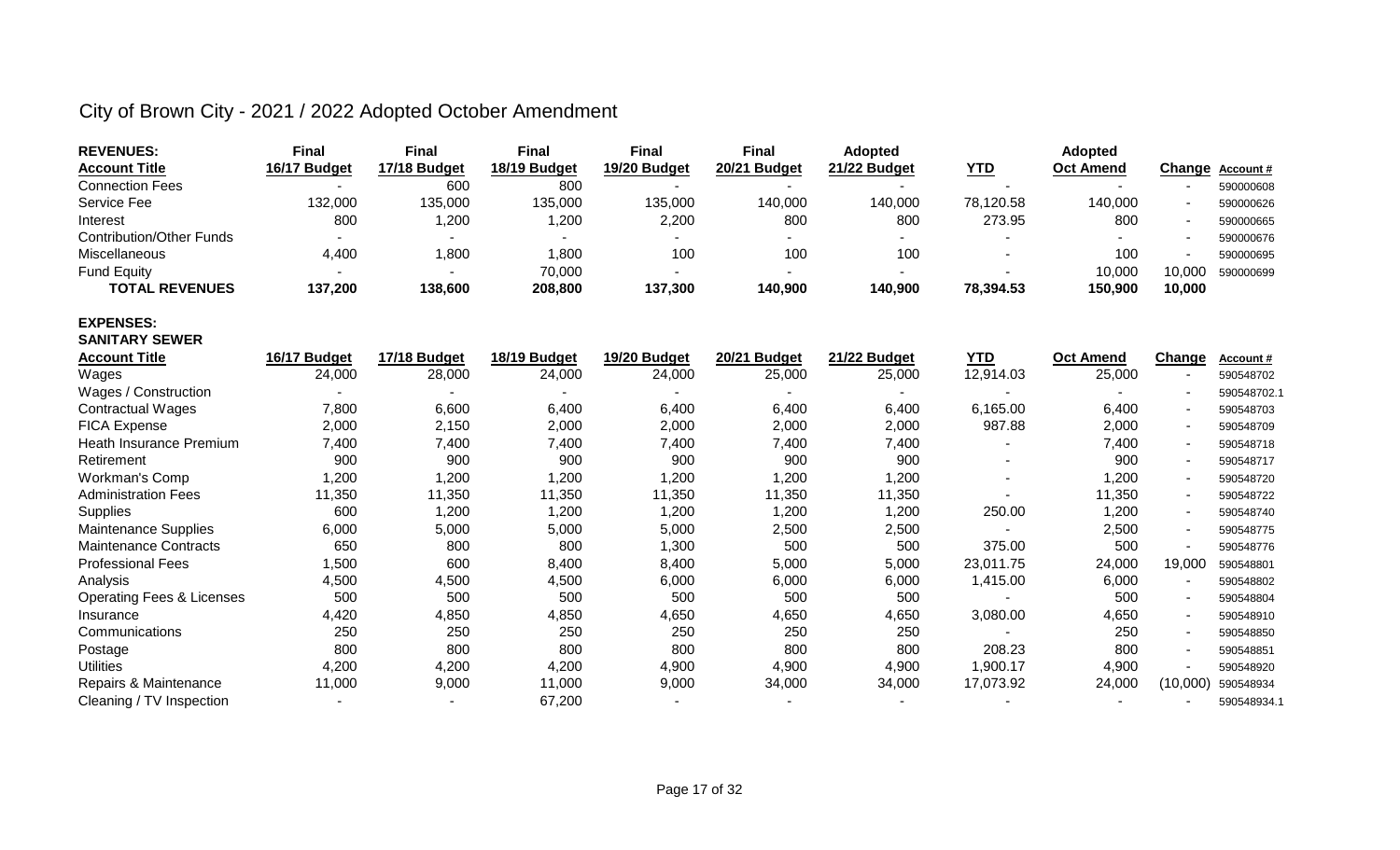| <b>Account Title</b>            | 16/17 Budget | 17/18 Budget | 18/19 Budget             | 19/20 Budget | 20/21 Budget | 21/22 Budget             | <u>YTD</u> | <b>Oct Amend</b> | Change | <b>Account #</b> |
|---------------------------------|--------------|--------------|--------------------------|--------------|--------------|--------------------------|------------|------------------|--------|------------------|
| <b>Department Rental</b>        | 6,000        | 6,000        | 6,000                    | 6,000        | 6,000        | 6,000                    |            | 6,000            |        | 590548940        |
| <b>Land Rental</b>              | 700          | 700          | 700                      | 750          | 800          | 800                      |            | 800              |        | 590548941        |
| <b>Equipment Rental</b>         | 7,200        | 6,200        | 6,600                    | 6,600        | 5,800        | 5,800                    | 2,220.52   | 5,800            |        | 590548943        |
| Miscellaneous                   | 300          | 300          | 300                      | 300          | 300          | 300                      |            | 300              |        | 590548956        |
| <b>Education &amp; Training</b> | 810          | 810          | 810                      | 810          | 810          | 810                      |            | 810              |        | 590548960        |
| Contrib to Other Funds - Equ    | 5,000        | 5,000        | 5,000                    | 5,000        | 5,000        | 5,000                    |            | 5,000            |        | 590548995.1      |
| Capital Outlay                  |              | 2,200        | 2,200                    | 1,000        | 1,800        | <b>008,1</b>             |            | 1,800            |        | 590548970        |
| 2009 Sewer Bond - Principal     | 22,000       | 23,000       | 24,000                   |              | -            | $\overline{\phantom{0}}$ |            | $\sim$           |        | 590548991        |
| 2009 Sewer Bond - Interest      | 2,900        | 2,000        | 550                      |              |              |                          |            |                  |        | 590548995        |
| Contribution / Rplmt Reserve    |              |              | $\overline{\phantom{a}}$ |              |              |                          |            |                  |        | 590548972        |
| Contingency                     | 3,220        | 3,090        | 690                      | 21,590       | 5,840        | 5,840                    |            | 6,840            | 1.000  | 590548999        |
| <b>TOTAL SANITARY SEWI</b>      | 137,200      | 138,600      | 208,800                  | 137,300      | 140,900      | 140,900                  | 69,601.50  | 150,900          | 10,000 |                  |
| Revenues - Expenses             |              |              |                          |              |              |                          | 8,793.03   |                  |        |                  |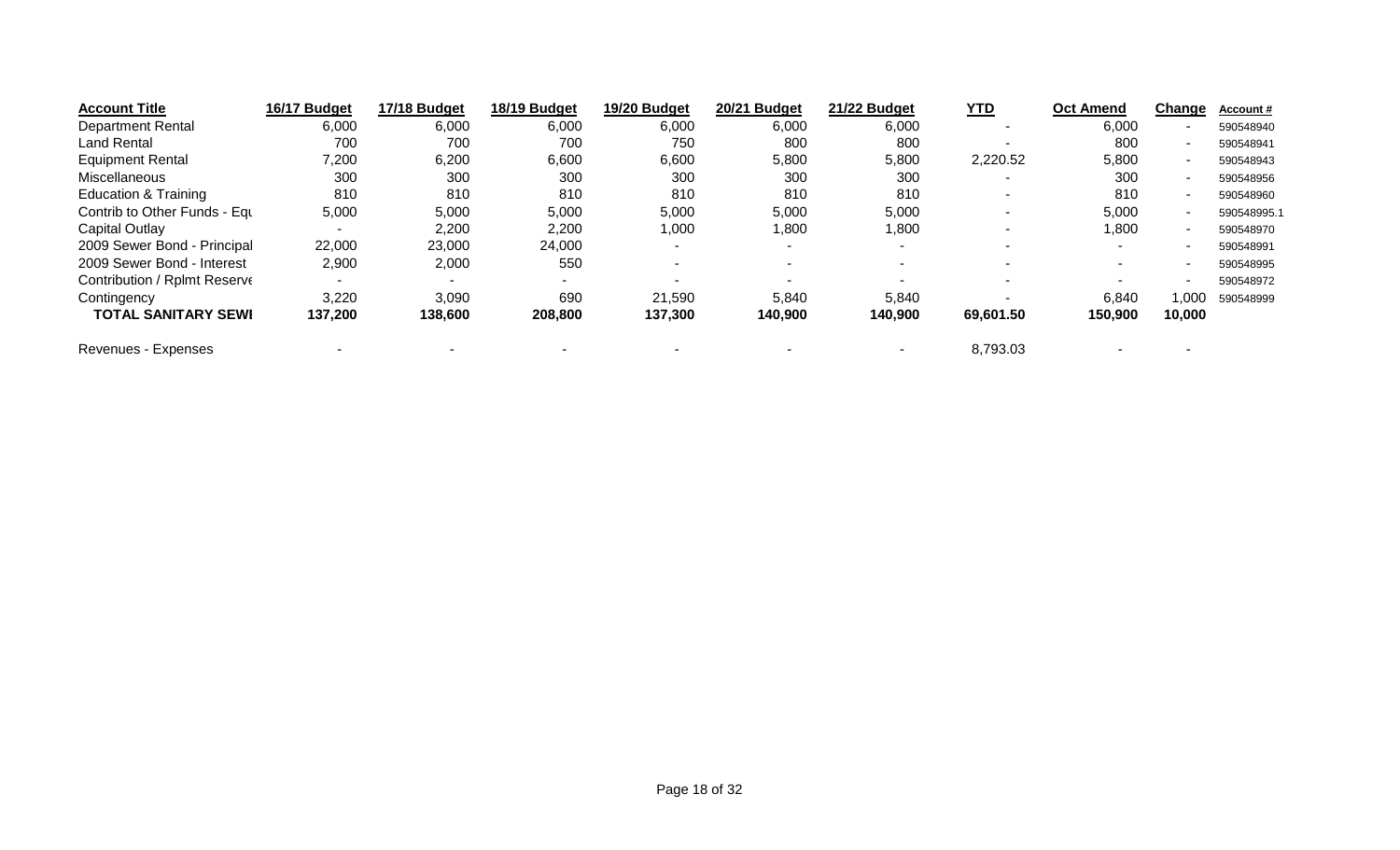| <b>REVENUES:</b>                     | <b>Final</b> | <b>Final</b> | <b>Final</b> | <b>Final</b>             | <b>Final</b>        | <b>Adopted</b> |            | <b>Adopted</b>   |               |             |
|--------------------------------------|--------------|--------------|--------------|--------------------------|---------------------|----------------|------------|------------------|---------------|-------------|
| <b>Account Title</b>                 | 16/17 Budget | 17/18 Budget | 18/19 Budget | 19/20 Budget             | <b>20/21 Budget</b> | 21/22 Budget   | <b>YTD</b> | <b>Oct Amend</b> | Change        | Account#    |
| <b>Storm Sewer Fee</b>               | 28,500       | 28,500       | 28,500       | 28,500                   | 28,500              | 28,500         | 15,260.47  | 28,500           |               | 598000626.  |
| Interest                             | 400          | 400          | 700          | 2,500                    | 800                 | 800            | 258.95     | 800              |               | 598000665   |
| <b>Contribution/Other Funds</b>      |              |              |              |                          |                     |                |            |                  |               | 598000676   |
| Miscellaneous                        | 500          | 1,600        | 500          | 100                      | 500                 | 500            |            | 500              |               | 598000695   |
| <b>Fund Equity</b>                   | 40,000       |              |              |                          |                     |                |            |                  |               | 598000699   |
| <b>TOTAL REVENUES</b>                | 69,400       | 30,500       | 29,700       | 31,100                   | 29,800              | 29,800         | 15,519.42  | 29,800           |               |             |
| <b>EXPENSES:</b>                     |              |              |              |                          |                     |                |            |                  |               |             |
| <b>STORM SEWER</b>                   |              |              |              |                          |                     |                |            |                  |               |             |
| <b>Account Title</b>                 | 16/17 Budget | 17/18 Budget | 18/19 Budget | 19/20 Budget             | 20/21 Budget        | 21/22 Budget   | <b>YTD</b> | 21/22 Budget     | <b>Change</b> | Account#    |
| Wages                                | 10,000       | 3,800        | 3,800        | 3,800                    | 3,800               | 3,800          | 945.18     | 3,800            |               | 598225702   |
| Wages / Construction                 |              |              |              |                          |                     |                |            |                  |               | 598225702.1 |
| <b>Contractual Services</b>          | 8,500        | 1,600        | 1,600        | 3,200                    | 5,000               | 5,000          | 45.00      | 5,000            |               | 598225703   |
| <b>FICA Expense</b>                  | 800          | 280          | 280          | 280                      | 280                 | 280            | 72.32      | 280              |               | 598225709   |
| Workman's Comp                       |              |              |              |                          |                     |                |            |                  |               | 598225720   |
| Supplies                             | 350          | 350          | 350          | 350                      | 550                 | 550            |            | 550              |               | 598225740   |
| Maint Supplies / Const               | 11,000       | 1,000        | 1,000        | 1,000                    | 1,000               | 1,000          |            | 1,000            |               | 598225775.1 |
| <b>Professional Fees</b>             | 1,500        | 1,500        | 1,500        | 1,500                    | 1,500               | 1,500          |            | 1,500            |               | 598225801   |
| <b>Operating Fees &amp; Licenses</b> |              |              |              |                          | ٠                   |                |            |                  |               | 598548804   |
| Repairs & Maint                      | 6,000        | 3,500        | 5,000        | 5,000                    | 5,000               | 5,000          | 795.71     | 5,000            |               | 598225934   |
| Cleaning & Inspection                |              |              |              |                          |                     |                |            |                  |               | 598225930.2 |
| <b>Equipment Rental</b>              | 17,500       | 4,000        | 4,000        | 4,500                    | 4,500               | 4,500          | 983.46     | 4,500            |               | 598225943   |
| <b>Equipment Rental / Const</b>      |              |              |              | $\overline{\phantom{a}}$ |                     |                |            |                  |               | 598225943.1 |
| Miscellaneous                        | 2,500        | 2,500        | 2,500        | 2,500                    | 2,500               | 2,500          |            | 2,500            |               | 598225956   |
| Capital Outlay                       | 5,000        | 2,500        | 2,500        | 2,500                    | 2,500               | 2,500          |            | 2,500            |               | 598225970   |
| Contrib to Other Funds - Eq          | 1,000        | 1,000        | 1,000        | 1,000                    | 1,000               | 1,000          |            | 1,000            |               | 598225995   |
| Contingency                          | 5,250        | 8,470        | 6,170        | 5,470                    | 2,170               | 2,170          |            | 2,170            |               | 598225999   |
| <b>TOTAL STORM SEWEF</b>             | 69,400       | 30,500       | 29,700       | 31,100                   | 29,800              | 29,800         | 2,841.67   | 29,800           |               |             |
| Revenues - Expenses                  |              |              |              |                          |                     | $\blacksquare$ | 12,677.75  |                  |               |             |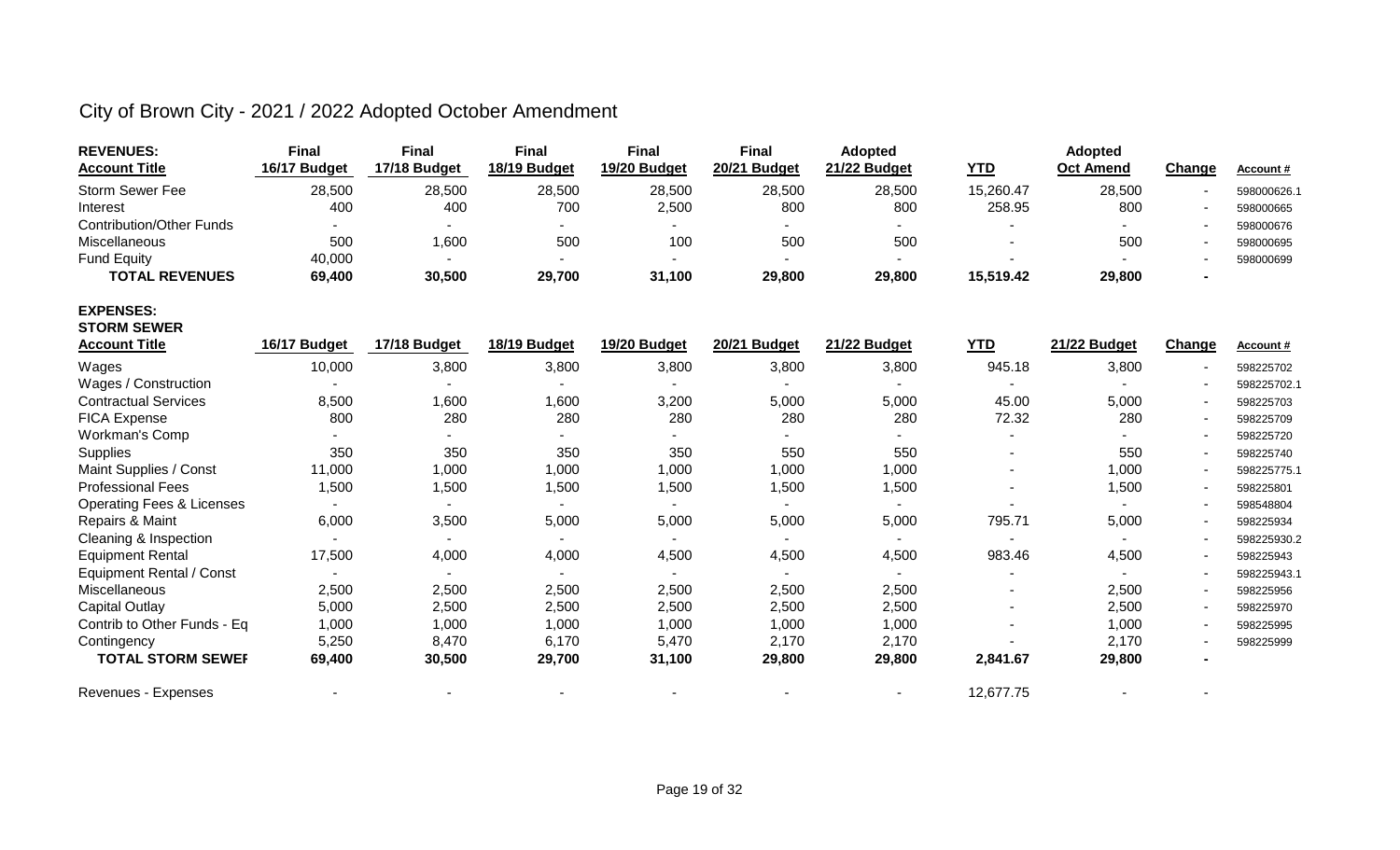| <b>REVENUES:</b>            | Final          | Final        | <b>Final</b> | <b>Final</b> | Final        | <b>Adopted</b> |            | <b>Adopted</b>   |           |                 |
|-----------------------------|----------------|--------------|--------------|--------------|--------------|----------------|------------|------------------|-----------|-----------------|
| <b>Account Title</b>        | 16/17 Budget   | 17/18 Budget | 18/19 Budget | 19/20 Budget | 20/21 Budget | 21/22 Budget   | <u>YTD</u> | <b>Oct Amend</b> |           | Change Account# |
| State Grant - DWAM          | $\blacksquare$ |              |              |              |              |                | 128,621.00 | 345,000          | 345.000   | 591000548       |
| <b>Connection Fees</b>      |                |              | 600          | 800          |              |                | 800.00     | 800              | 800       | 591000608       |
| <b>Service Fees</b>         | 144,000        | 146,000      | 148,000      | 148,000      | 148,000      | 148,000        | 83,765.37  | 148,000          |           | 591000627       |
| <b>Water Tower Fee</b>      | 15.200         | 15,600       | 16,600       | 16,600       | 16.600       | 16,600         | 9.067.01   | 16,600           |           | 591000628       |
| Water Maint Reserve Fee     | 22,300         | 23,100       | 23,100       | 23,100       | 23,700       | 23,700         | 13,600.47  | 23,700           |           | 591000629       |
| Penalties                   | 50             | 50           | 50           | 50           | 50           | 50             |            | 50               |           | 591000662       |
| Interest                    | 600            | 900          | 1,400        | 4,700        | 900          | 900            | 228.03     | 900              |           | 591000665       |
| <b>Refund &amp; Rebates</b> | 50             | 50           | 50           | 50           | 50           | 50             |            | 50               |           | 591000687       |
| Sale of Fixed Assets        |                |              |              | -            |              |                |            |                  |           | 591000674       |
| Miscellaneous               | 500            | 1,200        | 1,200        | 700          | 27,300       | 27,300         |            |                  | (27, 300) | 591000695       |
| Fund Equity                 | 000, ا         |              |              |              | 120,000      |                |            |                  |           | 591000699       |
| <b>TOTAL REVENUES</b>       | 183,700        | 186,900      | 191,000      | 194,000      | 336,600      | 216,600        | 236,081.88 | 535,100          | 318,500   |                 |

#### **WATER OPERATIONS EXPENSES:**

| <b>Account Title</b>                | 16/17 Budget | 17/18 Budget | 18/19 Budget             | 19/20 Budget | 20/21 Budget | 21/22 Budget             | <u>YTD</u>               | 21/22 Budget | Change   | Account#    |
|-------------------------------------|--------------|--------------|--------------------------|--------------|--------------|--------------------------|--------------------------|--------------|----------|-------------|
| Wages                               | 28,000       | 30,000       | 30,000                   | 30,000       | 30,000       | 30,000                   | 17,674.73                | 30,000       |          | 591556702   |
| Construction / Wages                |              | -            | $\overline{\phantom{a}}$ |              |              | $\overline{\phantom{0}}$ | ۰                        |              |          | 591556702.1 |
| <b>Contractual Wages</b>            | 2,000        | 2,000        | 3,400                    | 3,400        | 2,000        | 2,000                    | 2,675.00                 | 4,000        | 2,000    | 591556703   |
| <b>FICA Expense</b>                 | 2,250        | 2,300        | 2,300                    | 2,300        | 2,300        | 2,300                    | 1,352.06                 | 2,300        |          | 591556709   |
| Retirement                          | 1,200        | ,200         | 1,200                    | 1,200        | 1,200        | 1,200                    |                          | 1,200        |          | 591556717.1 |
| <b>Workman's Comp</b>               | 1,200        | 200, ا       | 1,200                    | 200, ا       | 1,200        | 1,200                    | -                        | 1,200        |          | 591556720   |
| <b>Health Insurance Premiums</b>    | 10,600       | 10,600       | 10,600                   | 10,600       | 10,600       | 10,600                   | $\blacksquare$           | 10,600       |          | 591556718   |
| <b>Administration Fees</b>          | 14,000       | 14,000       | 14,000                   | 14,000       | 14,000       | 14,000                   |                          | 14,000       |          | 591556722   |
| <b>Water Supplies</b>               | 3,500        | 3,500        | 3,500                    | 3,500        | 2,500        | 2,500                    | 7,591.93                 | 9,000        | 6,500    | 591556740   |
| Supplies / Construction             |              |              |                          |              |              |                          |                          |              |          | 591556740.1 |
| <b>Repairs &amp; Maint Supplies</b> | 500          | 500          | 500                      | 500          | 900          | 900                      | $\overline{\phantom{0}}$ | 900          |          | 591556775   |
| <b>Maintenance Contracts</b>        | 650          | 650          | 650                      | 950          | 400          | 400                      |                          | 400          |          | 591556776   |
| <b>Professional Fees</b>            | 2,200        | 2,200        | 2,200                    | 850, ا       | 50,000       | 30,000                   | 500.00                   | 10,000       | (20,000) | 591556801   |
| Professional Fees/Constructi        | 1,000        | 1,000        | 1,000                    | 1,000        |              |                          |                          |              |          | 591556801.1 |
| Analysis / Professional Lab         | 2,600        | 2,600        | 2,600                    | 2,600        | 2,900        | 2,900                    | 1,711.00                 | 2,900        |          | 591556802.1 |
| Communications                      | <b>300</b>   | 300          | 300                      | 300          | 300          | 300                      |                          | 300          |          | 591556850   |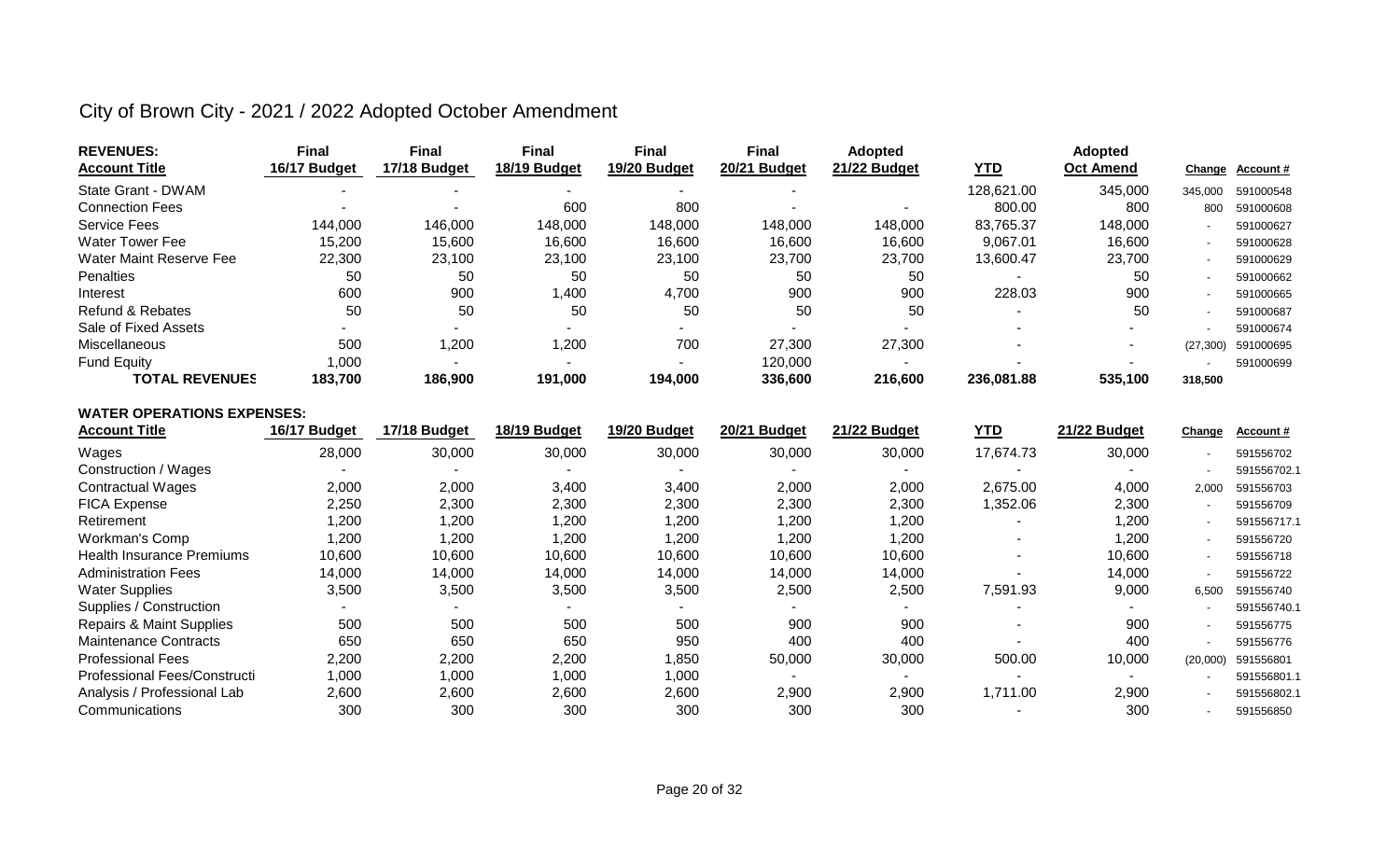| <b>Water Operations (con't)</b> |                |              |              |              |              |              |            |              |                |                  |
|---------------------------------|----------------|--------------|--------------|--------------|--------------|--------------|------------|--------------|----------------|------------------|
| <b>Account Title</b>            | 16/17 Budget   | 17/18 Budget | 18/19 Budget | 19/20 Budget | 20/21 Budget | 21/22 Budget | YID        | 21/22 Budget | Change         | <b>Account #</b> |
| Postage                         | 1,100          | 1,100        | 1,100        | 1,100        | 1,100        | 1,100        | 442.70     | 1,100        | $\blacksquare$ | 591556851        |
| Water Publishing                | 800            | 800          | 800          | 800          | 800          | 800          | 666.76     | 800          | $\blacksquare$ | 591556900        |
| Insurance                       | 2,600          | 2,850        | 2,900        | 2,700        | 2,750        | 2,750        | 1,626.00   | 2,750        |                | 591556840        |
| <b>Utilities</b>                | 18,000         | 18,000       | 18,000       | 18,000       | 16,000       | 16,000       | 8,859.03   | 16,000       | $\blacksquare$ | 591556920        |
| Repairs & Maintenance           | 9,000          | 11,800       | 18,000       | 47,200       | 35,000       | 35,000       | 8,317.33   | 32,000       | (3,000)        | 591556934        |
| <b>Department Rental</b>        | 5,150          | 5,150        | 5,150        | 5,150        | 5,150        | 5,150        |            | 5,150        | $\blacksquare$ | 591556940        |
| <b>Land Rental</b>              | 850            | 900          | 900          | 950          | 950          | 950          |            | 950          | $\blacksquare$ | 591556941        |
| <b>Equipment Rental</b>         | 10,000         | 11,000       | 11,000       | 12,800       | 10,000       | 10,000       | 5,831.53   | 10,000       |                | 591556943        |
| <b>Miscellaneous</b>            | 1,100          | 1,100        | 1,100        | 1,000        | 1,100        | 1,100        | 893.72     | 1,100        | $\blacksquare$ | 591556956        |
| <b>Education &amp; Training</b> | 1,800          | 1,800        | 1,800        | 1,800        | 1,800        | 1,800        | 231.00     | 1,800        | $\blacksquare$ | 591556960        |
|                                 | $\blacksquare$ |              |              |              |              |              | 111,816.75 | 345,000      | 345,000        | 591556967        |
| Contribution to Equipment       | 8,000          | 8,000        | 8,000        | 8,000        | 8,000        | 8,000        |            | 8,000        | $\blacksquare$ | 591556995        |
| <b>Water Tower Expenses</b>     | 100            | 100          | 100          | 100          |              |              |            |              |                | 591556967        |
| <b>Water Tower Contract</b>     | 47,500         | 17,000       | 17,000       | 17,000       | 18,800       | 18,800       |            | 18,800       |                | 591556969.1      |
| Capital Outlay                  | 4,000          | 4,000        | 4,000        | 2,000        | 115,000      | 4,000        |            | 4,000        | $\blacksquare$ | 591556970        |
| Contingency                     | 3,700          | 31,250       | 27,700       | 2,000        | 1,850        | 12,850       |            | 850          | (12,000)       | 591556999        |
| <b>TOTAL WATER</b>              |                |              |              |              |              |              |            |              |                |                  |
| <b>OPERATIONS EXPENSES:</b>     | 183,700        | 186,900      | 191,000      | 194,000      | 336,600      | 216,600      | 170,189.54 | 535,100      | 318,500        |                  |
| Revenues - Expenses             |                |              |              |              |              |              | 65,892.34  |              |                |                  |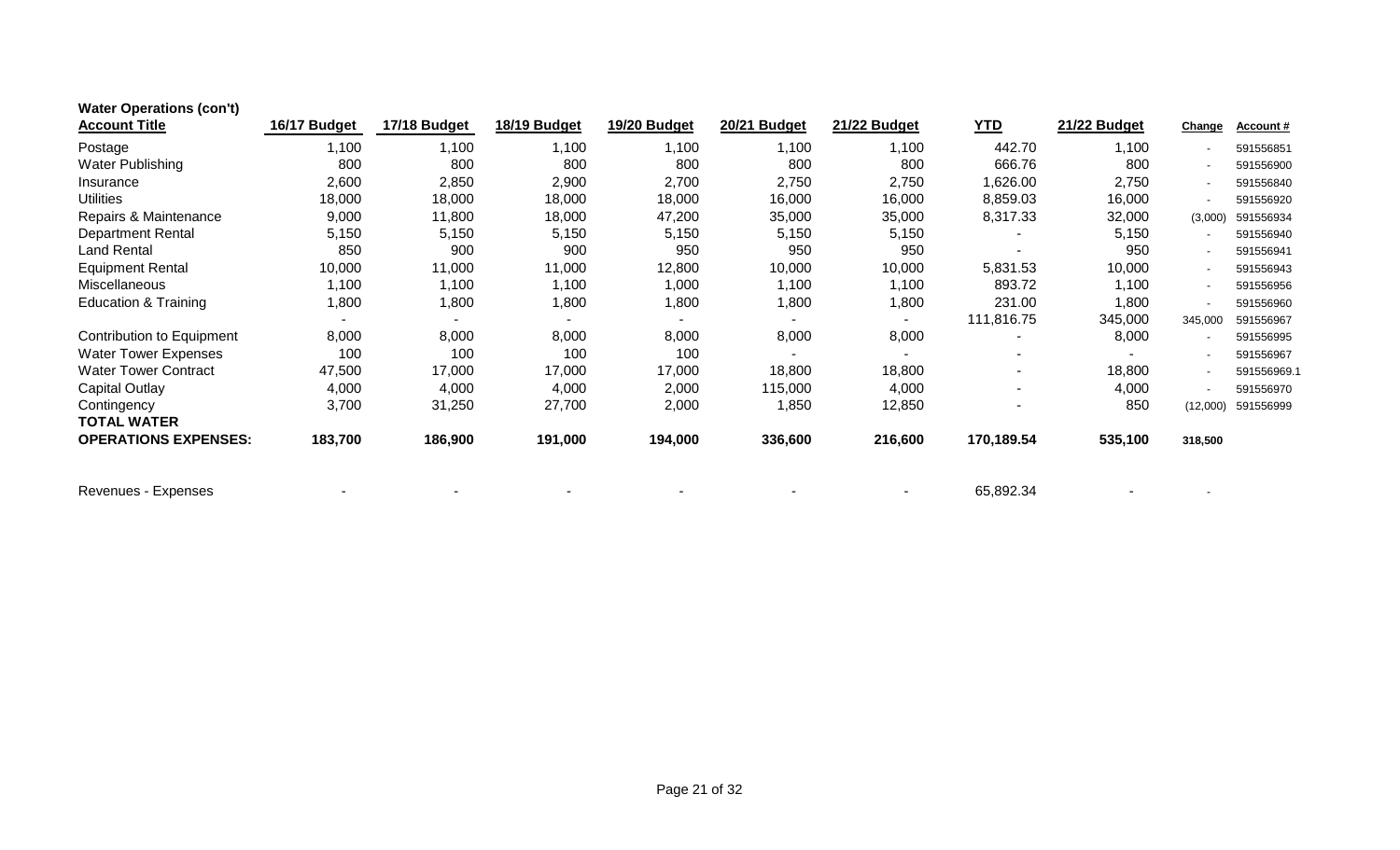| <b>REVENUES:</b>         | Final        | <b>Final</b> | Final        | Final        | <b>Final</b> | <b>Adopted</b> |            | <b>Adopted</b>   |                 |
|--------------------------|--------------|--------------|--------------|--------------|--------------|----------------|------------|------------------|-----------------|
| <b>Account Title</b>     | 16/17 Budget | 17/18 Budget | 18/19 Budget | 19/20 Budget | 20/21 Budget | 21/22 Budget   | <u>YTD</u> | <b>Oct Amend</b> | Change Account# |
| Arsenic Abatement Fee    | 92,500       | 95,000       | 94,450       | 94,450       | 97,500       | 97,500         | 55.299.75  | 97,500           | 592000632       |
| Interest                 | 480          | 680          | ,160         | 3,300        | 800          | 800            | 255.84     | 800              | 592000665       |
| Miscellaneous            | 50           | 50           | 120          | 50           | 50           | 50             |            | 50               | 592000695       |
| AA Reserve Fund          |              |              |              | 55,000       | 14.000       |                |            |                  | 592000090.5     |
| <b>TOTAL AA REVENUES</b> | 93,030       | 95,730       | 95,730       | 152,800      | 112,350      | 98,350         | 55,555.59  | 98,350           |                 |

| ARSENIC ABATEMENT EXPENSES:          |              |              |              |              |              |              |            |                  |        |             |
|--------------------------------------|--------------|--------------|--------------|--------------|--------------|--------------|------------|------------------|--------|-------------|
| <b>Account Title</b>                 | 16/17 Budget | 17/18 Budget | 18/19 Budget | 19/20 Budget | 20/21 Budget | 21/22 Budget | <b>YTD</b> | <b>Oct Amend</b> | Change | Account#    |
| Wages                                | 3,800        | 3,800        | 3,800        | 5,800        | 5,000        | 5,000        | 1,017.25   | 5,000            |        | 592560702   |
| <b>Contract Wages</b>                |              |              |              |              |              |              |            |                  |        | 592560703.1 |
| <b>FICA</b>                          | 300          | 300          | 300          | 450          | 350          | 350          | 77.84      | 350              |        | 592560709   |
| Retirement                           | 100          | 100          | 100          | 100          | 100          | 100          |            | 100              |        | 592556717   |
| <b>Workman's Comp</b>                | 300          | 300          | 300          | 300          | 300          | 300          |            | 300              |        | 592556720   |
| <b>Health Insurance Premiums</b>     | 1,000        | 1,000        | 1,000        | 1,000        | 1,000        | 1,000        |            | 1,000            |        | 592556718   |
| <b>Administration Fees</b>           | 1,300        | 1,300        | 1,300        | 1,300        | 1,300        | ,300         |            | 1,300            |        | 592556722   |
| <b>Office Supplies</b>               | 900          | 500          | 500          | 100          | 500          | 500          |            | 500              | $\sim$ | 592556727   |
| <b>Maintenance Supplies</b>          | 800          | 800          | 800          | 800          | 800          | 800          |            | 800              |        | 592560775   |
| <b>Maintenance Contract</b>          |              |              | $\sim$       | 950          | 950          | 950          |            | 950              | $\sim$ | 592560776   |
| Professional Fees/Constructi         |              |              | ٠            | 74,000       | 1,000        | 1,000        |            | 1,000            |        | 592556801.1 |
| <b>Professional Fees</b>             | 200          | 200          | 200          | 200          | 200          | 200          | 200.00     | 200              |        | 592560801   |
| Water Analysis/Testing               | 850          | 850          | 1,100        | <b>800,</b>  | 1,800        | ,800         | 594.00     | 1,800            |        | 592560802   |
| <b>Operating Fees &amp; Licenses</b> | 250          | 250          | 250          | 250          | 250          | 250          |            | 250              | $\sim$ | 592560804   |
| Insurance                            | 520          | 520          | 520          | 540          | 540          | 540          | 520.00     | 540              |        | 592560840   |
| Postage                              | 200          | 400          | 400          | 400          | 400          | 400          | 115.63     | 400              |        | 592556851   |
| Repairs & Maintenance                |              | 200          | 200          | 3,000        | 2,000        | 2,000        |            | 2,000            |        | 592560934   |
| <b>Equipment Rental</b>              | 1,400        | 1,400        | 1,400        | 1,900        | 1,000        | 1,000        | 410.16     | 1,000            |        |             |
| Miscellaneous                        | 1,000        | 1,000        | 1,000        | 500          | 500          | 500          |            | 500              |        | 592560956   |
| <b>Education &amp; Training</b>      | 100          | 100          | 100          | 100          | 100          | 100          |            | 100              |        | 592560960   |
| <b>Contribution to Equipment</b>     | 4,000        | 4,000        | 4,000        | 4,000        | 4,000        | 4,000        |            | 4,000            |        | 592560995   |
| <b>Capital Outlay</b>                | 500          | 500          | 500          | 500          | 30,000       | 12,000       |            | 12,000           |        | 592560970   |
| Contingency                          | 23,510       | 22,960       | 24,210       | 2,510        | 4,510        | 8,510        |            | 8,510            |        | 592560999   |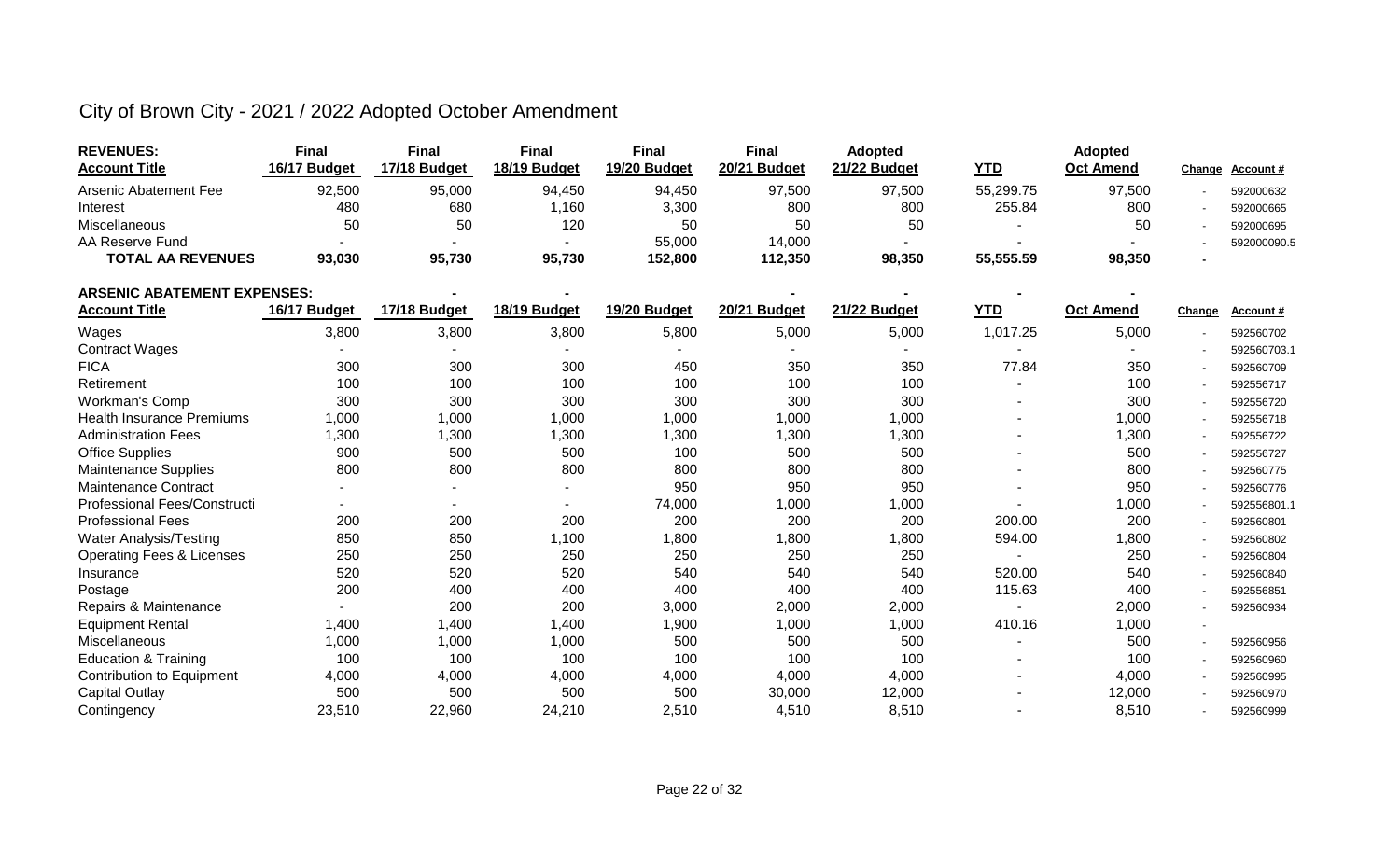| <b>ARSENIC ABATEMENT EXPENSES: (con't)</b> |                |              |              |              |              |              |            |                  |        |           |
|--------------------------------------------|----------------|--------------|--------------|--------------|--------------|--------------|------------|------------------|--------|-----------|
| <b>Account Title</b>                       | 16/17 Budget   | 17/18 Budget | 18/19 Budget | 19/20 Budget | 20/21 Budget | 21/22 Budget | <u>YTD</u> | <b>Oct Amend</b> | Change | Account # |
| <b>Bond Debt Principal</b>                 | 30,000         | 35,000       | 35,000       | 35,000       | 40,000       | 40,000       | 40,000.00  | 40,000           |        | 592560991 |
| <b>Bond Debt Interest</b>                  | 22,000         | 20,250       | 18,750       | 17,300       | 15,750       | 15,750       | 13.984.61  | 15.750           |        | 592560992 |
| <b>TOTAL OPS EXPENSES:</b>                 | 93,030         | 95,730       | 95,730       | 152,800      | 112,350      | 98,350       | 56.919.49  | 98,350           |        |           |
| Revenues - Expenses                        | $\blacksquare$ |              |              | -            |              |              | (1,363.90) |                  | $\sim$ |           |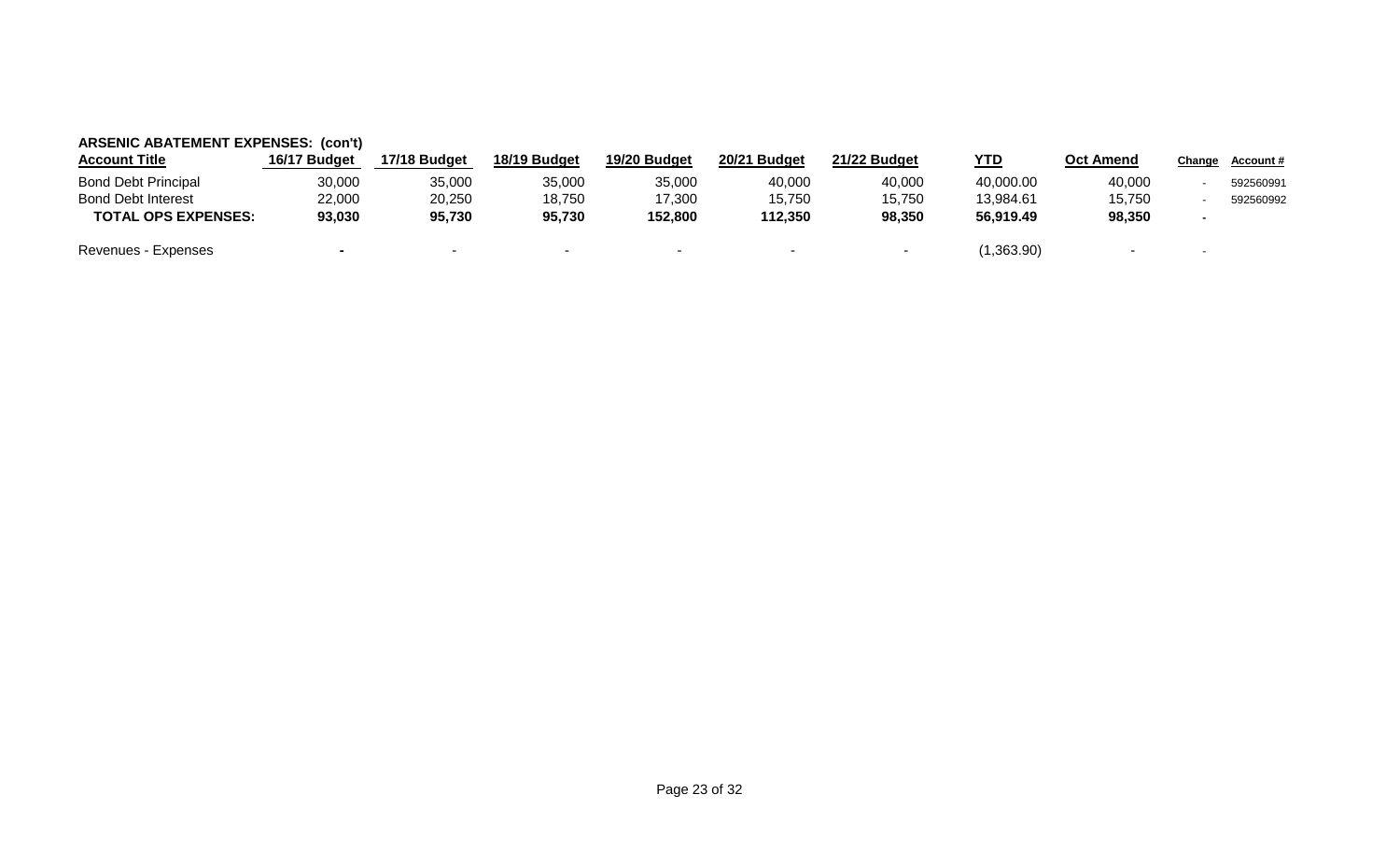| <b>REVENUES:</b>     | <b>Final</b> | <b>Final</b> | Final        | Final                    | <b>Final</b> | <b>Adopted</b>           |            | <b>Adopted</b>   |        |                  |
|----------------------|--------------|--------------|--------------|--------------------------|--------------|--------------------------|------------|------------------|--------|------------------|
| <b>Account Title</b> | 16/17 Budget | 17/18 Budget | 18/19 Budget | 19/20 Budget             | 20/21 Budget | 21/22 Budget             | <u>YTD</u> | <b>Oct Amend</b> | Change | <u>Account #</u> |
| <b>ARPA Grant</b>    |              |              |              | $\overline{\phantom{a}}$ |              |                          | 65,418.00  | 65,500           | 65,500 | 593000505        |
| <b>Service Fees</b>  |              |              |              |                          | 74,200       | 74,200                   | 40,612.14  | 74,200           |        | 593000627        |
| Interest             |              |              |              |                          | 100          | 100                      | 110.00     | 100              |        | 593000665        |
| Refund & Rebates     |              |              |              |                          |              | $\sim$                   |            |                  |        | 593000687        |
| Miscellaneous        |              |              |              |                          | 100          | 100                      |            | 100              |        | 593000695        |
| From Fund Equity     |              |              |              |                          |              | $\overline{\phantom{a}}$ |            |                  |        | 593000699        |
| <b>TOTAL REVENUI</b> |              |              |              | $\overline{\phantom{a}}$ | 74,400       | 74,400                   | 106,140.14 | 139,900.00       | 65,500 |                  |

#### **LCR OPERATIONS EXPENSES:**

| <b>Account Title</b>            | 16/17 Budget | 17/18 Budget | 18/19 Budget | 19/20 Budget | 20/21 Budget | 21/22 Budget | <u>YTD</u> | <b>Oct Amend</b> | Change                   | Account #   |
|---------------------------------|--------------|--------------|--------------|--------------|--------------|--------------|------------|------------------|--------------------------|-------------|
| Wages                           |              |              |              |              |              |              |            |                  | $\overline{\phantom{a}}$ | 593556702   |
| Construction / Wages            |              |              |              |              |              |              |            |                  | $\overline{\phantom{a}}$ | 593556702.1 |
| FICA Expense                    |              |              |              |              |              |              |            |                  | $\overline{\phantom{a}}$ | 593556709   |
| <b>Administration Fees</b>      |              |              |              |              |              |              |            |                  | $\overline{\phantom{a}}$ | 593556722   |
| Postage                         |              |              |              |              |              |              |            |                  | $\overline{\phantom{a}}$ | 593556851   |
| Repairs & Maint Supplies        |              |              |              |              |              |              |            |                  | $\overline{\phantom{a}}$ | 593556775   |
| <b>Professional Fees</b>        |              |              |              |              | 48,000       |              |            |                  | $\overline{\phantom{a}}$ | 593556801   |
| Analysis / Professional Lab     |              |              |              |              |              |              |            |                  | $\overline{\phantom{a}}$ | 593556802.  |
| Communications                  |              |              |              |              |              |              |            |                  | $\overline{\phantom{a}}$ | 593556850   |
| Publishing                      |              |              |              |              |              |              |            |                  | $\overline{\phantom{a}}$ | 593556900   |
| Repairs & Maintenance           |              |              |              |              | 250          | 250          |            | 250              | $\blacksquare$           | 593556934   |
| <b>Equipment Rental</b>         |              |              |              |              |              |              |            |                  | $\overline{\phantom{a}}$ | 593556943   |
| LCR Const - equip rental        |              |              |              |              |              |              |            |                  | $\overline{\phantom{a}}$ | 593556943.  |
| Miscellaneous                   |              |              |              |              | 100          | 100          |            | 100              | $\overline{\phantom{a}}$ | 593556956   |
| <b>Education &amp; Training</b> |              |              |              |              |              |              |            |                  | $\overline{\phantom{a}}$ | 593556960   |
| <b>Capital Outlay</b>           |              |              |              |              | 22,000       |              |            |                  | $\overline{\phantom{a}}$ | 593556970   |
| <b>Bond Debt Principal</b>      |              |              |              |              |              |              |            |                  | $\overline{\phantom{a}}$ | 593556991   |
| <b>Bond Debt Interest</b>       |              |              |              |              |              |              |            |                  | $\overline{\phantom{a}}$ | 593556995   |
| Contingency                     |              |              |              |              | 4,050        | 74,050       |            | 139,550          | 65,500                   | 593556999   |
| <b>TOTAL LCR</b>                |              |              |              |              |              |              |            |                  |                          |             |
| <b>OPERATIONS EXPENSES:</b>     |              |              |              |              | 74,400       | 74,400       |            | 139,900          | 65,500                   |             |
| Revenues - Expenses             |              |              |              |              |              |              | 106,140.14 |                  |                          |             |
|                                 |              |              |              |              |              |              |            |                  |                          |             |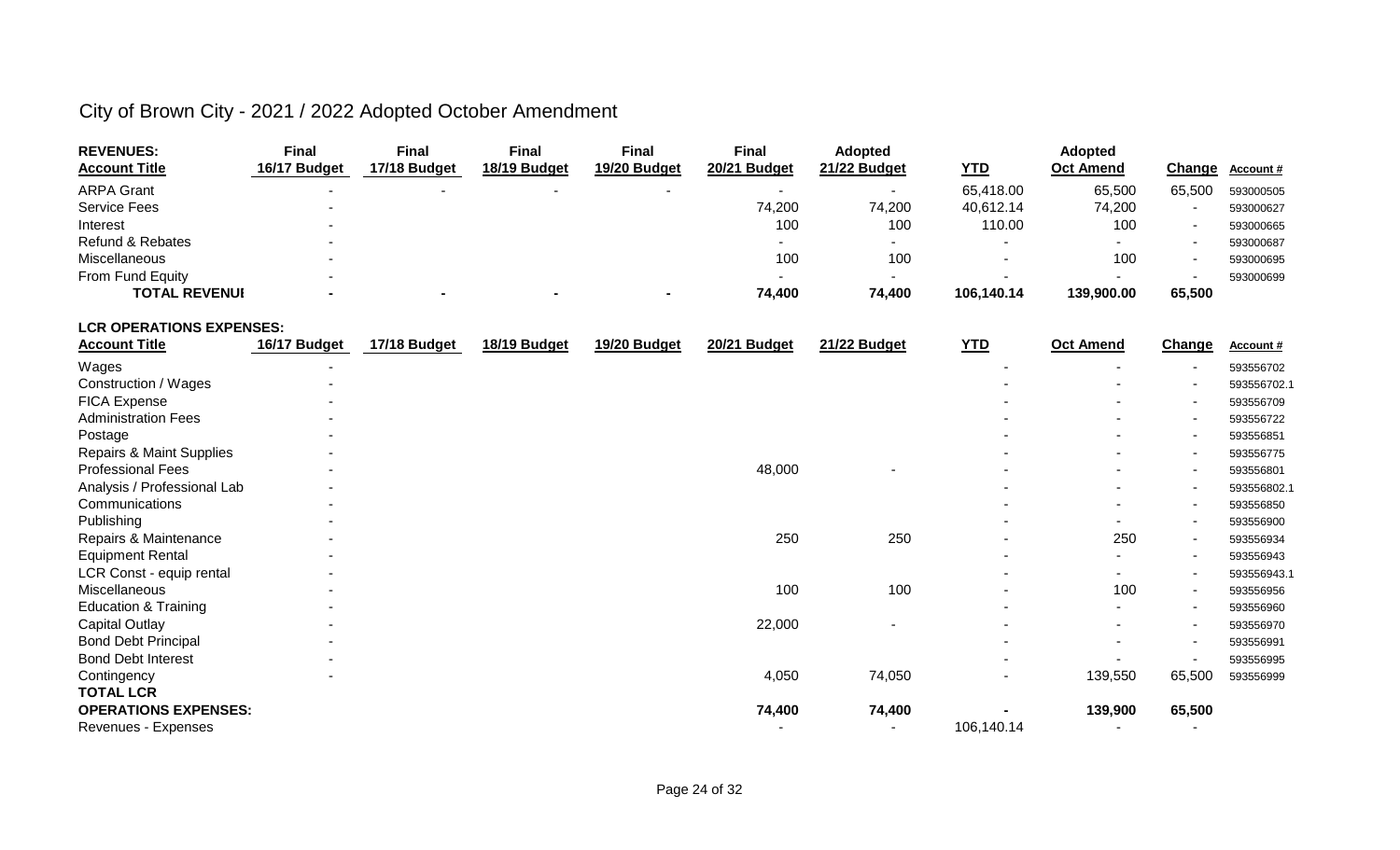| <b>REVENUES</b>                 | <b>Final</b> | <b>Final</b> | Final        | <b>Final</b> | <b>Final</b> | <b>Adopted</b> |            | <b>Adopted</b>   |        |                     |
|---------------------------------|--------------|--------------|--------------|--------------|--------------|----------------|------------|------------------|--------|---------------------|
| <b>Account Title</b>            | 16/17 Budget | 17/18 Budget | 18/19 Budget | 19/20 Budget | 20/21 Budget | 21/22 Budget   | <b>YTD</b> | <b>Oct Amend</b> |        | Change Account #    |
| Interest                        | 200          | 1,400        | 350          | 1,100        | 400          | 400            | 120.08     | 400              |        | 661000665           |
| <b>Equipment Rental</b>         | 79,400       | 71,700       | 71,700       | 76,400       | 50,000       | 65,150         | 19,474.03  | 65,150           |        | 661000668           |
| <b>Equipment Loan Revenue</b>   | 110,100      |              |              |              |              |                |            |                  |        | 661000671           |
| Sale of Equipment               | 2,000        |              |              |              |              |                | 300.00     | 300              | 300    | 661000674           |
| <b>Refund &amp; Rebates</b>     | 250          | 250          | 250          | 100          | 100          | 100            |            | 100              |        | 661000687           |
| Miscellaneous                   | 100          | 100          | 100          | 100          | 100          | 100            |            | 100              |        | 661000695           |
| <b>Contribution/Other Funds</b> | 18,000       | 18,000       | 18,000       | 18,000       | 18,000       | 18,000         |            | 18,000           |        | 661000676.1         |
| Cont fm General Fund            | 8,000        | 8,000        | 8,000        | 8,000        | 8,000        | 8,000          |            | 8,000            |        | 661000676           |
| <b>Fund Equity</b>              |              |              |              |              |              |                |            |                  |        | 661000699           |
| <b>TOTAL REVENUES</b>           | 218,050      | 99,450       | 98,400       | 103,700      | 76,600       | 91,750         | 19,894.11  | 92,050           | 300    |                     |
| <b>EXPENSES</b>                 |              |              |              |              |              |                |            |                  |        |                     |
| <b>Account Title</b>            | 16/17 Budget | 17/18 Budget | 18/19 Budget | 19/20 Budget | 20/21 Budget | 21/22 Budget   | <b>YTD</b> | <b>Oct Amend</b> | Change | Account #           |
| Salaries & Wages                | 8,000        | 9,000        | 11,000       | 10,000       | 9,000        | 9,000          | 3,605.98   | 9,000            |        | 661932702           |
| <b>FICA</b>                     | 800          | 800          | 850          | 800          | 800          | 800            | 275.84     | 800              |        | 661932709           |
| Retirement                      | 600          | 600          | 600          | 600          | 600          | 600            |            | 600              |        | 661932717           |
| <b>Workman's Comp</b>           | 540          | 540          | 540          | 540          | 540          | 540            |            | 540              |        | 661932720           |
| <b>Heath Insurance Premiums</b> | 3,900        | 3,900        | 3,900        | 3,900        | 3,900        | 3,900          |            | 3,900            |        | 661932718           |
| <b>Administration Fees</b>      | 1,400        | 1,400        | 1,400        | 1,400        | 1,400        | 1,400          |            | 1,400            |        | 661932722           |
| <b>Equipment - Supplies</b>     | 4,500        | 4,500        | 4,500        | 3,500        | 800          | 800            | 282.34     | 800              |        | 661932740           |
| Gas & Oil                       | 8,000        | 8,000        | 8,000        | 6,000        | 6,000        | 6,000          | 2,708.55   | 6,000            |        | 661932759           |
| <b>Maintenance Supplies</b>     |              |              |              |              | 2,000        | 2,000          | 3,618.12   | 4,000            | 2,000  | 661932775           |
| <b>Professional Fees</b>        | 500          | 500          | 500          | 500          | 500          | 500            | 500.00     | 500              |        | 661932801           |
| Insurance                       | 16,800       | 16,000       | 16,150       | 15,550       | 15,550       | 15,550         | 10,242.00  | 10,300           |        | $(5,250)$ 661932840 |
| Repairs & Maintenance           | 8,000        | 8,000        | 8,000        | 8,000        | 4,500        | 4,500          | 592.26     | 4,500            |        | 661932934           |
| <b>Department Rental</b>        | 1,200        | 1,200        | 1,200        | 1,200        | 1,200        | 1,200          |            | 1,200            |        | 661932940           |
| Miscellaneous                   | 400          | 600          | 600          | 600          | 600          | 600            |            | 600              |        | 661932956           |
| <b>Capital Outlay</b>           | 124,800      | 1,000        | 1,000        | 26,500       | 1,500        | 1,500          | 859.36     | 1,500            |        | 661932970           |
| <b>Bond Debt Principal</b>      | 23,200       | 18,700       | 18,550       | 18,550       | 19,400       | 19,400         | 19,860.82  | 20,000           | 600    | 661932991           |
| <b>Bond Debt Interest</b>       | 700          | 4,300        | 4,300        | 3,850        | 3,000        | 3,000          | 2,481.46   | 2,500            |        | (500) 661932992     |
| Contingency                     | 14,710       | 20,410       | 17,310       | 2,210        | 5,310        | 20,460         |            | 23,910           |        | 3.450 661932999     |

**TOTAL EXPENSES 218,050 99,450 98,400 103,700 76,600 91,750 45,026.73 92,050 300**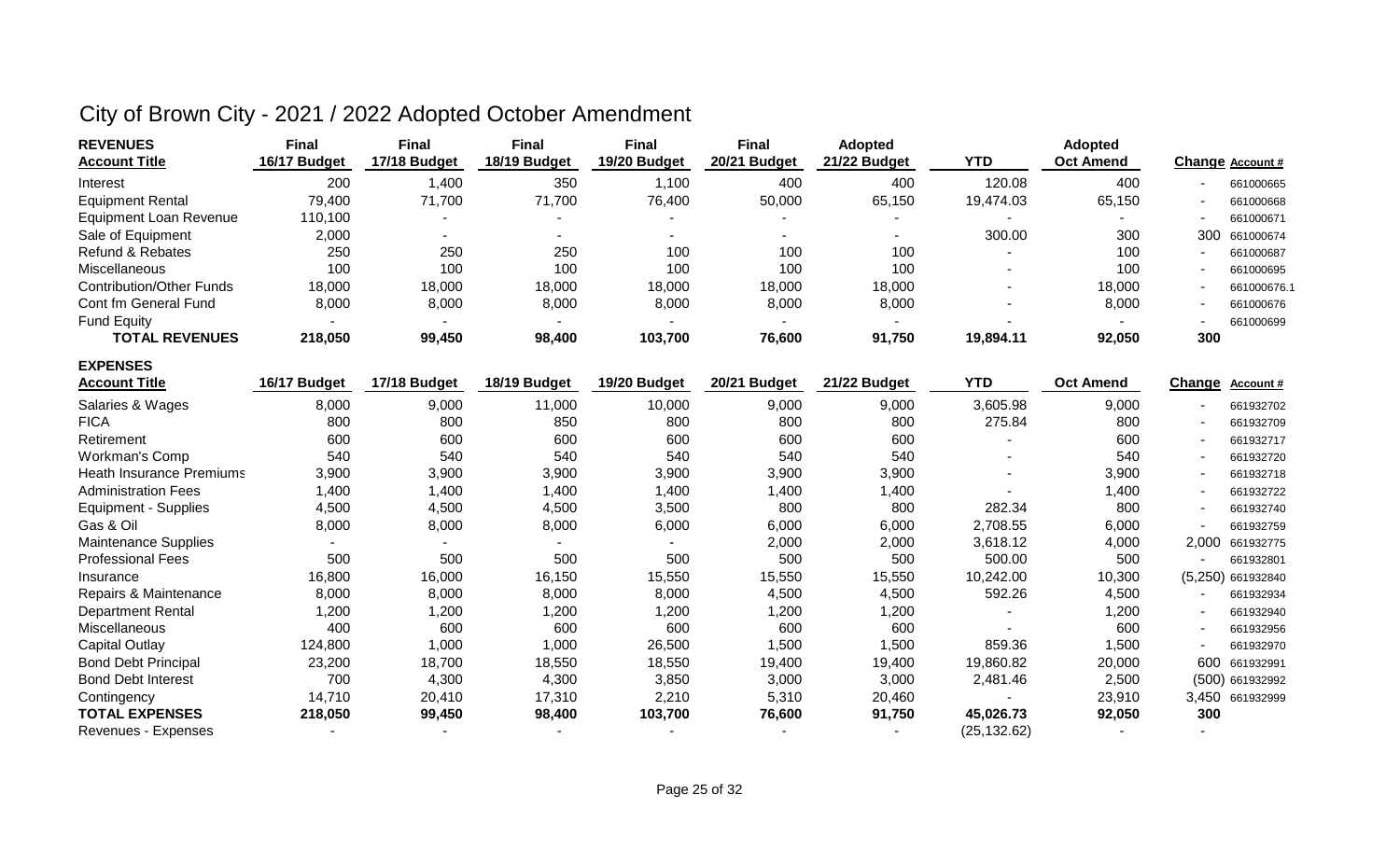| <b>REVENUES</b>              | Final        | <b>Final</b>     | <b>Final</b>     | <b>Final</b>      | <b>Final</b>    | <b>Adopted</b>    |            | <b>Adopted</b>        |          |                  |
|------------------------------|--------------|------------------|------------------|-------------------|-----------------|-------------------|------------|-----------------------|----------|------------------|
| <b>Account Title</b>         | 16/17 Budget | 17/18 Budget     | 18/19 Budget     | 19/20 Budget      | 20/21 Budget    | 21/22 Budget      | <b>YTD</b> | <b>Oct Amend</b>      | Change   | <b>Account #</b> |
| Taxes                        | 21,500.00    | 21,500.00        | 21,700.00        | 23,900.00         | 27,100.00       | 26,800.00         | 33.28      | 26,800.00             |          | 508000401        |
| <b>Delinguent Taxes</b>      | 1,800.00     | 2,000.00         | 8,150.00         | 2,750.00          |                 | 3,200.00          | 2,860.10   | 2,900.00              | (300.00) | 508000401.3      |
| <b>Revenue State Grant</b>   |              |                  |                  |                   |                 |                   |            |                       |          | 508000574        |
| Interest                     | 80.00        | 180.00           | 130.00           | 450.00            | 450.00          | 450.00            | 60.49      | 250.00                | (200.00) | 508000665        |
| Loan / Playground Equip      |              |                  |                  |                   |                 |                   |            |                       |          | 508000673        |
| Sale of Real Property        |              |                  |                  |                   |                 |                   |            |                       |          | 508000674        |
| Donations                    | 3,900.00     | 5,200.00         | 3,550.00         | 5,250.00          | 3,400.00        | 1,000.00          | 4,125.00   | 4,200.00              | 3,200.00 | 508000675        |
| Insurance Reimbursement      |              | 3,950.00         |                  |                   |                 |                   |            |                       |          | 508000676.6      |
| Loan from City               |              |                  |                  |                   |                 |                   |            |                       |          | 508000693        |
| <b>Pavilion Rental</b>       | 1,750.00     | 550.00           | 150.00           | 400.00            | 800.00          | 400.00            | 925.00     | 400.00                |          | 508000694        |
| <b>Miscellaneous</b>         |              |                  | 25.00            | 900.00            | 50.00           | 50.00             |            | 50.00                 |          | 508000695        |
| <b>RRGP Grant</b>            | 2,400.00     |                  |                  |                   |                 |                   |            |                       |          | 508000695.3      |
| <b>Fund Raising Projects</b> |              |                  |                  |                   |                 |                   | 3,200.00   | 3,200.00              | 3,200.00 | 508000696        |
| <b>Fund Equity</b>           |              |                  |                  | 2,000.00          |                 |                   |            |                       |          | 508000699        |
| <b>TOTAL REVENUES</b>        | 31,430.00    | 33,380.00<br>- S | 33,705.00<br>- S | 35,650.00<br>- 56 | 31,800.00<br>-S | 31,900.00<br>- 56 | 11,203.87  | 37,800.00<br><b>S</b> | 5,900.00 |                  |

| <b>EXPENSES</b>             | Final        | <b>Final</b> | Final        | <b>Final</b> | <b>Final</b> | <b>Adopted</b> |           | <b>Adopted</b>   |          |                    |
|-----------------------------|--------------|--------------|--------------|--------------|--------------|----------------|-----------|------------------|----------|--------------------|
| <b>Account Title</b>        | 16/17 Budget | 17/18 Budget | 18/19 Budget | 19/20 Budget | 20/21 Budget | 21/22 Budget   | YTD       | <b>Oct Amend</b> |          | Change Account#    |
| Wages                       | 400.00       | 600.00       | 50.00        | 100.00       | 100.00       | 100.00         | 600.99    | 1,000.00         | 900.00   | 508770702          |
| <b>Contractual Services</b> | 16,800.00    | 18,200.00    | 16,800.00    | 17,400.00    | 17,500.00    | 18,200.00      | 16.450.00 | 18,200.00        |          | 508770703          |
| <b>FICA</b>                 | 40.00        | 45.00        | 5.00         | 13.00        | 10.00        | 10.00          | 45.97     | 80.00            | 70.00    | 508770709          |
| Supplies                    |              |              | $\sim$       |              |              |                |           |                  |          | 508770740          |
| Gas & Oil                   | 40.00        | 40.00        | 40.00        | 10.00        |              |                |           |                  |          | 508770751          |
| <b>Maintenance Supplies</b> | 0.000,       | 00.000,      | 2,200.00     | 2,700.00     | 500.00       | 500.00         | 4.48      | 500.00           |          | 508770775          |
| <b>Professional Fees</b>    | 50.00        | 100.00       | 100.00       | 100.00       | 100.00       | 100.00         | 100.00    | 100.00           |          | 508770801          |
| <b>Refuse Collection</b>    | 300.00       | 450.00       | 450.00       | 500.00       | 500.00       | 500.00         | 487.00    | 500.00           |          | 508770818          |
| Lease/Port-O-Let            | ,800.00      | ,800.00      | 1,850.00     | 2,250.00     | 2,250.00     | 2.250.00       | 1,820.00  | 1,850.00         | (400.00) | 508770819          |
| Insurance                   | ,300.00      | ,450.00      | 1,450.00     | 350.00       | 1,400.00     | 1,400.00       | 904.00    | 950.00           |          | (450.00) 508770840 |
| Publishing                  |              |              |              |              |              |                |           |                  |          | 508770900          |
| <b>Utilities</b>            | ,400.00      | 1,400.00     | 1,600.00     | 2,800.00     | 3,000.00     | 3,000.00       | 599.31    | 3,000.00         |          | 508770920          |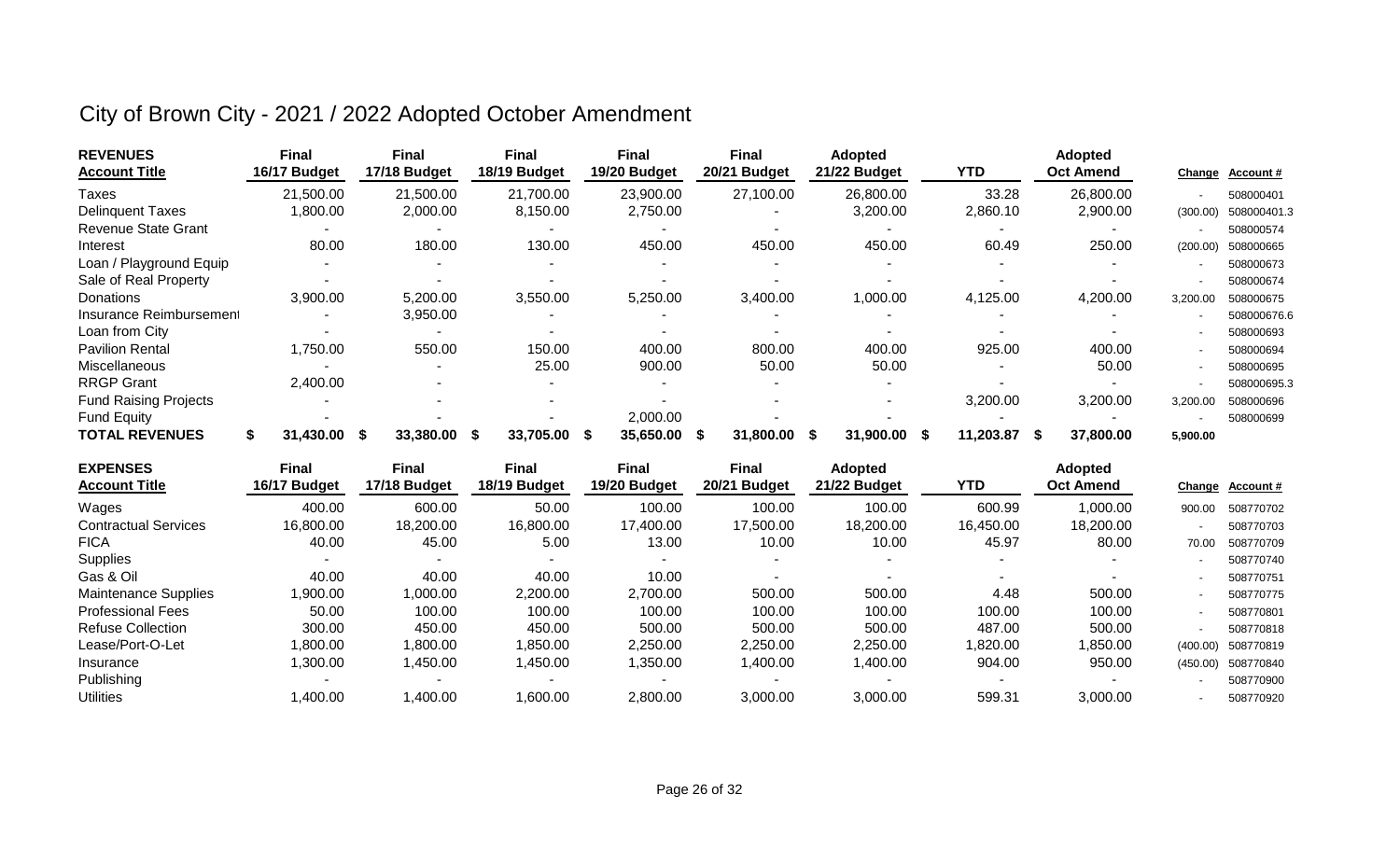| <b>EXPENSES con't</b>      |   | <b>Final</b> | Final        | <b>Final</b> | <b>Final</b> |      | <b>Final</b>   | <b>Adopted</b> |              |      | <b>Adopted</b>   |          |                  |
|----------------------------|---|--------------|--------------|--------------|--------------|------|----------------|----------------|--------------|------|------------------|----------|------------------|
| <b>Account Title</b>       |   | 16/17 Budget | 17/18 Budget | 18/19 Budget | 19/20 Budget |      | 20/21 Budget   | 21/22 Budget   | YTD          |      | <b>Oct Amend</b> |          | Change Account # |
| Repairs & Maintenance      |   | 800.00       | 5,200.00     | 6,600.00     | 3,910.00     |      | 1,800.00       | 1,800.00       | 1,187.92     |      | 1,800.00         |          | 508770934        |
| <b>Equipment Rental</b>    |   | 500.00       | 800.00       | 100.00       | 300.00       |      | 300.00         | 300.00         | 241.68       |      | 300.00           |          | 508770943        |
| Miscellaneous              |   | 100.00       | 100.00       | 50.00        | 100.00       |      | 800.00         | 800.00         | 380.96       |      | 800.00           |          | 508770956        |
| Capital Outlay             |   | 3,400.00     | 2,000.00     | 50.00        | 4,100.00     |      | 700.00         | 700.00         |              |      | 700.00           |          | 508770970        |
| Contingency                |   | 2,600.00     | 195.00       | 2,360.00     | 17.00        |      | 2,840.00       | 2,240.00       |              |      | 8,020.00         | 5.780.00 | 508770999        |
| <b>TOTAL EXPENSES</b>      | S | 31,430.00 \$ | 33,380.00 \$ | 33,705.00 \$ | 35,650.00    | - SS | $31,800.00$ \$ | 31,900.00      | 22,822,31    | - 55 | 37,800.00        | 5,900.00 |                  |
| <b>Revenues - Expenses</b> |   |              |              |              |              |      |                |                | (11, 618.44) |      |                  |          |                  |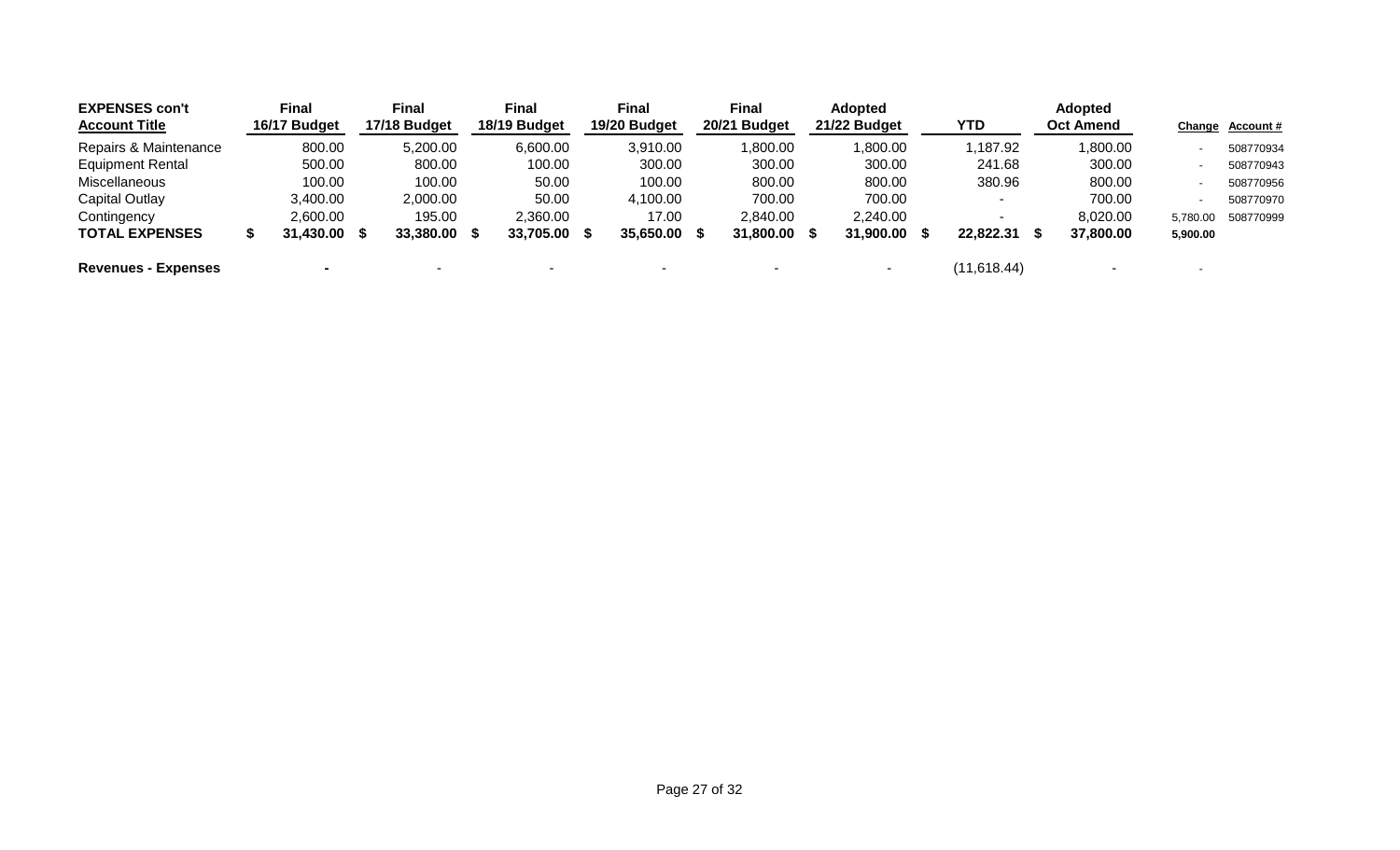| <b>REVENUES</b>           | Final        | <b>Final</b> | Final        | Final        | Final        | <b>Adopted</b> |           | <b>Adopted</b>           |       |                  |
|---------------------------|--------------|--------------|--------------|--------------|--------------|----------------|-----------|--------------------------|-------|------------------|
| <b>Account Title</b>      | 16/17 Budget | 17/18 Budget | 18/19 Budget | 19/20 Budget | 20/21 Budget | 21/22 Budget   | YTD       | <b>Oct Amend</b>         |       | Change Account # |
| Lot Sales                 | 6,000        | 4,000        | 4,200        | 2,500        | 8,000        | 8,000          | 4,150.00  | 8,000                    |       | 209000642        |
| <b>Grave Openings</b>     | 8,250        | 8,250        | 8,050        | 8,500        | 7,500        | 7,500          | 6,175.00  | 7,500                    |       | 209000643        |
| Interest                  | 0.800        | 500          | 550          | 3,200        | 800          | 800            | 262.23    | 650                      | (150) | 209000665        |
| Equip Rental Wood Lawn    |              | . .          |              |              |              |                |           | $\overline{\phantom{a}}$ |       | 209000668        |
| Interest - Perpetual Care | 3,850        | 1,900        | 1,850        | ,570         | ,250         | 1,250          | 615.59    | 1,250                    |       | 209000691        |
| Road Name Donations       |              |              |              | -            |              |                |           | $\overline{\phantom{a}}$ |       | 209000694        |
| Miscellaneous             | 50           | 50           | 50           | 50           | 50           | 50             | 163.00    | 200                      | 150   | 209000695        |
| <b>Fund Equity</b>        |              | 7,500        | 3,000        | 2,000        |              |                |           | 4,000                    | 4.000 | 209000699        |
| <b>TOTAL REVENUES</b>     | 19,950       | 22,200       | 17,700       | 17,820       | 17,600       | 17,600         | 11,365.82 | 21,600                   | 4,000 |                  |

| <b>EXPENSES</b>              |              |              |              |              |              |                          |            |                  |         |             |
|------------------------------|--------------|--------------|--------------|--------------|--------------|--------------------------|------------|------------------|---------|-------------|
| <b>Account Title</b>         | 16/17 Budget | 17/18 Budget | 18/19 Budget | 19/20 Budget | 20/21 Budget | 21/22 Budget             | YTD        | <b>Oct Amend</b> | Change  | Account#    |
| <b>Contractual Services</b>  | 6,000        | 6,000        | 6,000        | 6,000        | 4,000        | 4,000                    | 6,850.00   | 8,000            | 4,000   | 209276703   |
| <b>Administration Fees</b>   | 750          | 750          | 750          | 750          | 750          | 750                      | 750.00     | 750              |         | 209276722   |
| Supplies                     | 150          | 150          | 150          | 150          | 150          | 150                      |            | 150              |         | 209276740   |
| Gas & Oil                    | 600          | 600          | 600          | 600          | 600          | 600                      | ۰          | 600              |         | 209276751   |
| <b>Maintenance Supplies</b>  | 1,600        | 600          | 600          | 500          | 600          | 600                      |            | 600              |         | 209276775   |
| <b>Grave Opening Expense</b> | 4,600        | 5,800        | 7,000        | 8,200        | 7,000        | 7,000                    | 7,400.00   | 8,000            | 1,000   | 209276800   |
| <b>Professional Fees</b>     | 50           | 150          | 150          | 100          | 150          | 150                      | 100.00     | 150              |         | 209276801   |
| Insurance                    | 190          | 190          | 190          | 190          | 190          | 190                      | 186.00     | 190              |         | 209276840   |
| Publishing                   | 250          | 250          | 250          |              | 900          | 900                      | ٠          | 900              |         | 209276900   |
| Repairs & Maintenance        | 2,500        | 6,000        | 1,000        | 1,000        | 000,         | 1,000                    | 700.00     | 1,000            |         | 209276934   |
| <b>Equipment Rental</b>      | 500          | 500          | 500          |              | 500          | 500                      |            | 500              |         | 209276943   |
| Repurchase of Lots           | 1,500        |              | 100          | $\sim$       | 100          | 100                      |            | 100              |         | 209276955   |
| Miscellaneous                | 450          | 100          | 100          | $\sim$       | 100          | 100                      | ۰          | 100              |         | 209276956   |
| Lot Sale Commission          |              | 80           | 80           |              | 80           | 80                       |            | 80               |         | 209276956.1 |
| <b>Equipment Reserve</b>     |              | $\sim$       | ٠            | $\sim$       | ۰            | $\overline{\phantom{a}}$ | ۰.         |                  |         | 209276969.  |
| Capital outlay               |              |              | ۰.           |              |              |                          |            |                  |         | 209276970   |
| Contingency                  | 810          | 1,030        | 230          | 330          | 1,480        | 1,480                    |            | 480              | (1,000) | 209276999   |
| <b>TOTAL EXPENSES</b>        | 19,950       | 22,200       | 17,700       | 17,820       | 17,600       | 17,600                   | 15,986.00  | 21,600           | 4,000   |             |
| <b>Revenues - Expenses</b>   |              |              |              |              |              |                          | (4,620.18) |                  |         |             |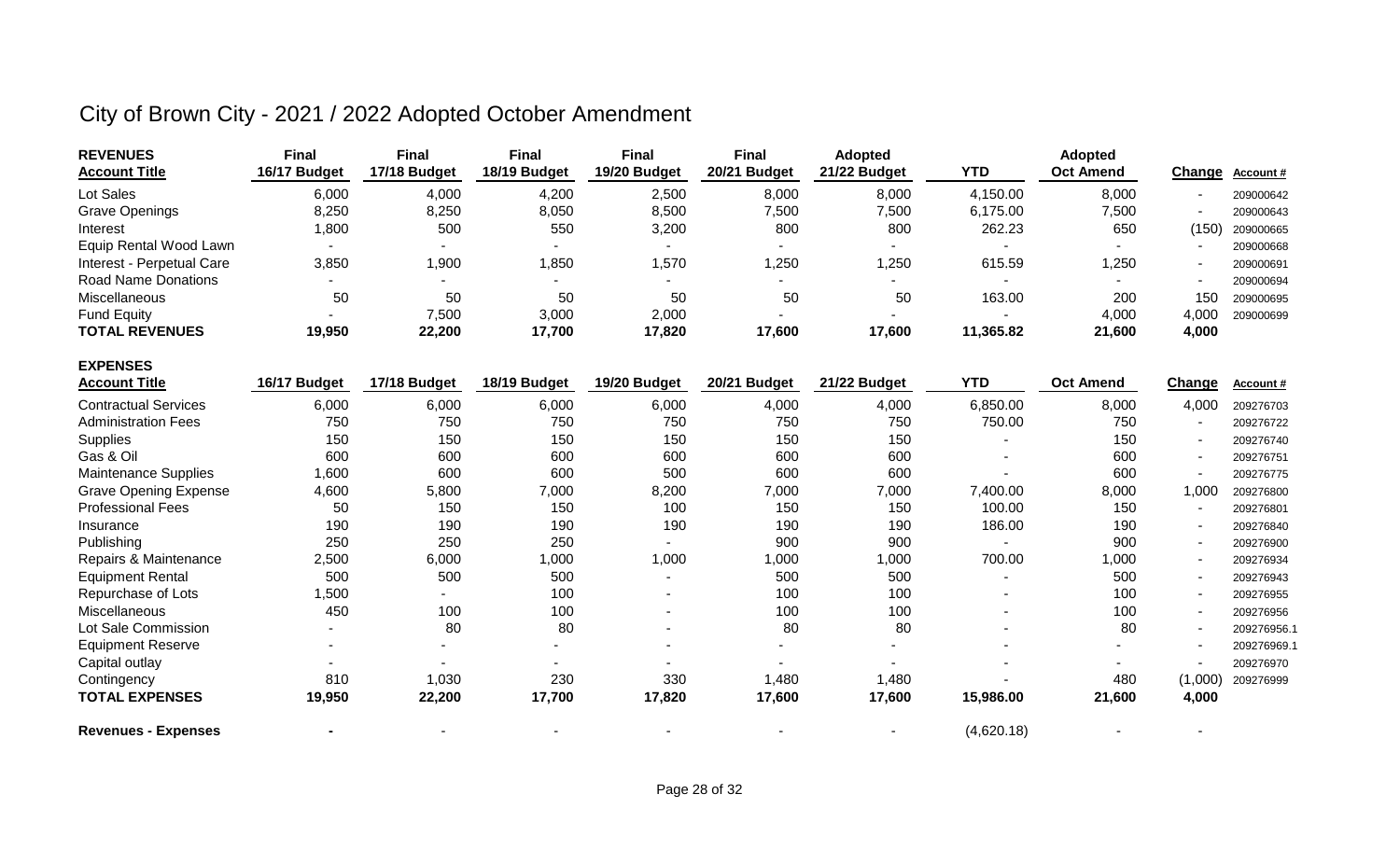| <b>REVENUES</b><br><b>Account Title</b> | Final<br>16/17 Budget | <b>Final</b><br>17/18 Budget | Final<br>18/19 Budget    | Final<br>19/20 Budget    | <b>Final</b><br>20/21 Budget | <b>Adopted</b><br>21/22 Budget | YTD        | <b>Adopted</b><br>21/22 Budget | Ch <u>ange</u>           | <b>Account #</b> |
|-----------------------------------------|-----------------------|------------------------------|--------------------------|--------------------------|------------------------------|--------------------------------|------------|--------------------------------|--------------------------|------------------|
| Lot Sales                               | 5,000                 | 4,000                        | 4,200                    | 2,500                    | 8,000                        | 8,000                          | 3,250.00   | 8,000                          | $\blacksquare$           | 711000642        |
| Perp Care / Pair Arrears                | 700                   | ۰                            |                          |                          |                              |                                |            |                                | $\overline{\phantom{a}}$ | 711000644        |
| Interest                                | 3,850                 | 1,100                        | 1,300                    | 1,570                    | 1,500                        | 1,500                          | 630.55     | ,500                           | $\sim$                   | 711000665        |
| C D Interest                            | 850                   | ۰                            | ۰                        | $\overline{\phantom{0}}$ |                              |                                |            |                                | $\overline{\phantom{a}}$ | 711000665.1      |
| <b>Fund Equity</b>                      |                       | $\overline{\phantom{0}}$     | $\overline{\phantom{a}}$ | $\blacksquare$           |                              |                                |            |                                | $\overline{\phantom{a}}$ | 711000699        |
| <b>TOTAL REVENUES</b>                   | 10,400                | 5,100                        | 5,500                    | 4,070                    | 9,500                        | 9,500                          | 3,880.55   | 9,500                          | $\blacksquare$           |                  |
| <b>EXPENSES</b>                         |                       |                              |                          |                          |                              |                                |            |                                |                          |                  |
| <b>Account Title</b>                    | 16/17 Budget          | 17/18 Budget                 | 18/19 Budget             | 19/20 Budget             | 20/21 Budget                 | 21/22 Budget                   | <b>YTD</b> | 21/22 Budget                   | Change                   | <b>Account #</b> |
| <b>CONT To Other Fund</b>               | 3,850                 | 1,100                        | 3,850                    | 1,570                    | 1,850                        | 1,850                          | 615.59     | ,850                           | $\sim$                   | 711276965        |
| Contingency                             | 6,550                 | 4,000                        | 1,650                    | 2,500                    | 7,650                        | 7,650                          |            | 7,650                          | $\sim$                   | 711276999        |
| <b>TOTAL EXPENSES</b>                   | 10,400                | 5,100                        | 5,500                    | 4,070                    | 9,500                        | 9,500                          | 615.59     | 9,500                          | $\blacksquare$           |                  |
| <b>Revenues - Expenses</b>              |                       |                              |                          |                          |                              |                                | 3,264.96   |                                |                          |                  |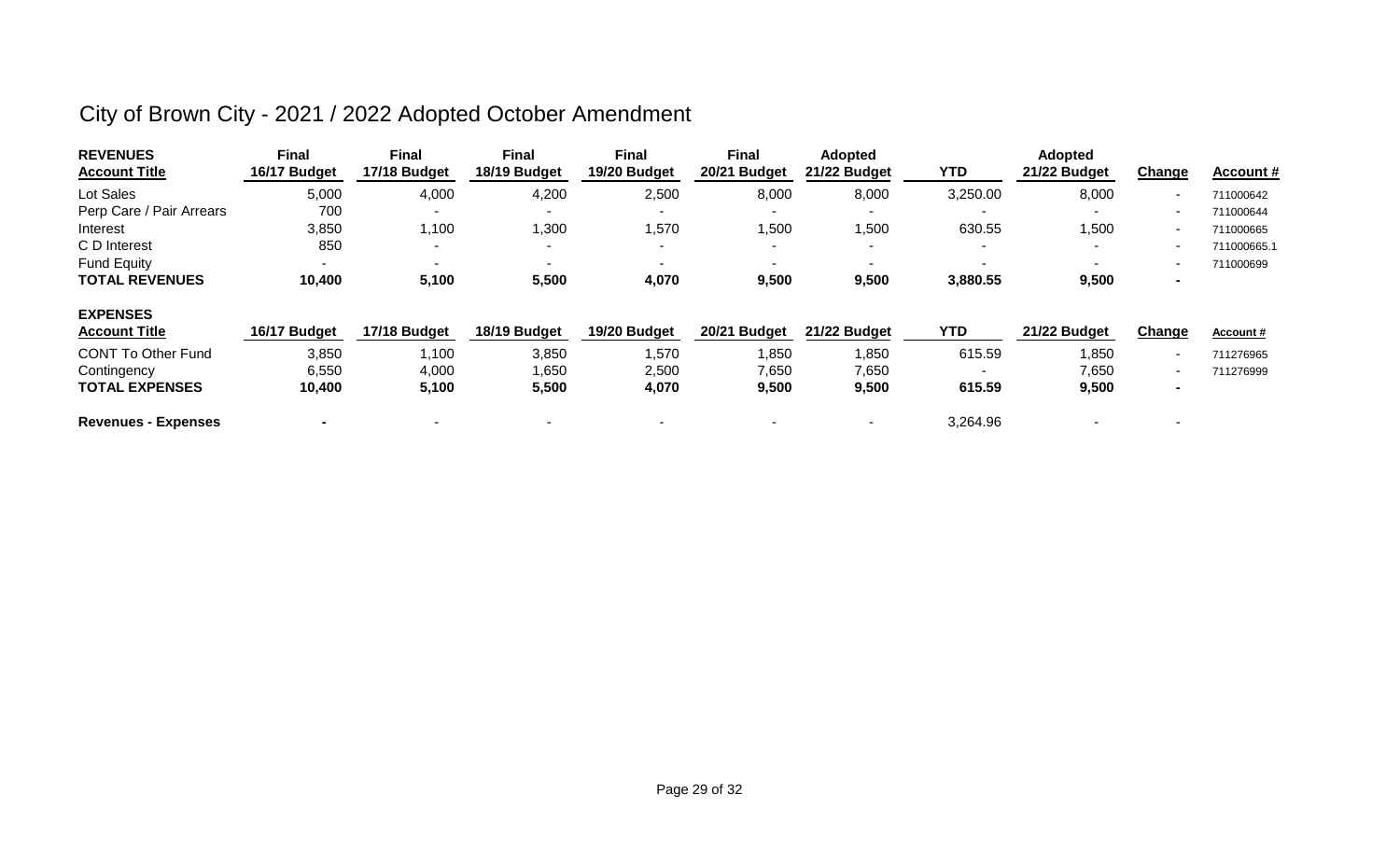| <b>REVENUES</b><br><b>Account Title</b>       | <b>Final</b><br>16/17 Budget | <b>Final</b><br>17/18 Budget | <b>Final</b><br>18/19 Budget | <b>Final</b><br>19/20 Budget | <b>Final</b><br>20/21 Budget           | <b>Adopted</b><br>21/22 Budget | <b>YTD</b> | <b>Adopted</b><br><b>Oct Amend</b> | Change | Account#    |
|-----------------------------------------------|------------------------------|------------------------------|------------------------------|------------------------------|----------------------------------------|--------------------------------|------------|------------------------------------|--------|-------------|
| <b>Admin Fees</b>                             |                              |                              |                              |                              |                                        |                                |            |                                    |        | 289000607   |
| REV / Prin Payment Timeless Creations         | 710                          | 999                          | 695                          | 900                          |                                        |                                |            |                                    |        | 289000663   |
| REV / Prin Paymnt - 4227 Main                 |                              |                              |                              |                              |                                        |                                |            |                                    |        | 289000663.2 |
| <b>REV INT - Timeless Creations</b>           | 2,800                        | 2,800                        | 3,105                        | 1,550                        |                                        |                                |            |                                    |        | 289000664   |
| REV / INT - 4227 Main                         |                              |                              |                              |                              |                                        |                                |            |                                    |        | 289000664.2 |
| REV / INT & Dividends                         | 5                            | 5                            | 4                            |                              |                                        |                                |            |                                    |        | 289000664.9 |
| <b>REV/ Refund &amp; Rebates</b>              |                              |                              |                              |                              |                                        |                                |            |                                    |        | 289000687   |
| Sale of Fixed/Real Assets                     |                              |                              |                              |                              |                                        |                                |            |                                    |        | 289000674   |
| Cont fm Fund Equity                           | 750                          |                              |                              | 1,200                        | 20,000                                 |                                |            |                                    |        | 289000699   |
| Miscellaneous                                 |                              |                              |                              |                              | 2,120                                  |                                |            |                                    |        | 289000695   |
| <b>TOTAL REVENUES</b>                         | 4,265                        | 3,805                        | 3,805                        | 3,650                        | 22,120                                 |                                |            |                                    |        |             |
| <b>EXPENSES</b>                               |                              |                              |                              |                              |                                        |                                |            |                                    |        |             |
| <b>Account Title</b>                          | 16/17 Budget                 | <b>Final Amend</b>           | 18/19 Budget                 |                              | 19/20 Budget 20/21 Budget 21/22 Budget |                                | <b>YTD</b> | <b>Oct Amend</b>                   | Change | Account#    |
| <b>Professional Fees</b>                      |                              |                              |                              |                              |                                        |                                |            |                                    |        | 289850801   |
| Repairs & Maintenance                         |                              |                              |                              |                              |                                        |                                |            |                                    |        | 289850934   |
| 4227 Main Expenses                            |                              |                              |                              |                              | 20,110                                 |                                |            |                                    |        | 289850956   |
| 4227 Main Taxes                               |                              |                              |                              |                              |                                        |                                |            |                                    |        | 289850956.1 |
| Miscellaneous                                 |                              |                              |                              |                              |                                        |                                |            |                                    |        | 289850956   |
| <b>Principal Payment - Timeless Creations</b> | 1,220                        | 1,220                        | 1,300                        | 1,650                        | 840                                    |                                |            |                                    |        | 289850991   |
| Principal Payment-4227 Main                   |                              |                              |                              |                              |                                        |                                |            |                                    |        | 289850991.2 |
| <b>INT Expense - Timeless Creations</b>       | 2,950                        | 2,200                        | 2,500                        | 1,900                        | 1,170                                  |                                |            |                                    |        | 289850995   |
| INT Expense - 4227 Main                       |                              |                              |                              |                              |                                        |                                |            |                                    |        | 289850995.2 |
| Contingency                                   | 95                           | 385                          | 5                            | 100                          |                                        |                                |            |                                    |        | 289850999   |
| <b>TOTAL EXPENSES</b>                         | 4,265                        | 3,805                        | 3,805                        | 3,650                        | 22,120                                 |                                |            |                                    |        |             |
| <b>Revenues - Expenses</b>                    |                              |                              |                              |                              |                                        |                                |            |                                    |        |             |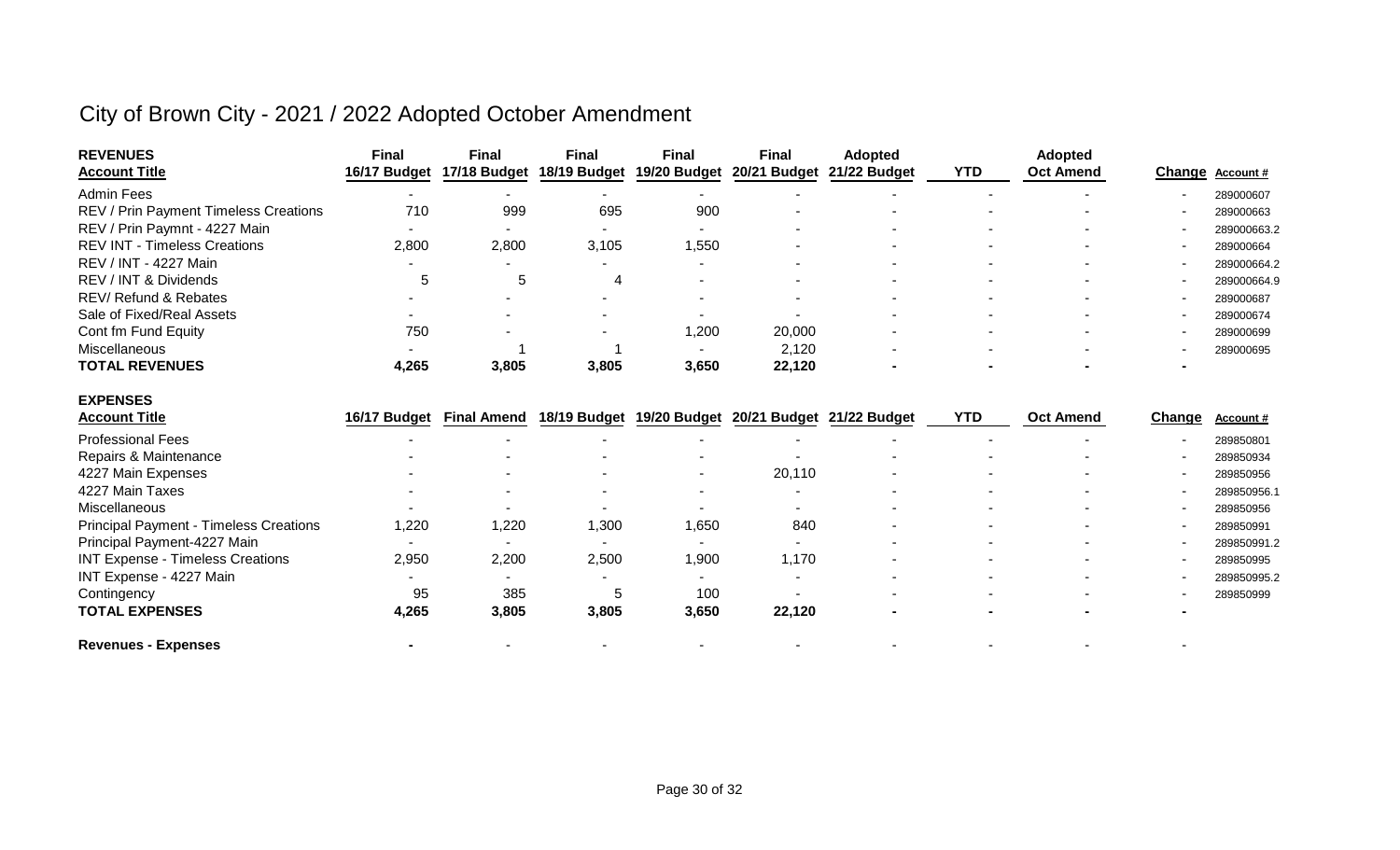| <b>REVENUES</b><br><b>Account Title</b> | <b>Final</b><br>16/17 Budget | <b>Final</b><br>17/18 Budget |     | Final<br>18/19 Budget    | Final<br>19/20 Budget    |      | Final<br>20/21 Budget    |      | <b>Adopted</b><br>21/22 Budget |      | <b>YTD</b>               |      | <b>Adopted</b><br><b>Oct Amend</b> | Change    | Account#     |
|-----------------------------------------|------------------------------|------------------------------|-----|--------------------------|--------------------------|------|--------------------------|------|--------------------------------|------|--------------------------|------|------------------------------------|-----------|--------------|
|                                         |                              |                              |     |                          |                          |      |                          |      |                                |      |                          |      |                                    |           |              |
| Carnival                                | 900.00                       | 820.00                       |     | 665.00                   | 4,250.00                 |      | 4,250.00                 |      |                                |      | 1,725.00                 |      | 1,800.00                           | 1,800.00  | 595000402.1  |
| <b>Baby Contest</b>                     | $\overline{\phantom{a}}$     | ,380.00                      |     | 435.00                   | 1,550.00                 |      | 1,550.00                 |      |                                |      | 822.56,                  |      | 850.00                             | 1,850.00  | 595000402.10 |
| <b>Car Show</b>                         | 500.00                       | 700.00                       |     | 510.00                   | 740.00                   |      | 740.00                   |      |                                |      | 800.00                   |      | 800.00                             | 800.00    | 595000402.2  |
| <b>Crafters &amp; Venders</b>           | ,650.00                      | 480.00                       |     | 985.00                   | 710.00                   |      | 710.00                   |      | $\sim$                         |      | 450.00                   |      | 450.00                             | 450.00    | 595000402.3  |
| Parade                                  | 460.00                       |                              |     |                          |                          |      | $\overline{\phantom{a}}$ |      |                                |      | $\overline{\phantom{a}}$ |      | $\overline{\phantom{0}}$           |           | 595000402.4  |
| <b>Sidewalk Tables</b>                  | 60.00                        |                              |     |                          | $\sim$                   |      | $\sim$                   |      |                                |      | $\sim$                   |      | $\sim$                             |           | 595000402.5  |
| <b>Advert Fees</b>                      | 2,000.00                     | 1,300.00                     |     | 450.00                   |                          |      | $\overline{\phantom{a}}$ |      |                                |      | $\overline{\phantom{a}}$ |      | $\overline{\phantom{a}}$           |           | 595000402.6  |
| <b>Garage Sales</b>                     | ,300.00                      | 450.00                       |     |                          | $\sim$                   |      | $\sim$                   |      |                                |      |                          |      |                                    |           | 595000402.7  |
| <b>Food Contest</b>                     | $\sim$                       |                              |     | $\overline{\phantom{a}}$ | $\overline{\phantom{a}}$ |      | $\sim$                   |      | $\overline{\phantom{a}}$       |      | 227.00                   |      | 230.00                             | 230.00    | 595000402.8  |
| Corn Hole Tourny                        | 980.00                       | 440.00                       |     |                          |                          |      |                          |      |                                |      | 250.00                   |      | 250.00                             | 250.00    | 595000402.9  |
| Interest                                | 10.00                        | 10.00                        |     | 10.00                    | 200.00                   |      | 200.00                   |      | 200.00                         |      | 22.28                    |      | 50.00                              | (150.00)  | 595000665    |
| Donations                               | 7,000.00                     | 8,150.00                     |     | 8,150.00                 | 5,550.00                 |      | 5,550.00                 |      | 2,500.00                       |      | 12,120.22                |      | 12,150.00                          | 9,650.00  | 595000675    |
| Miscellaneous                           | 4,260.00                     | 2,400.00                     |     | 1,400.00                 | 5,310.00                 |      | 5,310.00                 |      | 1,000.00                       |      | 200.00                   |      | 500.00                             | (500.00)  | 595000695    |
| <b>Fund Equity</b>                      |                              | 1,220.00                     |     |                          |                          |      |                          |      |                                |      |                          |      |                                    |           | 595000699    |
|                                         | 19,120.00 \$                 | 17,350.00                    | - S | 12,605.00 \$             | 18,310.00                | - \$ | 18,310.00                | - \$ | 3,700.00                       | - \$ | 17,617.06                | - \$ | 18,080.00                          | 14,380.00 |              |

| <b>EXPENSES</b>            |                          |              |              |              |              |              |              |                  |           |                  |
|----------------------------|--------------------------|--------------|--------------|--------------|--------------|--------------|--------------|------------------|-----------|------------------|
| <b>Account Title</b>       | 16/17 Budget             | 17/18 Budget | 18/19 Budget | 19/20 Budget | 20/21 Budget | 21/22 Budget | <b>YTD</b>   | <b>Oct Amend</b> | Change    | <b>Account #</b> |
| <b>Contract Services</b>   | 100.00                   | 850.00       | 600.00       | 2,700.00     | 2,700.00     | 500.00       | 300.00       | 500.00           |           | 595747703        |
| Supplies                   | 2,800.00                 | 1,200.00     | .450.00      | 2,900.00     | 2.100.00     | 8.00         | 1.494.17     | 2,000.00         | 1,992.00  | 595747740        |
| Publishing                 | 900.00                   | 1,200.00     | 1,200.00     | 700.00       | 700.00       |              |              |                  |           | 595747900        |
| <b>Equipment Rental</b>    | 650.00                   | 3,550.00     | 2,100.00     | 1,230.00     | 1,230.00     | 250.00       | 1,680.80     | 2,000.00         | 1,750.00  | 595747940        |
| <b>Miscellaneous</b>       | 10,500.00                | 2,200.00     | 2,500.00     | 3,500.00     | 7,300.00     | 100.00       | 1,016.25     | 1,100.00         | 1,000.00  | 595747956        |
| Miscellaneous - Servic     | 00.00,1                  | 750.00       |              |              |              |              | 400.00       |                  |           | 595747956.1      |
| Fireworks                  | $\overline{\phantom{a}}$ | 5,000.00     | 2,500.00     | 2,500.00     | 2,500.00     | 2,500.00     | 5,000.00     | 5,000.00         | 2,500.00  | 595747956.2      |
| Entertainment              | $\sim$                   | 2,500.00     | 950.00       | 1,650.00     | 1,650.00     |              | 2,200.00     |                  |           | 595747956.3      |
| Contingency                | 2,370.00                 | 100.00       | 305.00       | 3,130.00     | 130.00       | 342.00       |              | 7,480.00         | 7.138.00  | 595747999        |
| <b>TOTAL EXPENSES</b>      | 19,120.00 \$<br>S        | 17,350.00 \$ | 12,605.00 \$ | 18,310.00 \$ | 18,310.00 \$ | 3,700.00 \$  | 12,091.22 \$ | 18,080.00 \$     | 14,380.00 |                  |
| <b>Revenues - Expenses</b> |                          |              |              |              |              |              | 5,525.84     |                  |           |                  |